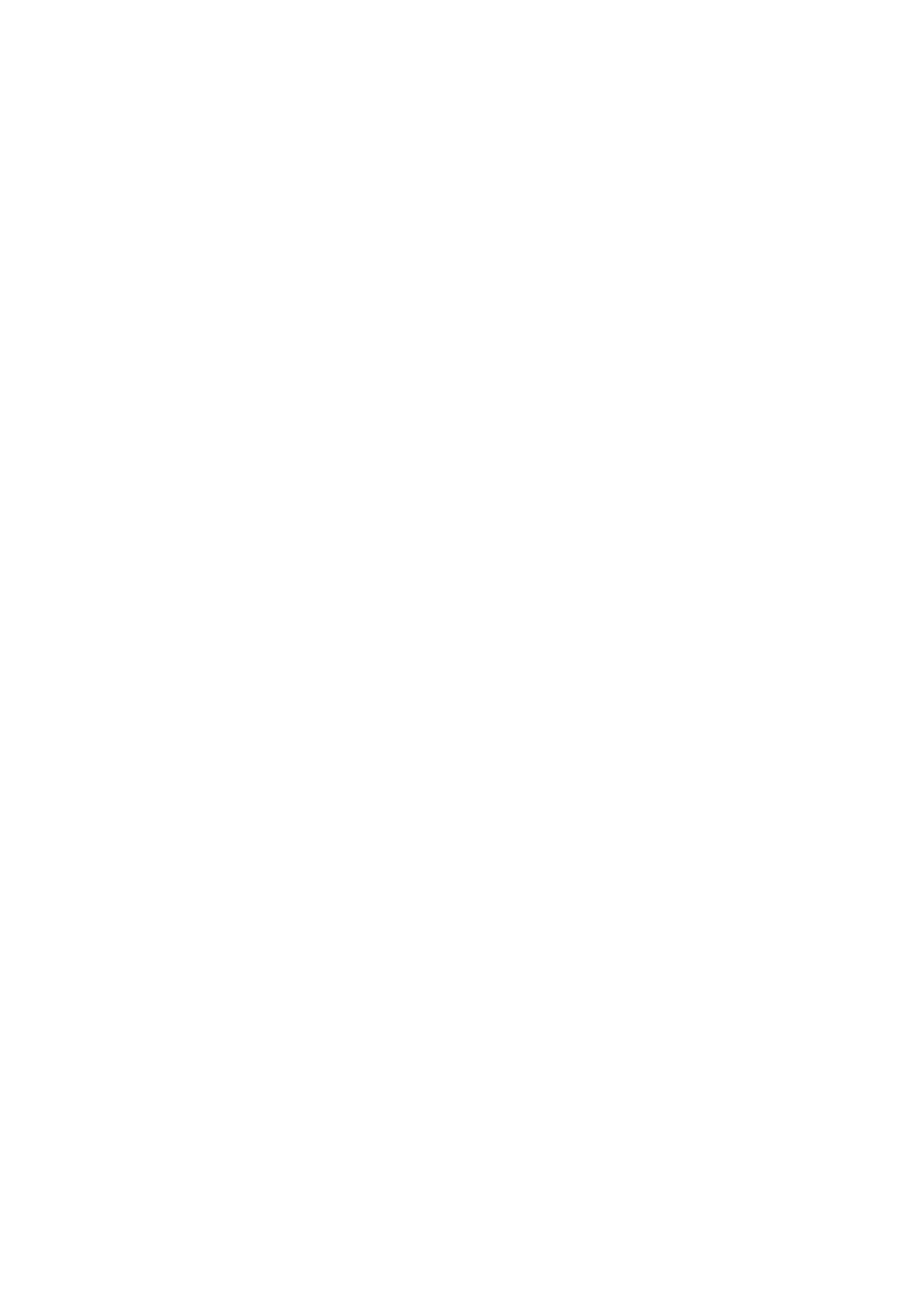

# **INSURANCE BROKERS ASSOCIATION OF INDIA**

**Regd. Office :** A-Z Industrial Premises Co-Op Soc. Ltd, 1st Floor, Unit No. 165, G. K. Marg, Lower Parel, Mumbai – 400 013. **Tel. No.:** 91-22-22846544 / 24955156  **Email :** ibai@ibai.org / avaz@ibai.org **web:** www.ibai.org

**CONTENTS**

| Sr. No. | <b>Item</b>                                                                     | Pages     |
|---------|---------------------------------------------------------------------------------|-----------|
| 1.      | Notice of Annual General Meeting                                                | $1 - 13$  |
| 2.      | Independent Auditor's report                                                    | $14 - 16$ |
| 3.      | Directors' Report                                                               | $17 - 32$ |
| 4.      | Statement of Accounts, Income & Expenditure<br><b>Account and Balance Sheet</b> | $33 - 46$ |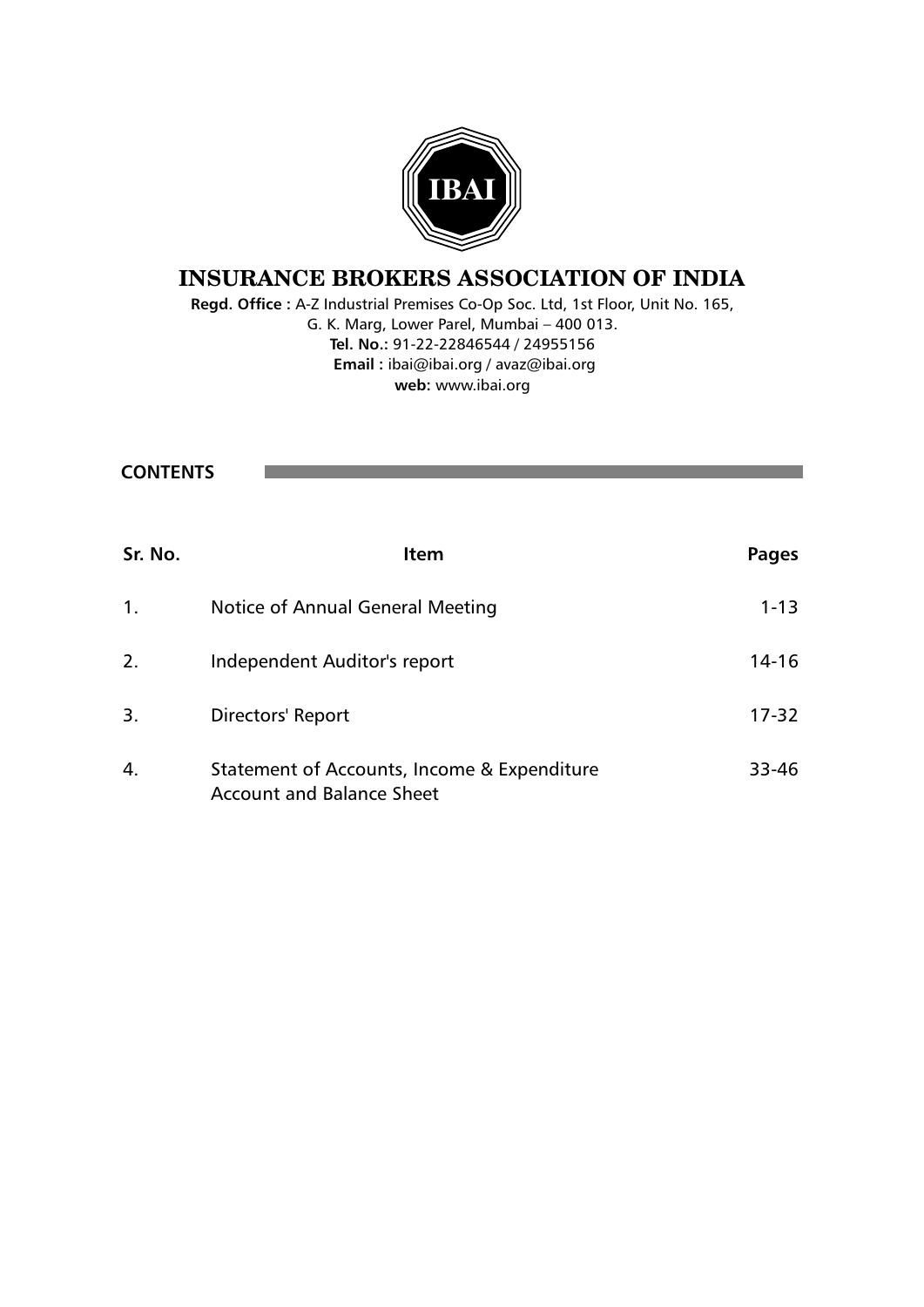

# DIRECTORS

**Mr. Sanjay Kedia** (President)

**Mr. S.K Jain** (Vice President)

**Mr. Arvind Kumar Khaitan** (Vice President)

**Mr. Vijay Rampal** Hon. Secretary

**Mr. Kishan Agrawal** (Treasurer)

**Mr. Ajay Bansal** (Director)

**Mr. Akhilesh Jain** (Director)

**Mr. Ashok Kumar Jain** (Director)

**Shri Ciby Varghes** (Director)

**Mr. Girish Malik** (Director)

**Mr. Kapil Mehta** (Director)

**Mr. Narendra Kumar Bharindwal** (Director)

**Mr. Sumit Bohra** (Director)

**Mr. V. Ramakrishna** (Director)

**Mr. Vijaya Kumar Govada** (Director)

#### BANKERS

**Union Bank Of India** Mumbai Samachar Marg, **Mumbai - 400 013**

**Yes Bank Ltd.** Shop No. 6 & &, Ground Floor, Botawala Bldg. Horniman Circle, **Mumbai 400 001.**

**Kotak Mahindra Bank Ltd.** A01, A05, Matulya Centre, Senapati Bapat Marg, Lower Parel, **Mumbai - 400 013**

#### AUDITORS

**CNK & Associates LLP., Chartered Accountants,** Mistry Bhavan, 3rd Floor, Dinshaw Vaccha Road, Churchgate, **Mumbai - 400 020.** Tel. No. +91-22-66230600

### REGISTERED OFFICE

**Insurance Brokers Association of India** 1st Floor, Unit No. 165, Ato Z Industrial Premises Co-op Society Ltd., G.K. Marg, Lower Parel, (West), **Mumbai - 400 013.** Tel. No.: 022 - 22846544 / 24955156 E-mail : ibai@ibai.org Web : WWW.ibai.org

#### SECRETARIAT - MUMBAI

**Alphonso Vaz,** Dy. Gen. Manager Mobile : 9820045603 E- mail : avaz@ibai.org

#### SECRETARIAT - HYDERABAD

**D.V. Sharma,** Manager Mobile : 9000355577 E-mail : ibaihyd@ibai.org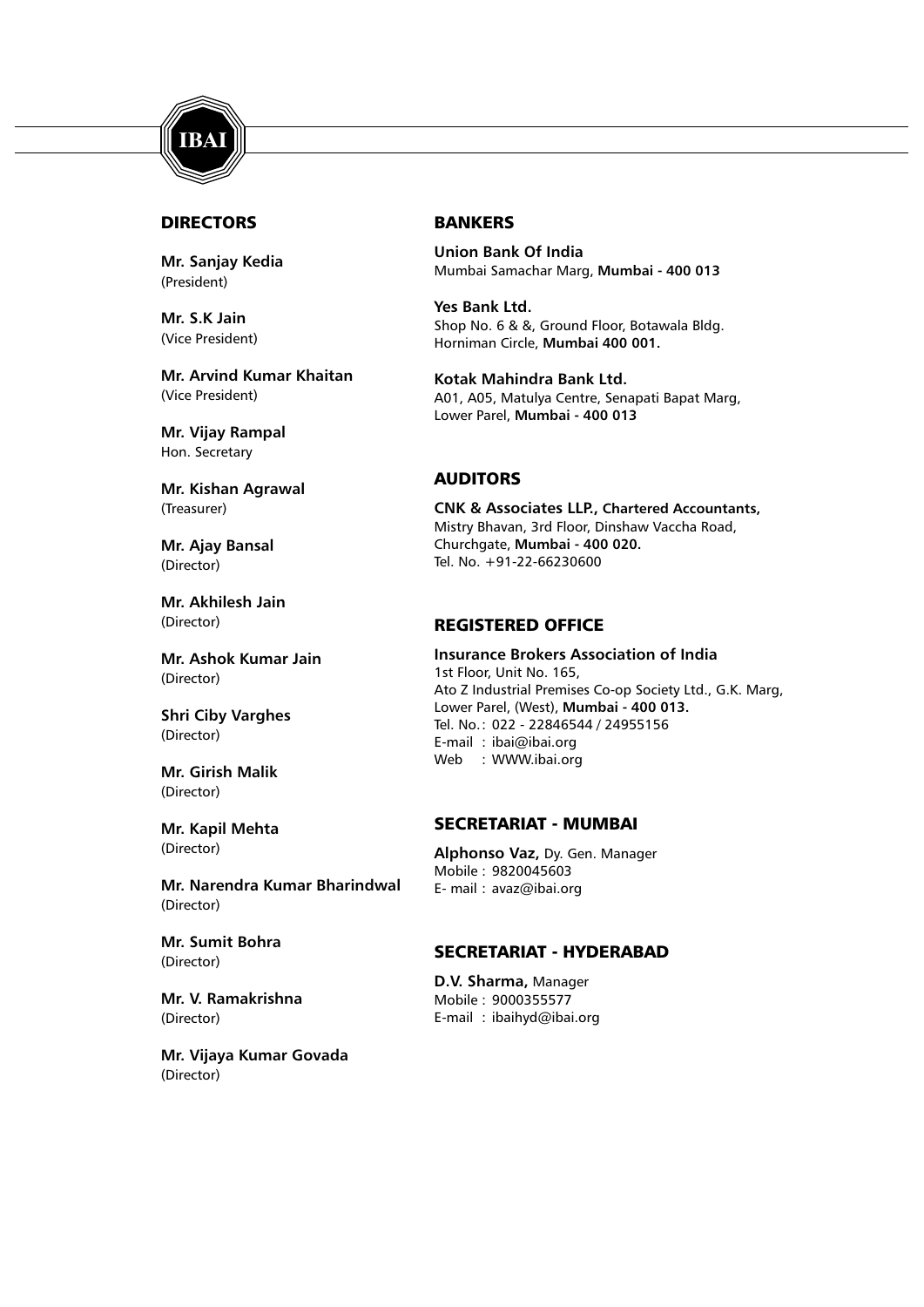

# **NOTICE**

Notice is given that the Nineteenth Annual General Meeting of the Members of the Insurance Brokers Association of India will be held onThursday, 24th September, 2020 at 11.00 AM through Video Conferencing ("VC") / Other Audio Visual Means ("OAVM")to transact the following business:

# **ORDINARY BUSINESS:**

1. To receive, consider and adopt the audited Financial Statements for the year ended 31st March, 2020 along with the Reports of Directors and report and Auditors.

# **SPECIAL BUSINESS:**

**To elect and appoint any 3 Director from the West Zone, out of SIX candidates on the Board of Directors of the Companyas per the agenda item no 2, 3, 4, 5, 6and 7 herein below:**

2. To consider and if thought fit, pass following resolution as an ordinary resolution:

**"RESOLVED THAT** pursuant to the provisions of Sections 152 and 160 and other applicable provisions, if any, of the Companies Act, 2013 read with the Companies (Appointment and Qualification of Directors) Rules, 2014 (including statutory modification(s) or re-enactment thereof for the time being in force) **Mr. Ajay Kumar Bansal** (DIN: 02243455) being eligible, who has offered himself for appointment as a Director representing Robinhood Insurance Broker Pvt Ltd, Member of the Company from the **West Zone** and who fulfills the criteria for appointment of Director in accordance with the Articles of Association of the Company, be and is hereby appointed as a Director of the Company who shall be liable to retire by rotation.

**RESOLVED FURTHER THAT** any one of the Directors of the Company be and is hereby authorized to do all such acts, deeds, matters and things as may be necessary and expedient for giving effect to this resolution, for obtaining approval(s) of all applicable authorities and/or otherwise considered by them in the best interest of the Company."

3. To consider and if thought fit, pass following resolution as an ordinary resolution:

**"RESOLVED THAT** pursuant to the provisions of Sections 152 and 160 and other applicable provisions, if any, of the Companies Act, 2013 read with the Companies (Appointment and Qualification of Directors) Rules, 2014 (including statutory modification(s) or re-enactment thereof for the time being in force) **Mr. Sanjay Kedia** (DIN: 02267829) being eligible, who has offered himself for appointment as a Director representing Marsh India Insurance Broker Pvt Ltd, Member of the Company from the **West Zone** and who fulfills the criteria for appointment of Director in accordance with the Articles of Association of the Company, be and is hereby appointed as a Director of the Company who shall be liable to retire by rotation.

**RESOLVED FURTHER THAT** any one of the Directors of the Company be and is hereby authorized to do all such acts, deeds, matters and things as may be necessary and expedient for giving effect to this resolution, for obtaining approval(s) of all applicable authorities and/or otherwise considered by them in the best interest of the Company."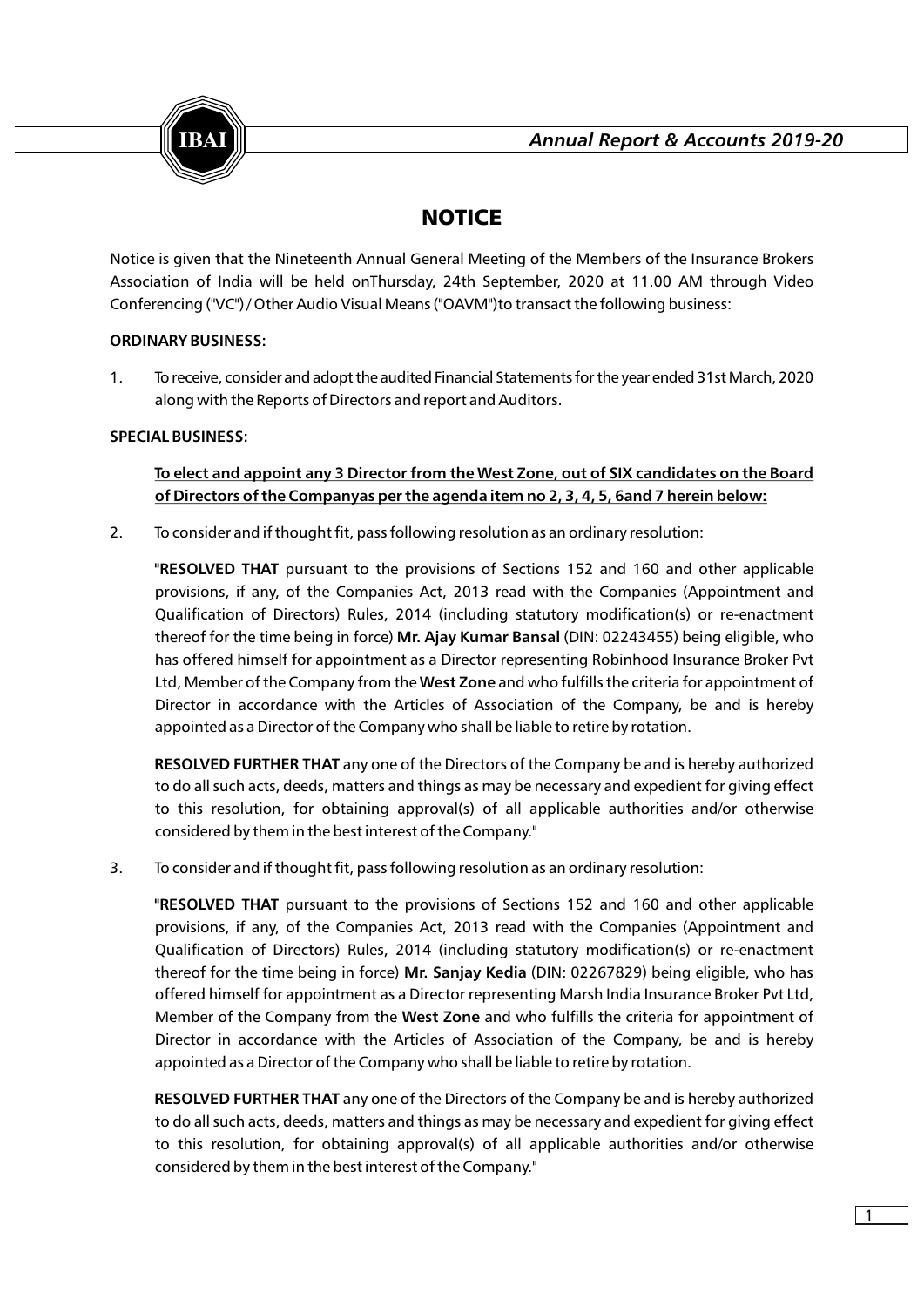

4. To consider and if thought fit, pass following resolution as an ordinary resolution:

**"RESOLVED THAT** pursuant to the provisions of Sections 152 and 160 and other applicable provisions, if any, of the Companies Act, 2013 read with the Companies (Appointment and Qualification of Directors) Rules, 2014 (including statutory modification(s) or re-enactment thereof for the time being in force) **Mr. Vijay Rampal** (DIN: 00338277) being eligible, who has offered himself for appointment as a Director representing Prudent Insurance Broker Pvt Ltd, Member of the Company from the **West Zone** and who fulfills the criteria for appointment of Director in accordance with the Articles of Association of the Company, be and is hereby appointed as a Director of the Company who shall be liable to retire by rotation.

**RESOLVED FURTHER THAT** any one of the Directors of the Company be and is hereby authorized to do all such acts, deeds, matters and things as may be necessary and expedient for giving effect to this resolution, for obtaining approval(s) of all applicable authorities and/or otherwise considered by them in the best interest of the Company."

5. To consider and if thought fit, pass following resolution as an ordinary resolution:

**"RESOLVED THAT** pursuant to the provisions of Sections 152 and 160 and other applicable provisions, if any, of the Companies Act, 2013 read with the Companies (Appointment and Qualification of Directors) Rules, 2014 (including statutory modification(s) or re-enactment thereof for the time being in force) **Mr. Sundaram Venkaravardan** (DlN: 06591887) being eligible, who has offered himself for appointment as a Director representing Abhivridhi Insurance Brokers Private Limited, Member of the Company from the **West Zone** and who fulfills the criteria for appointment of Director in accordance with the Articles of Association of the Company and in respect of whom the Company has received a notice in writing from Abhivridhi Insurance Brokers Private Limited under Section 160 of the Companies Act, 2013 along with necessary security deposit amount proposing candidature of **Mr. Sundaram Venkaravardan**  (DlN: 06591887) for the office of Director representing the West Zone, be and is hereby appointed as a Director of the Company who shall be liable to retire by rotation.

**RESOLVED FURTHER THAT** any one of the Directors of the Company be and is hereby authorized to do all such acts, deeds, matters and things as may be necessary and expedient for giving effect to this resolution, for obtaining approval(s) of all applicable authorities and/or otherwise considered by them in the best interest of the Company."

6. To consider and if thought fit, pass following resolution as an ordinary resolution:

**"RESOLVED THAT** pursuant to the provisions of Sections 152 and 160 and other applicable provisions, if any, of the Companies Act, 2013 read with the Companies (Appointment and Qualification of Directors) Rules, 2014 (including statutory modification(s) or re-enactment thereof for the time being in force) **Ms. Rashmi Iyer** (DlN: 02483534) being eligible, who has offered herself for appointment as a Director representing Global Insurance Broker Pvt Ltd, Member of the Company from the **West Zone** and who fulfills the criteria for appointment of Director in accordance with the Articles of Association of the Company and in respect of whom the Company has received a notice in writing from Global Insurance Broker Pvt Ltdunder Section 160 of the Companies Act, 2013 along with necessary security deposit amount proposing candidature of **Ms. Rashmi Iyer** (DlN: 02483534) for the office of Director representing the West Zone, be and is hereby appointed as a Director of the Company who shall be liable to retire by rotation.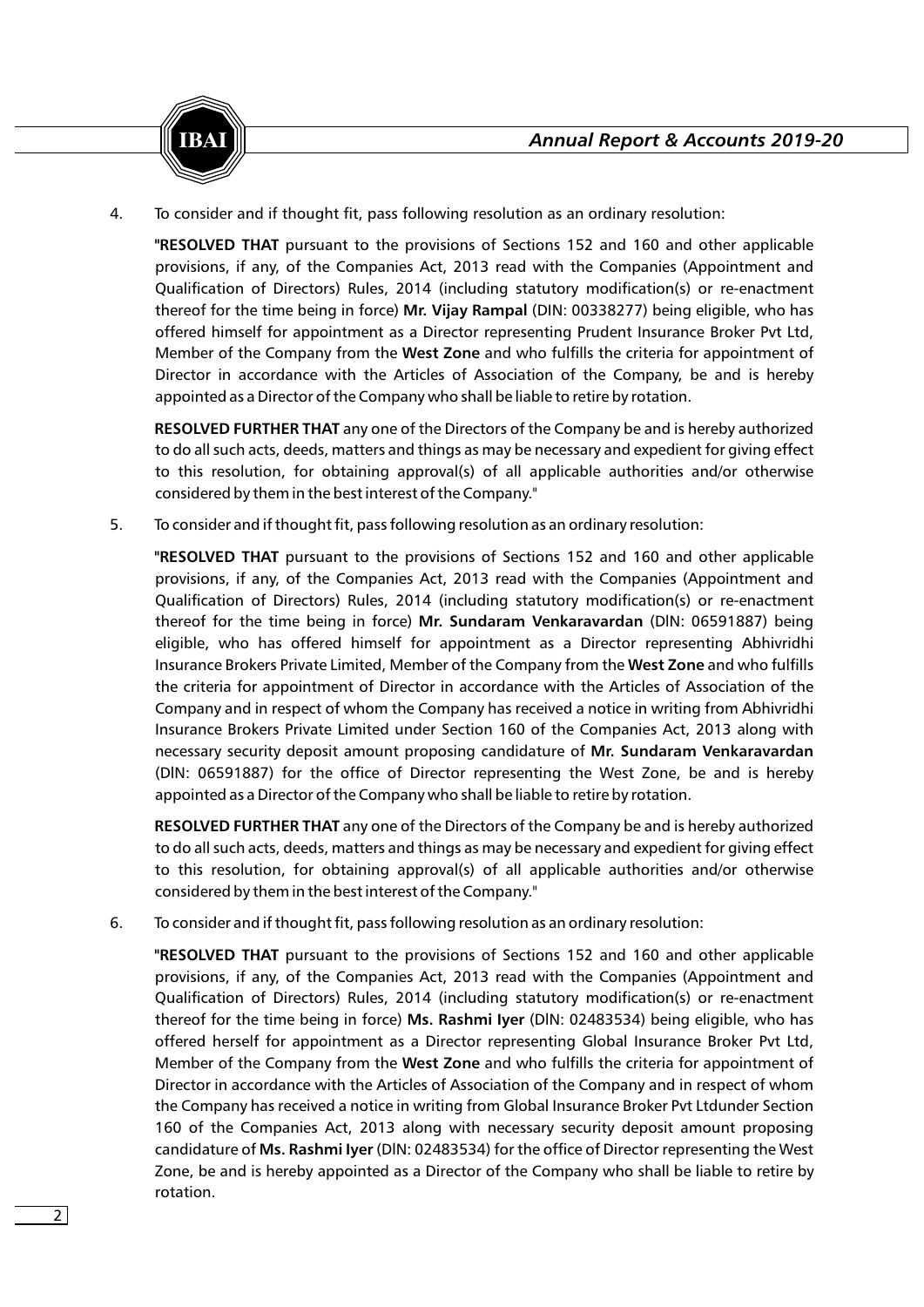

**RESOLVED FURTHER THAT** any one of the Directors of the Company be and is hereby authorized to do all such acts, deeds, matters and things as may be necessary and expedient for giving effect to this resolution, for obtaining approval(s) of all applicable authorities and/or otherwise considered by them in the best interest of the Company."

7. To consider and if thought fit, pass following resolution as an ordinary resolution:

**"RESOLVED THAT** pursuant to the provisions of Sections 152 and 160 and other applicable provisions, if any, of the Companies Act, 2013 read with the Companies (Appointment and Qualification of Directors) Rules, 2014 (including statutory modification(s) or re-enactment thereof for the time being in force) **Dr. Sandeep Dadia** (DlN: 00202548)) being eligible, who has offered himself for appointment as a Director representing Aditya Birla Insurance Broker Ltd, Member of the Company from the **West Zone** and who fulfills the criteria for appointment of Director in accordance with the Articles of Association of the Company and in respect of whom the Company has received a notice in writing from Aditya Birla Insurance Broker Ltd under Section 160 of the Companies Act, 2013 along with necessary security deposit amount proposing candidature of **Dr. Sandeep Dadia** (DlN: 00202548) for the office of Director representing the West Zone, be and is hereby appointed as a Director of the Company who shall be liable to retire by rotation.

**RESOLVED FURTHER THAT** any one of the Directors of the Company be and is hereby authorized to do all such acts, deeds, matters and things as may be necessary and expedient for giving effect to this resolution, for obtaining approval(s) of all applicable authorities and/or otherwise considered by them in the best interest of the Company."

**To elect and appoint 1 Director from the North Zone (for a term of TWO years) as per agenda item no 8 herein below, in place of Mr. Mukesh Jain who was appointed as Director and resigned after completing a term of one year.**

8. To consider and if thought fit, pass following resolution as an ordinary resolution:

**"RESOLVED THAT** pursuant to the provisions of Sections 152 and 160 and other applicable provisions, if any, of the Companies Act, 2013 read with the Companies (Appointment and Qualification of Directors) Rules, 2014 (including statutory modification(s) or re-enactment thereof for the time being in force) **Mr. Surender Kumar Tonk** (DlN:06912923), being eligible, who has offered himself for appointment as a Director representing Advance Life Insurance Broker Pvt Ltd, Member of the Company from the **North Zone** and who fulfills the criteria for appointment of Director in accordance with the Articles of Association of the Company and in respect of whom the Company has received a notice in writing from Advance Life Insurance Broker Pvt Ltd under Section 160 of the Companies Act, 2013 along with necessary security deposit amount proposing candidature of **Mr. Surender Kumar Tonk** (DlN: 06912923), for the office of Director representing the North Zone, be and is hereby appointed as a Director of the Company who shall be liable to retire by rotation.

**RESOLVED FURTHER THAT** any one of the Directors of the Company be and is hereby authorized to do all such acts, deeds, matters and things as may be necessary and expedient for giving effect to this resolution, for obtaining approval(s) of all applicable authorities and/or otherwise considered by them in the best interest of the Company."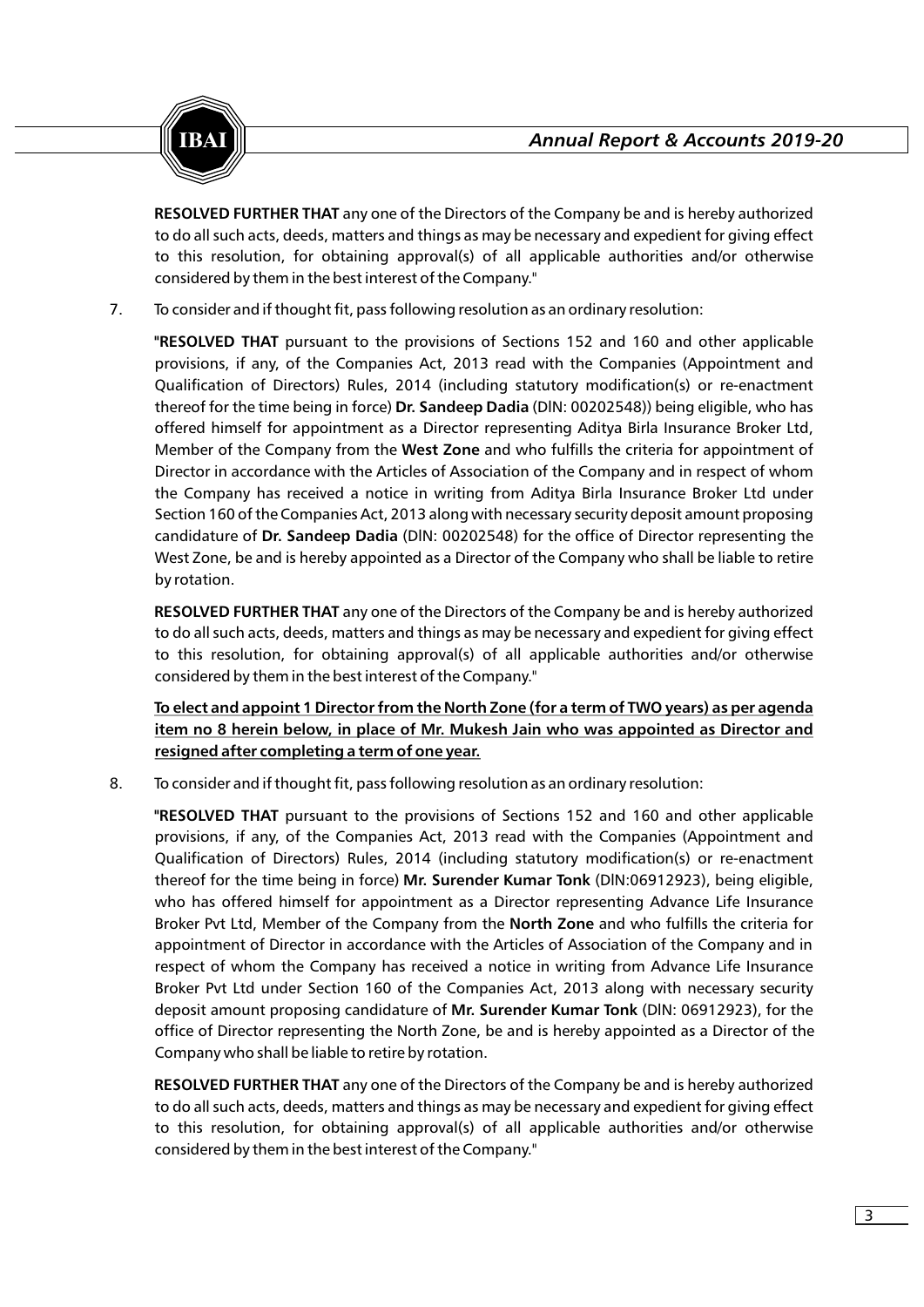

# **To elect and appoint 1 Director from the South Zone, out of TWO candidates on the Board of Directors of the Company as per the agenda item no 9 & 10 herein below:**

9. To consider and if thought fit, pass following resolution as an ordinary resolution:

**"RESOLVED THAT** pursuant to the provisions of Sections 152 and 160 and other applicable provisions, if any, of the Companies Act, 2013 read with the Companies (Appointment and Qualification of Directors) Rules, 2014 (including statutory modification(s) or re-enactment thereof for the time being in force) **Mr. Mohan Sriraman** (DlN: 07120546), being eligible, who has offered himself for appointment as a Director representing Paavana Insurance Brokers Pvt Ltd, Member of the Company from the **South Zone** and who fulfills the criteria for appointment of Director in accordance with the Articles of Association of the Company and in respect of whom the Company has received a notice in writing from Paavana Insurance Brokers Pvt Ltd under Section 160 of the Companies Act, 2013 along with necessary security deposit amount proposing candidature of **Mr. Mohan Sriraman** (DlN: 07120546) for the office of Director representing the South Zone, be and is hereby appointed as a Director of the Company who shall be liable to retire by rotation.

**RESOLVED FURTHER THAT** any one of the Directors of the Company be and is hereby authorized to do all such acts, deeds, matters and things as may be necessary and expedient for giving effect to this resolution, for obtaining approval(s) of all applicable authorities and/or otherwise considered by them in the best interest of the Company."

10. To consider and if thought fit, pass following resolution as an ordinary resolution:

**"RESOLVED THAT** pursuant to the provisions of Sections 152 and 160 and other applicable provisions, if any, of the Companies Act, 2013 read with the Companies (Appointment and Qualification of Directors) Rules, 2014 (including statutory modification(s) or re-enactment thereof for the time being in force) **Mr. V. Ramakrishna** (DlN: 00700881) being eligible, who has offered himself for appointment as a Director representing India Insure Risk Management and Insurance Broking Services Private Limited, Member of the Company from the **South Zone** and who fulfills the criteria for appointment of Director in accordance with the Articles of Association of the Company, be and is hereby appointed as a Director of the Company who shall be liable to retire by rotation.

**RESOLVED FURTHER THAT** any one of the Directors of the Company be and is hereby authorized to do all such acts, deeds, matters and things as may be necessary and expedient for giving effect to this resolution, for obtaining approval(s) of all applicable authorities and/or otherwise considered by them in the best interest of the Company."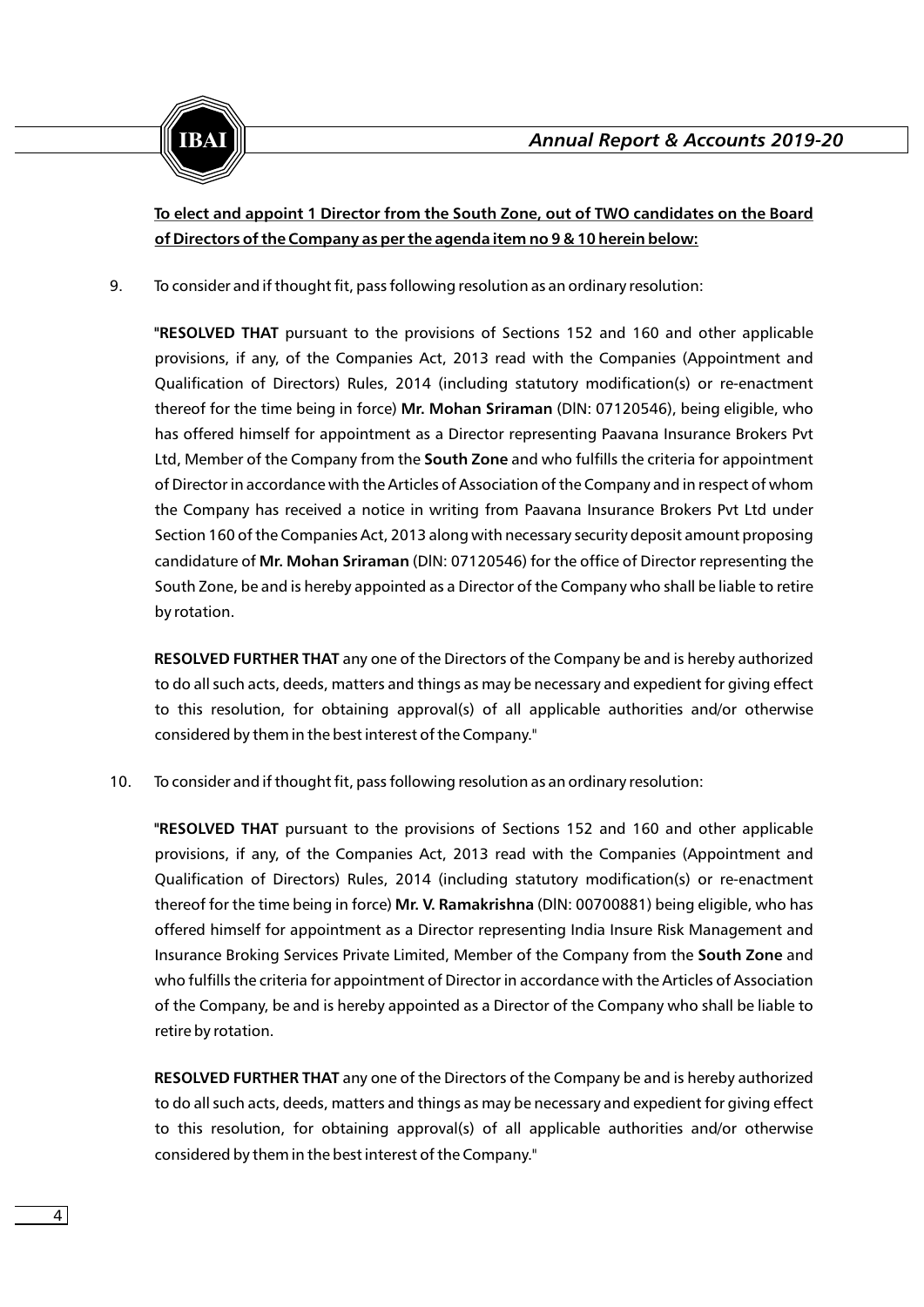

**To elect and appoint 1 Director from the East Zone on the Board of Directors of the Company as per the agenda item no 11 herein below:**

11. To consider and if thought fit, pass following resolution as an ordinary resolution:

**"RESOLVED THAT** pursuant to the provisions of Sections 152 and 160 and other applicable provisions, if any, of the Companies Act, 2013 read with the Companies (Appointment and Qualification of Directors) Rules, 2014 (including statutory modification(s) or re-enactment thereof for the time being in force) **Mr. Arvind Khaitan** (DlN: 00441012) being eligible, who has offered himself for appointment as a Director representing India Salasar Services (Insurance Broker) Pvt Ltd, Member of the Company from the **East Zone** and who fulfills the criteria for appointment of Director in accordance with the Articles of Association of the Company, be and is hereby appointed as a Director of the Company who shall be liable to retire by rotation.

**RESOLVED FURTHER THAT** any one of the Directors of the Company be and is hereby authorized to do all such acts, deeds, matters and things as may be necessary and expedient for giving effect to this resolution, for obtaining approval(s) of all applicable authorities and/or otherwise considered by them in the best interest of the Company."

**For and on behalf of the Board INSURANCE BROKERS ASSOCIATION OF INDIA**

**-sd-Vijay Rampal Director & Hon. Secretary DIN: 00338277**

**Regd. Office:** 1st Floor, Unit 165, A to Z Industrial Premises Co-op. Society Ltd, G.K. Marg, Lower Parel (West), Mumbai - 400 013.

Dated: 26th August, 2020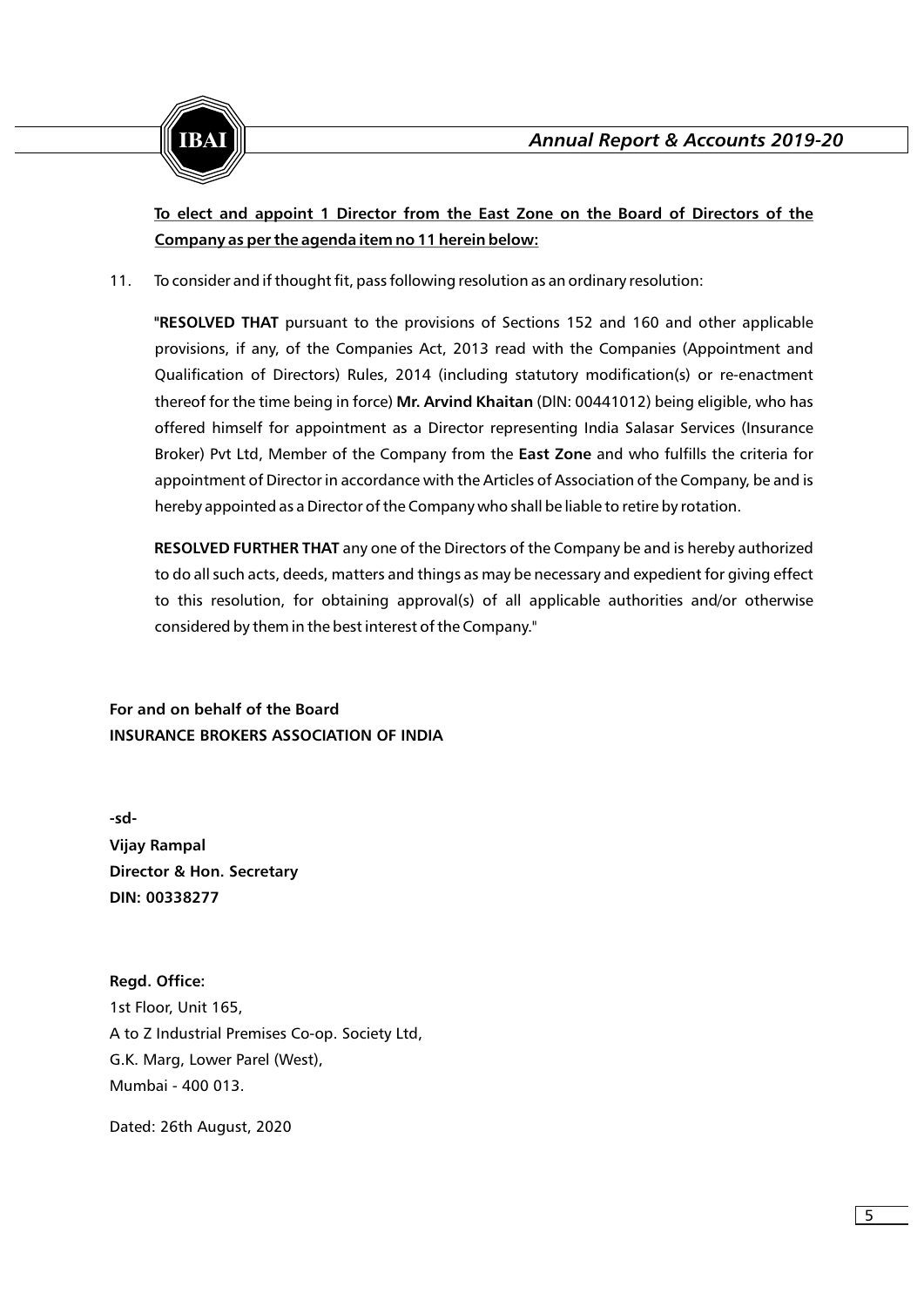

# **NOTES:**

- 1. In view of the continuing COVID-19 pandemic, the Ministry of Corporate Affairs ("MCA") has vide its circular dated June 15, 2020, May 5, 2020 read with circulars dated April 8, 2020 and April 13, 2020 (collectively referred to as "MCA Circulars") permitted the holding of the Annual General Meeting ("AGM") through VC / OAVM, without the physical presence of the Members at a common venue. In compliance with provisions of the Companies Act 2013 and MCA circulars the AGM of the company is being held through VC/OAVM.
- 2. The deemed venue for e-AGM shall be the Registered Office of the Company.
- 3. Pursuant to the provisions of the Act, a Member entitled to attend and vote at the AGM is entitled to appoint a proxy to attend and vote on his/her behalf and the proxy need not be a Member of the Company. However this AGM is being held pursuant to the MCA Circulars through VC / OAVM, physical attendance of Members has been dispensed with. Accordingly, the facility for appointment of proxies by the Members will not be available for the AGM and hence the Proxy Form and Attendance Slip are not annexed to this Notice.
- 4. Institutional/Corporate shareholders (i.e. other than individuals/HUF, NRI, etc.) are required to send a scanned copy (pdf/jpg format) of its board or governing body's resolution/authorization, etc., authorizing their representative to attend the e-AGM on its behalf and to vote through remote e-voting. The said resolution/authorization shall be sent to the scrutinizer by email through its registered email address to **rmimani222@gmail.com**
- 5. The facility of joining the e-AGM through VC/OAVM will be opened 15 minutes before and will be open up to 15 minutes after the scheduled start time of the e-AGM on a first come first-served basis.
- 6. Members attending the AGM through VC / OAVM shall be counted for the purpose of reckoning the quorum under Section 103 of the Companies Act 2013.
- 7. The Explanatory Statement pursuant to Section 102 of the Companies Act, 2013, in respect of the business as set out above as stated in the Notice is annexed hereto.
- 8. The requirement to place the matter relating to appointment of Auditors for ratification by Members at every Annual General Meeting is done away with vide notification dated 7th May, 2018 issued by the Ministry of Corporate Affairs, New Delhi. Accordingly, no resolution is proposed for ratification of appointment of Auditors, who were appointed in the Annual General Meeting, held on 18th September, 2018 till 30th September 2023.
- 9. Members are requested to notify the Company about their change of address, if any.
- 10. Since the meeting will be conducted through VC/OAVM facility, the route map is not annexed to this Notice.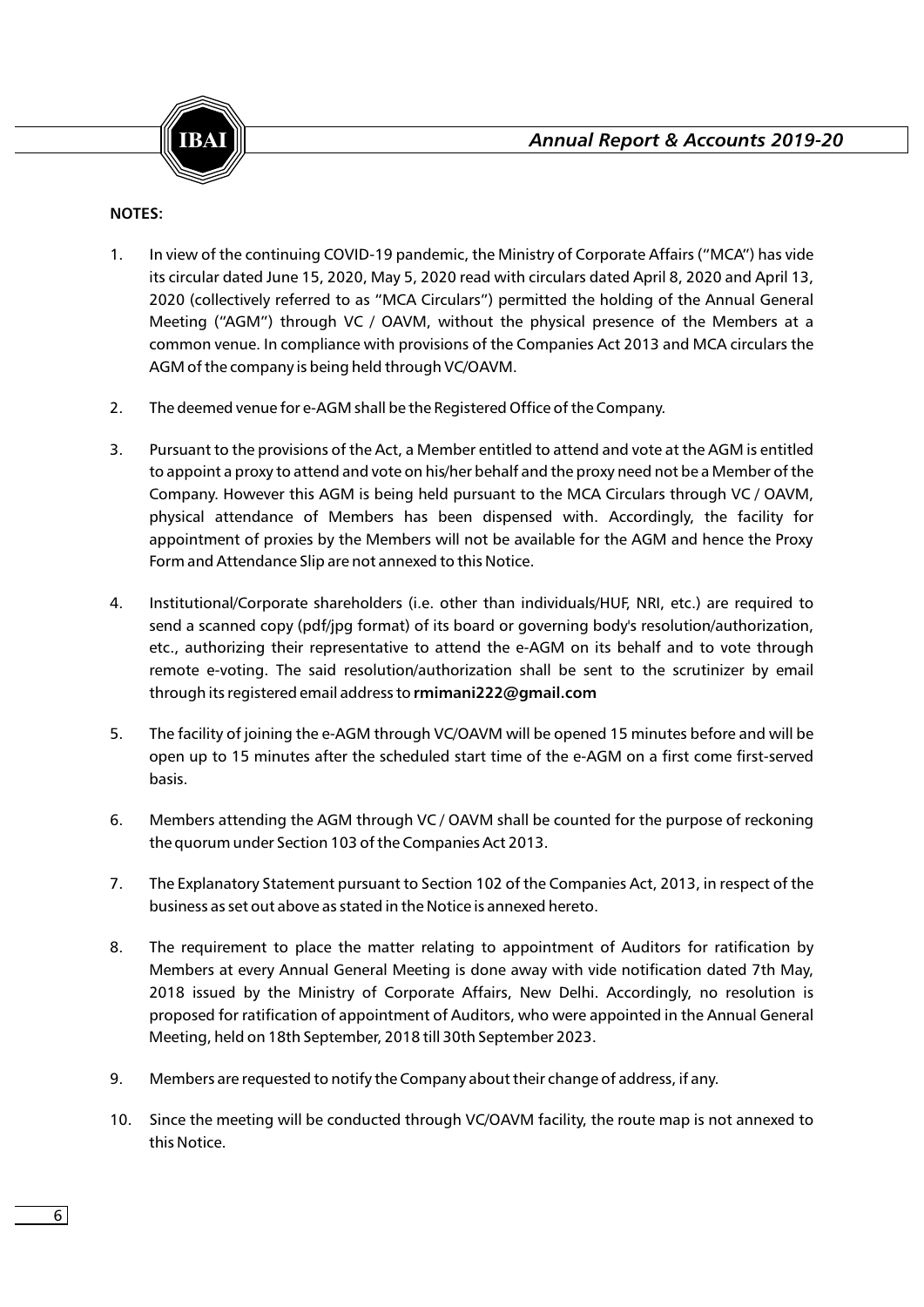- 11. Instructions for remote e-voting and joining the e-AGM are as follows
	- a. The Company is pleased to provide members the facility to exercise their right to vote on resolutions proposed in this notice by electronic means and the business may be transacted through e-Voting Services and the said resolutions will not be decided on a show of hands at the AGM.
	- b. The facility for casting the votes by the members using an electronic voting system from a place other than the venue of the Annual General Meeting (AGM) ("remote e-voting") will be provided by the CDSL.

# **E -Voting process:**

The Company is providing facility of e-voting to all members. The e-voting facility is being provided through e-voting services provided by Central Depository Services (India) Limited (CDSL). The instructions to the members for voting electronically are given in below paragraphs.

# **A. VOTING THROUGH ELECTRONIC MEANS:**

The instructions for members voting electronically are as under:

- 1. The voting period begins on **Monday, 21st September 2020** from 09.00 a.m. and ends on **Wednesday, 23rd September 2020** at 5.00 p.m. During this period the members of the Company, whose names are recorded in the Register of members, as on the cut-off date ie. Members who have paid their annual membership fees as on **Monday, 31st August, 2020**  shall be able tocast their vote electronically. The e-voting module shall be disabled by CDSL for voting thereafter.
- 2. Please refer to the following guidelines for the purpose of casting your vote through Remote E-Voting set out below in their sequential order:
	- a) Initial password is provided in the body of the email.
	- b) The shareholders should log on to the e-voting website www.evotingindia.com
	- c) Click on Shareholders/Members
	- d) Now Enter your User ID as provided along with the AGM Notice.
	- e) Next enter the Image Verification as displayed and Click on Login.
	- f) Enter the password provided to you along with the AGM Notice.
	- g) After entering these details appropriately, click on "SUBMIT" tab.
	- h) Click on the EVSN for the relevant <Company Name> on which you choose to vote.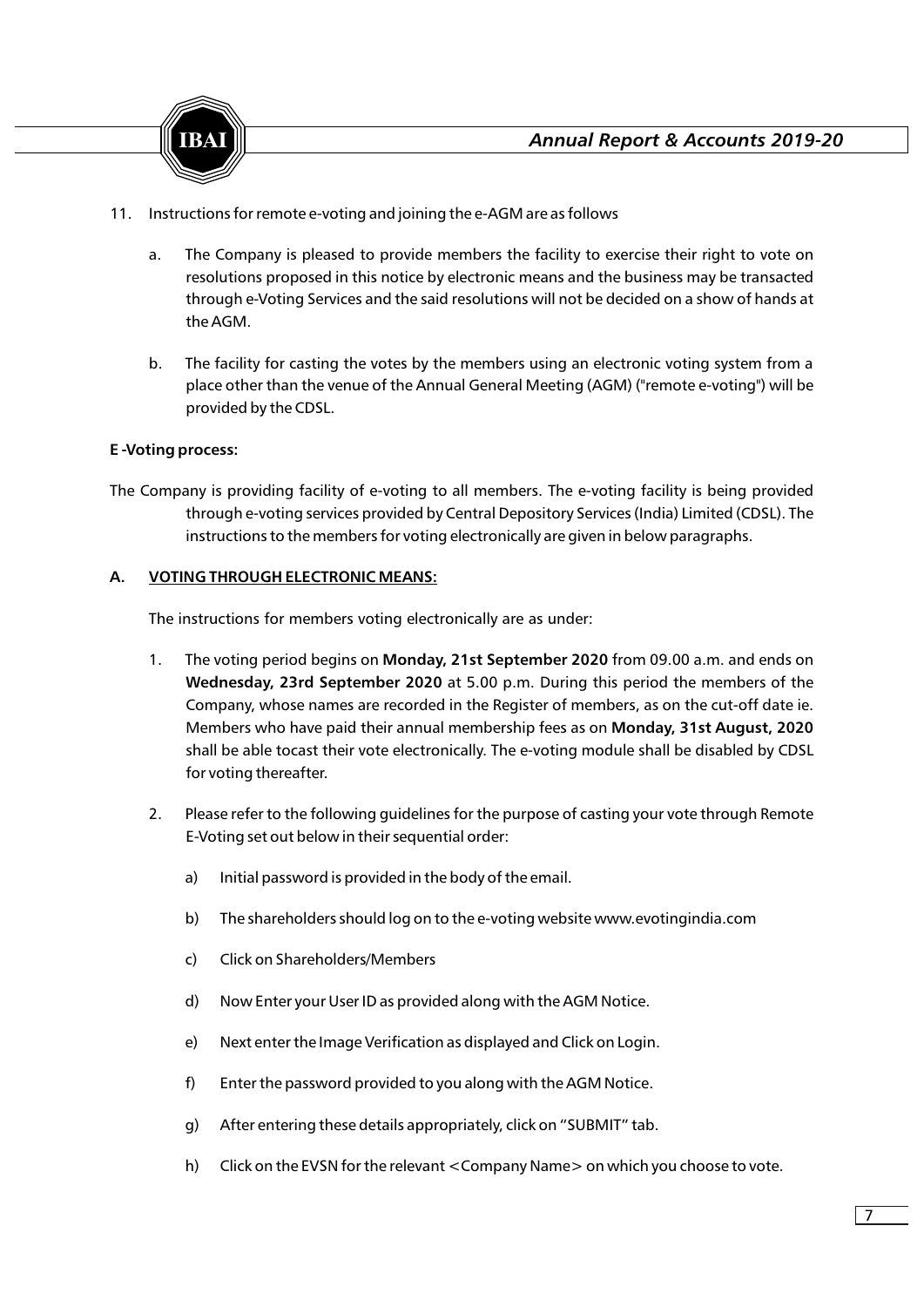

- i) In Case of Resolution voting, On the voting page, you will see "RESOLUTION DESCRIPTION" and against the same the option "YES/NO" for voting. Select the option YES or NO as desired. The option YES implies that you assent to the Resolution and option NO implies that you dissent to the Resolution.
- j) Click on the "RESOLUTIONS FILE LINK" if you wish to view the entire Resolutions details.
- j) Click on the "RESOLUTIONS FILE LINK" if you wish to view the entire Resolutions details.
- k) In case of election voting, on the voting page, you will see "Candidate Selection Option" and against the same the choice "YES" for voting. Select the option "YES" for the Candidate you wish to opt for. The option YES implies that you assent to the Candidate.
- l) After selecting the resolution you have decided to vote on, click on "SUBMIT". A confirmation box will be displayed. If you wish to confirm your vote, click on "OK", else to change your vote, click on "CANCEL" and accordingly modify your vote.
- m) Once you "CONFIRM" your vote on the resolution, you will not be allowed to modify your vote.
- n) You can also take out print of the voting done by you by clicking on "Click here to print" option on the Voting page.
- o) In case you have any queries or issues regarding e-voting, you may write an email to helpdesk.evoting@cdslindia.com.
- p) The Voting rights of the Members shall be in accordance with the Articles of Association of the Company. EveryMember shall have one vote. A Member, who has renewed the membership fees as on the cut-off date (record Date) of **Monday, 31st August, 2020**  shall be eligible to vote at the AGM.
- q) A copy of the Notice has been placed on the website of the Company and the website of CDSL.
- r) **CS Manoj Mimani** of R M Mimani & Associates, Company Secretaries (Membership No. F17083) has been appointed as the Scrutinizer for the e-voting process in a fair and transparent manner.
- s) The Scrutinizer shall within a period not exceeding 48 hours from the conclusion of the e-voting period, unblock the votes in the presence of at least two (2) witnesses not in the employment of the Company and make a scrutinizer's report of the votes cast in favour or against, if any forthwith to the Chairman of the Company.
- t) The results shall be declared on or after the Annual General Meeting of the Company. The results declared along with the scrutinizer's report shall be placed on the Company's website www.ibai.org and on the website of CDSL within 48 hours of passing of the resolutions a the Annual General Meeting and will be communicated to Members accordingly.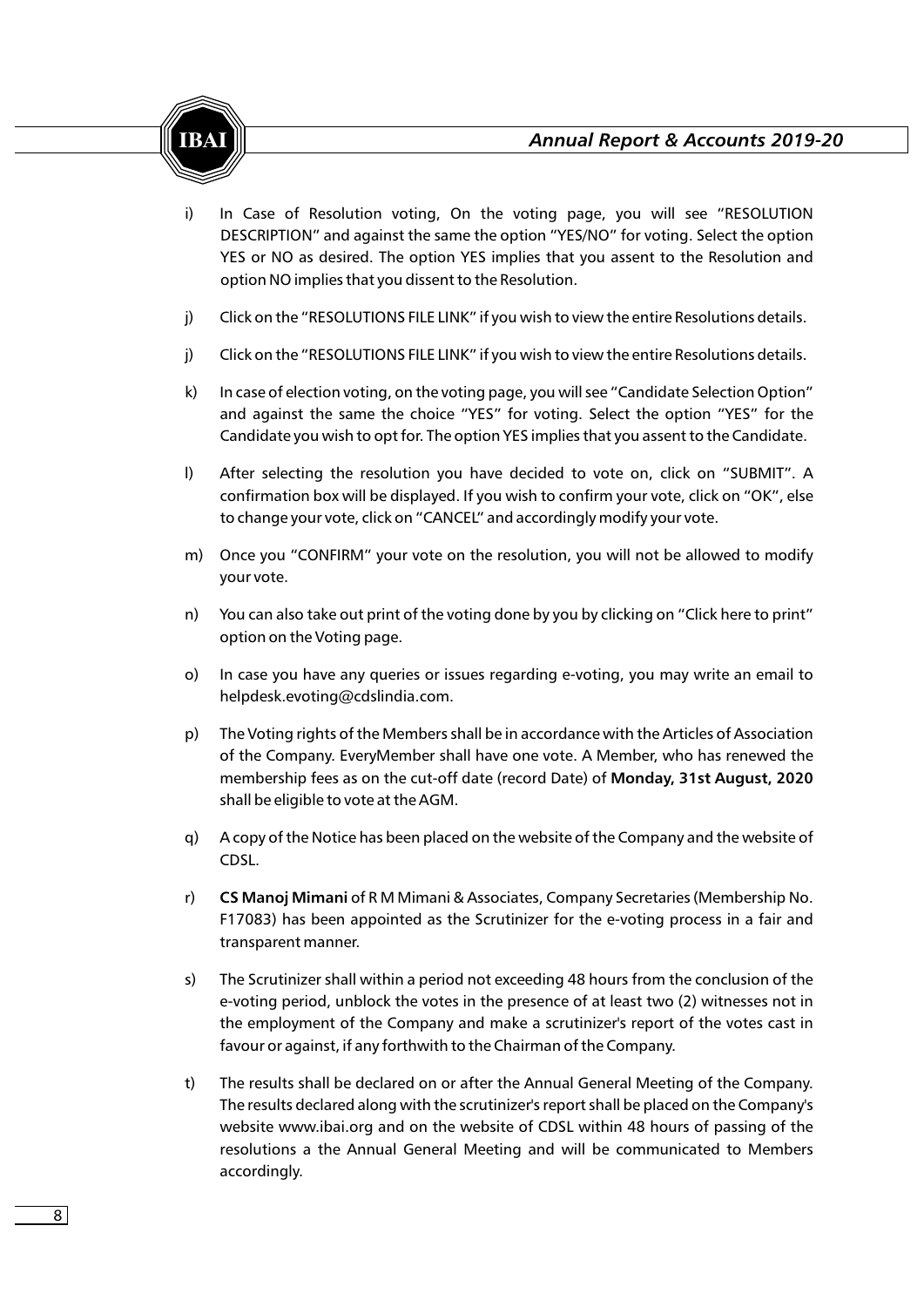



# **B. VOTING AT E-AGM :**

- a) Members will be able to attend the e-AGM through VC/OAVM or view the live webcast of e-AGM provided by https://www.evotingindia.com using their remote e-voting login credentials and by clicking Video Conference Link. The link for e-AGM will be available in members login where the EVENT and the name of the Company can be selected. Members who do not have User ID and Password for e-voting or have forgotten the User ID and Password may retrieve the same by following the remote e-voting instructions mentioned under heading A above.
- b) Members are encouraged to join the meeting through Laptops with Google Chrome for better experience.
- c) Further, members will be required to allow camera, if any, and hence use internet with a good speed to avoid any disturbance during the meeting.
- d) While all efforts will be made to make the VC/OAVM meeting smooth, participants connecting through mobile devices, tablets, laptops, etc. may, at times, experience audio/video loss due to fluctuation in their respective networks. Use of a stable Wi-Fi or LAN connection can mitigate some of the technical glitches.
- e) The members may send their queries, if any, on the items of the business to be transacted at the meeting in advance at email agm2020@ibai.org between 17th September 2020 (9.00 a.m.) up to 18th September 2020 (5.00 p.m.) along with following:
	- o Certified True Copy of the Board Resolution passed by the Board of Directors of the member Company authorizing a person to attend at the virtual Annual General Meeting.
	- o Proof of Payment of Annual Membership Fees for FY 2020-2021.
	- o Query (not exceeding 50 words) on the letterhead of the member Company, duly signed by the person authorized by the Board

The queries may be raised precisely and in brief to enable the Company to answer the same suitably depending on the availability of time at the meeting.

#### **C. INSTRUCTIONS FOR ATTENDING/JOINING THE E-AGM:**

a) Members will be able to attend the e-AGM through VC/OAVM or view the live webcast of e-AGM provided by https://www.evotingindia.comusing their remote e-voting login credentials and by clicking Video Conference Link. The link for e-AGM will be available in members login where the EVENT and the name of the Company can be selected. Members who do not have User ID and Password for e-voting or have forgotten the User ID and Password may retrieve the same by following the remote e-voting instructions mentioned under heading A above.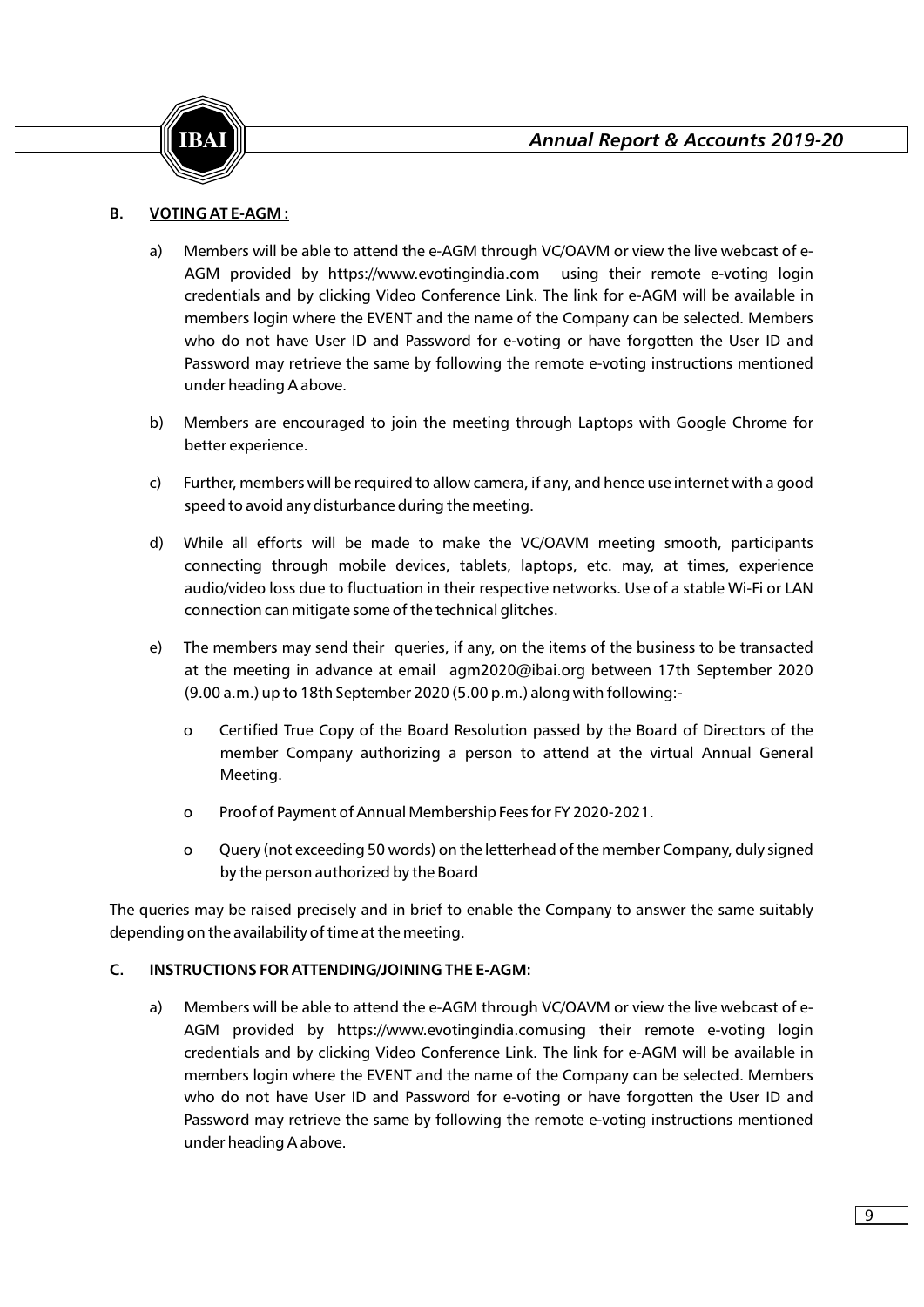

- b) Members are encouraged to join the meeting through Laptops with Google Chrome for better experience.
- c) Further, members will be required to allow camera, if any, and hence use internet with a good speed to avoid any disturbance during the meeting.
- d) While all efforts will be made to make the VC/OAVM meeting smooth, participants connecting through mobile devices, tablets, laptops, etc. may, at times, experience audio/video loss due to fluctuation in their respective networks. Use of a stable Wi-Fi or LAN connection can mitigate some of the technical glitches.

# **D. GENERAL INSTRUCTIONS:**

- a) The Board of Directors have appointed CS Manoj Mimani, Practicing Company Secretaries, (Membership No.: 17083) as the Scrutinizer to the e-voting process, and voting at the e-AGM in a fair and transparent manner.
- b) The Chairman shall formally propose to the members participating through VC/OAVM facility to vote on the resolutions as set out in the Notice of the e-AGM and announce the start of the casting of vote through the e-voting system
- c) The Scrutinizer shall, immediately after the conclusion of voting at the e-AGM, first count the votes cast at the meeting, thereafter unblock the votes through e-voting and make a consolidated Scrutinizers' report of the total votes cast in favour or against, if any, to the Chairman or in his absence Vice-Chairman of the Company, who shall countersign the same.
- d) The scrutiniser shall submit his report to the Chairman or Vice-Chairman of the Company, as the case may be, who shall declare the result of the voting. The results declared along with the scrutiniser's report shall be placed on the Company's website https://website of company and on the website of CDSL and shall also be communicated to the stock exchanges. The resolutions shall be deemed to be passed at the e-AGM of the Company.

### **For and on behalf of the Board**

# **INSURANCE BROKERS ASSOCIATION OF INDIA**

**-sd-Vijay Rampal Director & Hon. Secretary DIN: 00338277**

**Regd. Office:** 1st Floor, Unit 165, A to Z Industrial Premises Co-op. Society Ltd, G.K. Marg, Lower Parel (West), Mumbai - 400 013.

Dated: 26th August, 2020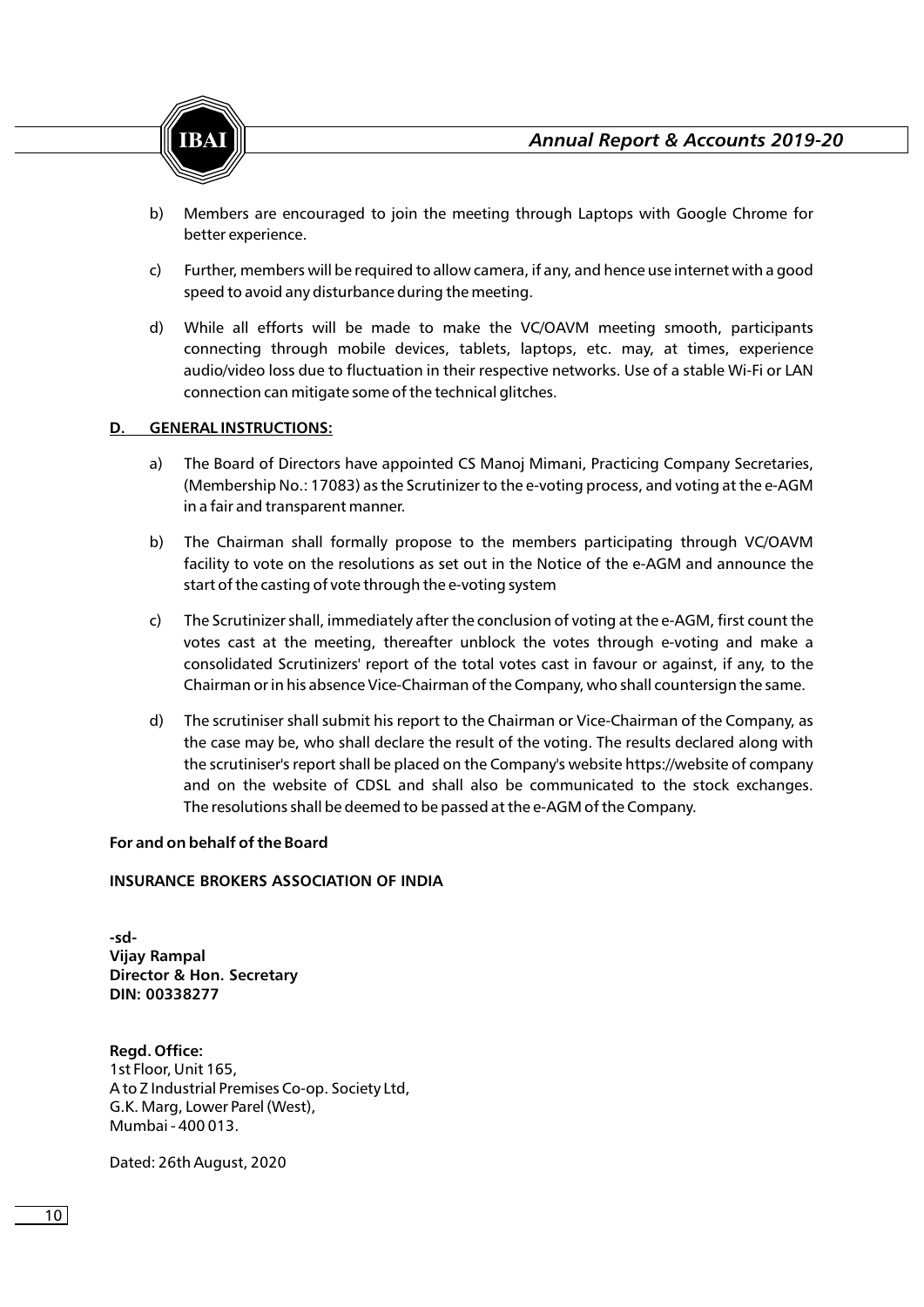

# **Explanatory Statement in respect of the Special Business pursuant to section 102 of the Companies Act, 2013**

# **Item No. 2, 3,4,5,6 & 7**

The Company is required to appoint any 3 Directors from the West Zone out of the SIX Candidates, Mr. Ajay Kumar Bansal, Mr. Sanjay Kedia& Mr. Vijay Rampal, who are appointed as the Director of the Company for 1 Term of 3 years, retires by rotation and being eligible has desired re-appointment. Mr. Ajay Kumar Bansal - represents Robinhood Insurance Broker Pvt Ltd, Mr. Sanjay Kedia - represents Marsh India Insurance Broker Pvt Ltd and Mr. Vijay Rampal - represents Prudent Insurance Broker Pvt Ltd, Members of the Company from the West Zone and who fulfills the criteria for appointment of Director in accordance with the Articles of Association of the Company and if appointed, shall be liable to retire by rotation.

Further, application has been received from Mr. Sundaram Venkaravardan (represents Abhivridhi Insurance Brokers Pvt Ltd), Ms. Rashmi Iyer (represents Global Insurance Broker Pvt Ltd) & Dr. Sandeep Dadia (represents Aditya Birla Insurance Broker Ltd) being eligible, who has offered themselves for appointment as a Director from the West Zone and who fulfils the criteria for appointment of Director in accordance with the Articles of Association of the Company and in respect of whom the Company has received a notice in writing from under Section 160 of the Companies Act, 2013 along with necessary security deposit amount.

The members are requested to elect & appoint any 3 Candidate as a Director of the Company for 1 Term of 3 years tenure and who shall be liable to retire by rotation.

None of the Directors and/or their relatives shall be deemed to be interested in the above resolutions, except the directors contesting election, to that extent only.

#### **Item No. 8**

The members are hereby informed that there is a vacancy in the Post of Directorship of the Company from the North Zone due to the Resignation of Mr. Mukesh Jain who has completed a term of ONE Year.

The Company has received application for candidature from Mr. Surender Kumar Tonk, being eligible, who has offered himself for appointment as a Director from the North Zone and who fulfils the criteria for appointment of Director in accordance with the Articles of Association of the Company and in respect of whom the Company has received a notice in writing from Advance Life Insurance Broker Pvt Ltd under Section 160 of the Companies Act, 2013 along with necessary security deposit amount.

The members are requested to elect & appoint 1 Director of the Company for 1 Term of 2 years tenure and who shall be liable to retire by rotation.

None of the Directors and/or their relatives shall be deemed to be interested in the above resolutions.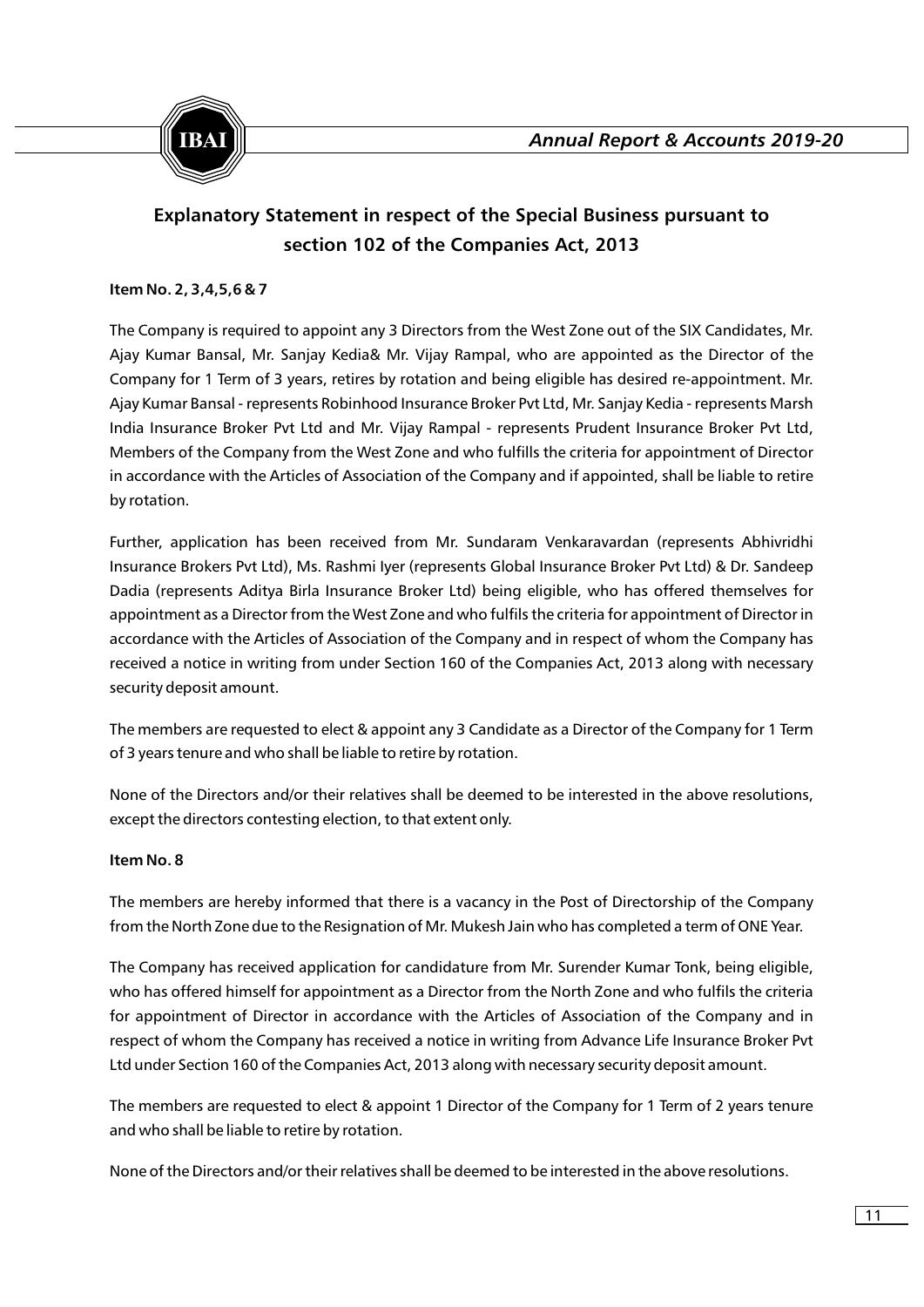

### **Item No. 9 & 10**

The Company is required to appoint any 1 Director from the South Zone out of the TWO Candidates, Mr. V. Ramakrishna, who is appointed as the Director of the Company for 1 Term of 3 years, retires by rotation and being eligible has desired re-appointment. Mr. V. Ramakrishna represents India Insure Risk Management and Insurance Broking Services Private Limited, Members of the Company from the South Zone and who fulfills the criteria for appointment of Director in accordance with the Articles of Association of the Company and if appointed, shall be liable to retire by rotation.

Further, application has been received from Mr. Mohan Sriraman (representsPaavana Insurance Brokers Pvt Ltd) being eligible, who has offered themselves for appointment as a Director from the South Zone and who fulfils the criteria for appointment of Director in accordance with the Articles of Association of the Company and in respect of whom the Company has received a notice in writing from under Section 160 of the Companies Act, 2013 along with necessary security deposit amount.

The members are requested to elect & appoint 1 Director of the Company for 1 Term of 3 years tenure and who shall be liable to retire by rotation.

None of the Directors and/or their relatives shall be deemed to be interested in the above resolutions

# **Item No. 11**

The Company is required to appoint any 1 Director from the East Zone, Mr. Arvind Khaitan, who is appointed as the Director of the Company for 1 Term of 3 years, retires by rotation and being eligible has desired re-appointment. Mr. Arvind Khaitan represents Salasar Services (Insurance Broker) Pvt Ltd, Member of the Company from the East Zone and who fulfills the criteria for appointment of Director in accordance with the Articles of Association of the Company and if appointed, shall be liable to retire by rotation.

The members are requested to elect & appoint 1 Director of the Company for 1 Term of 3 years tenure and who shall be liable to retire by rotation.

None of the Directors and/or their relatives shall be deemed to be interested in the above resolutions, except the directors contesting election, to that extent only.

#### **Criteria to be fulfilled by the Members for eligibility for appointment as Director of the Company.**

#### **ELIGIBILITY CRITERIA:**

- i. The person who has been nominated on behalf of any Member should not have reached 70 years of age;
- ii. The person who has been nominated on behalf of any Member should have a valid Director Identification Number (DIN) and should not be disqualified to act as a Director pursuant to Section 164 of the Companies Act, 2013. Further, the Member who has nominated the Director should be a Registered Member and should not have ceased to be a Member pursuant to Article 6 of the Articles of Association of the Company;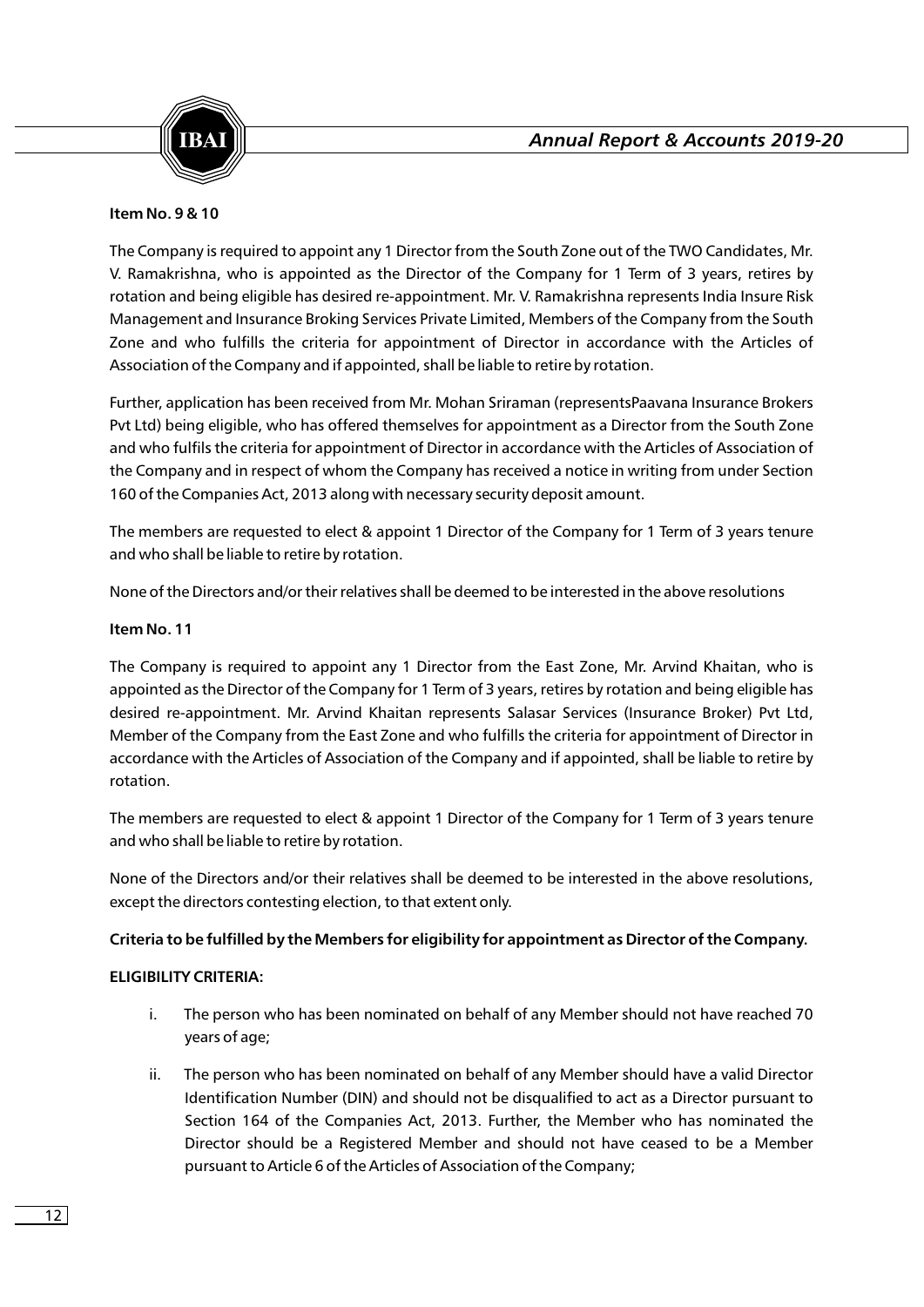- iii. The Director/Principal Officer who has been nominated has undergone necessary renewal training (the certificate of training should not be older than three years) and passed the examination as specified under the Insurance Regulatory and Development Authority (Insurance Brokers) Regulations, 2013 as amended from time to time.
- iv. The Member who is nominating the person on their behalf should have a valid certificate of registration from the IRDAI and has been a Member of IBAI from the date of the certificate of registration till date.

All the nominations received by the Election officer on or before 5.00 pm on Sunday, 23rd August, 2020 have been scrutinized by the Election officer with regard to the nominations which are complete in all respects as per the requirements of the Companies Act, 2013 and the Articles of Association of the Company.

Accordingly it is proposed to appoint Directors as per the resolutions incorporated in the Notice of this meeting. The brief profile of each candidate is appended herewith for the perusal and reference of the members.

> **For and on behalf of the Board of Directors of INSURANCE BROKERS ASSOCIATION OF INDIA**

> > **-sd-Vijay Rampal** Director & Hon. Secretary DIN: 00338277

Regd. Office: 1st Floor, Unit 165, A to Z Industrial Premises Co-op Soc. Ltd. G.K. Marg, Lower Parel, Mumbai 400 013.

Dated: 26th August, 2020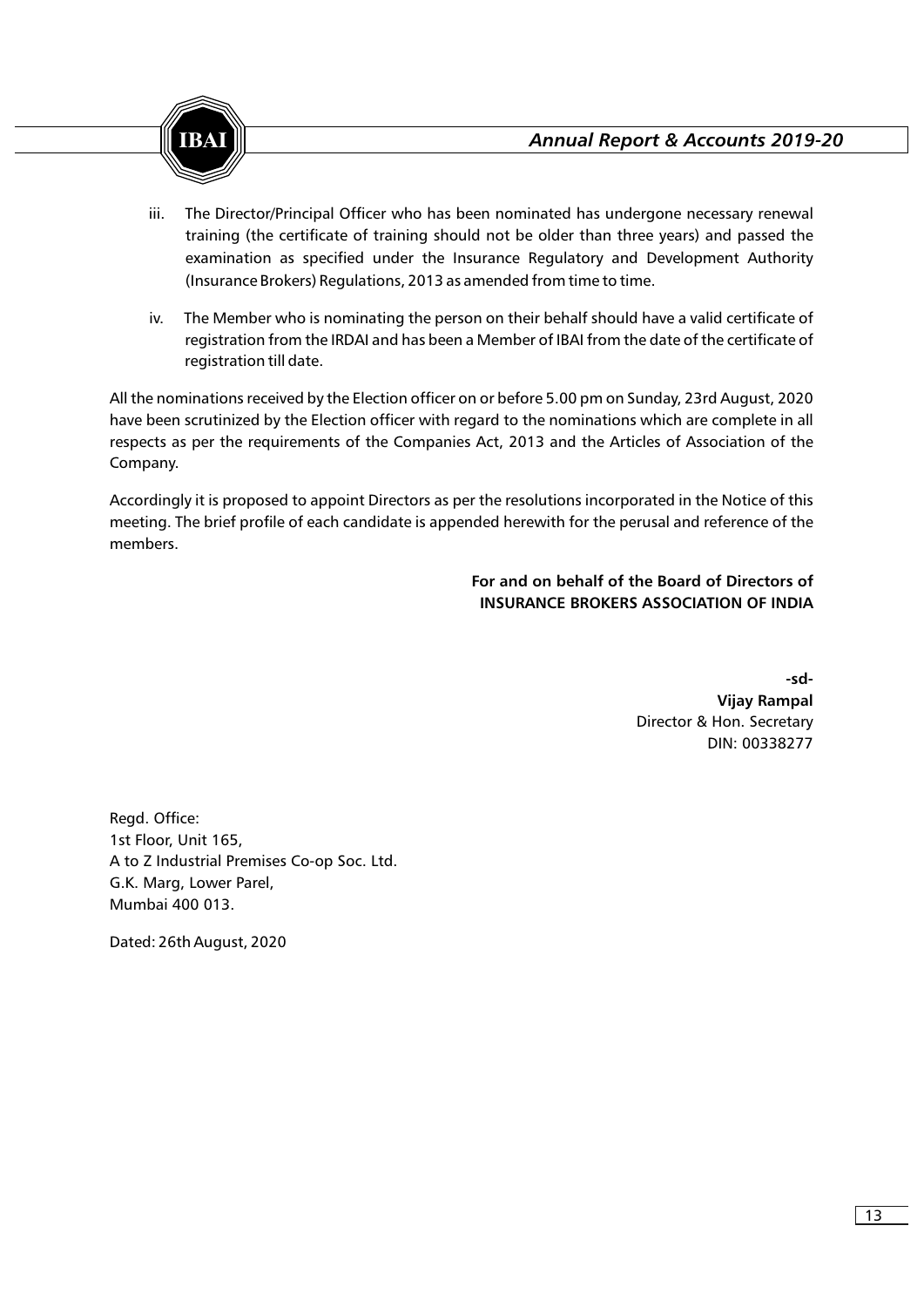

# INDEPENDENT AUDITOR'S REPORT

To the Members of INSURANCE BROKERS ASSOCIATION OF INDIA

#### **Report on the Audit of the Financial Statements**

### **Opinion**

We have audited the financial statements of INSURANCE BROKERS ASSOCIATION OF INDIA ("the Company"), which comprise the Balance Sheet as at 31st March 2020, the Statement of Income and Expenditure, and Statement of Cash Flows for the year then ended, and notes to the financial statements, including a summary of significant accounting policies and other explanatory information (hereinafter referred to as "the Financial Statements").

In our opinion and to the best of our information and according to the explanations given to us, the aforesaid financial statements give the information required by Companies Act, 2013 (the "Act") in the manner so required and give a true and fair view in conformity with the Accounting Standards prescribed under section 133 of the Act read with the Companies (Accounting Standards) Rules, 2006, as amended, ("AS") and other accounting principles generally accepted in India, of the state of affairs of the Company as at 31 March 2020, its surplus and its cash flows for the year ended on that date.

# **Basis of Opinion**

We conducted our audit in accordance with the Standards on Auditing (SAs) specified under section 143(10) of the Act. Our responsibilities under those SAs are further described in the Auditor's Responsibilities for the Audit of the Financial Statements section of our report. We are independent of the Company in accordance with the Code of Ethics issued by the Institute of Chartered Accountants of India together with the ethical requirements that are relevant to our audit of the financial statements under the provisions of the Act and the Rules there under, and we have fulfilled our other ethical responsibilities in accordance with these requirements and the Code of Ethics. We believe that the audit evidence we have obtained is sufficient and appropriate to provide a basis for our opinion.

# **Responsibility of Management for Standalone Financial Statements**

The Company's Board of Directors is responsible for the matters stated in section 134(5) of the Companies Act, 2013 ("the Act") with respect to the preparation of these standalone financial statements that give a true and fair view of the financial position, financial performance and cash flows of the Company in accordance with the accounting principles generally accepted in India, including the accounting Standards specified under section 133 of the Act. This responsibility also includes maintenance of adequate accounting records in accordance with the provisions of the Act for safeguarding of the assets of the Company and for preventing and detecting frauds and other irregularities; selection and application of appropriate accounting policies; making judgments and estimates that are reasonable and prudent; and design, implementation and maintenance of adequate internal financial controls, that were operating effectively for ensuring the accuracy and completeness of the accounting records, relevant to the preparation and presentation of the financial statement that give a true and fair view and are free from material misstatement, whether due to fraud or error.

In preparing the financial statements, management is responsible for assessing the Company's ability to continue as a going concern, disclosing, as applicable, matters related to going concern and using the going concern basis of accounting unless management either intends to liquidate the Company or to cease operations, or has no realistic alternative but to do so.

The Board of Directors are also responsible for overseeing the company's financial reporting process.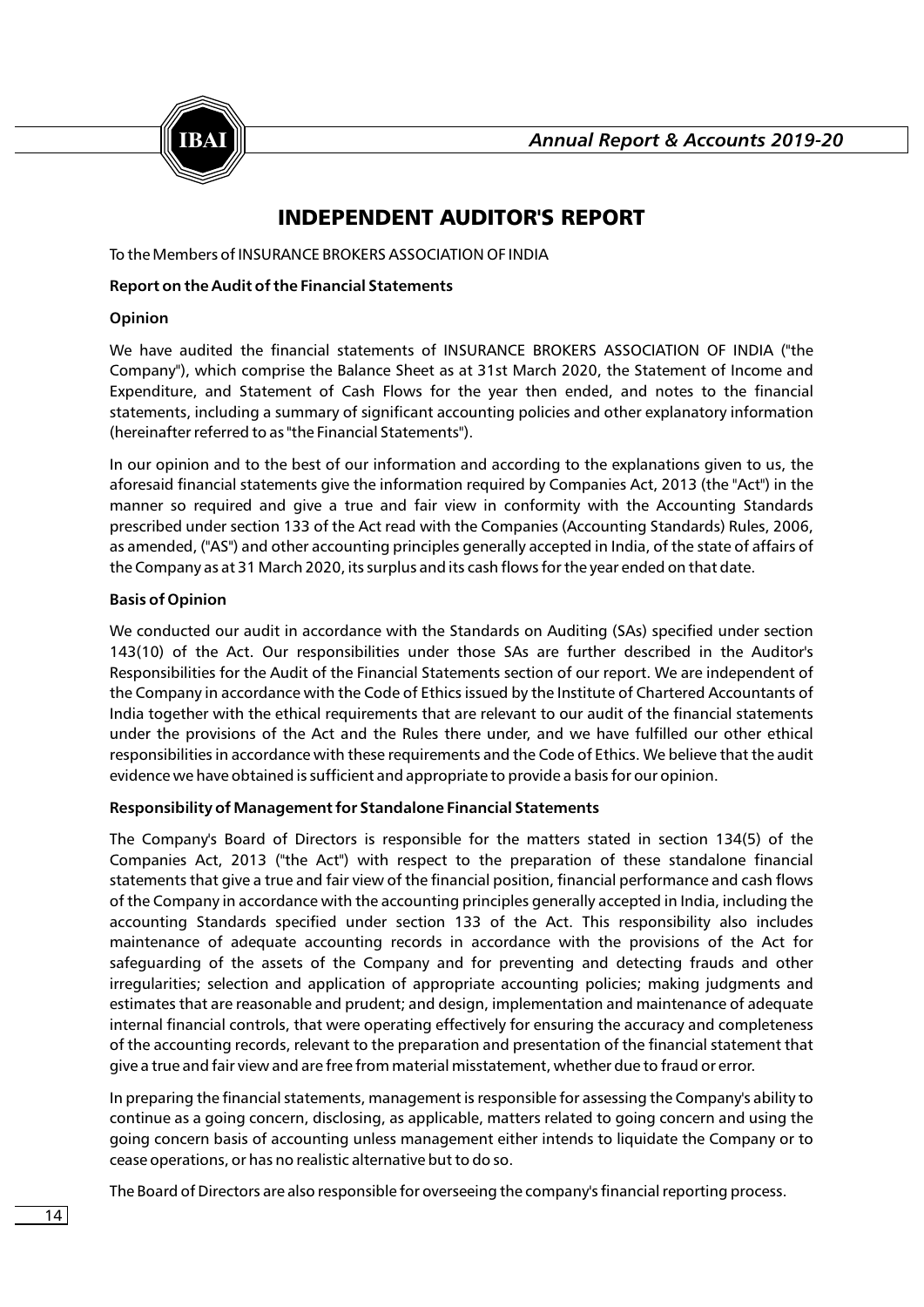

# **Auditor's Responsibilities for the Audit of the Financial Statements**

Our objectives are to obtain reasonable assurance about whether the financial statements as a whole are free from material misstatement, whether due to fraud or error, and to issue an auditor's report that includes our opinion. Reasonable assurance is a high level of assurance, but is not a guarantee that an audit conducted in accordance with SAs will always detect a material misstatement when it exists. Misstatements can arise from fraud or error and are considered material if, individually or in the aggregate, they could reasonably be expected to influence the economic decisions of users taken on the basis of these financial statements.

As part of an audit in accordance with SAs, we exercise professional judgment and maintain professional skepticism throughout the audit. We also:

- Identify and assess the risks of material misstatement of the financial statements, whether due to fraud or error, design and perform audit procedures responsive to those risks, and obtain audit evidence that is sufficient and appropriate to provide a basis for our opinion. The risk of not detecting a material misstatement resulting from fraud is higher than for one resulting from error, as fraud may involve collusion, forgery, intentional omissions, misrepresentations, or the override of internal control.
- Obtain an understanding of internal control relevant to the audit in order to design audit procedures that are appropriate in the circumstances but not for the purpose of expressing an opinion on whether the Company has in place an adequate internal financial controls system over financial reporting and the operating effectiveness of such controls.
- Evaluate the appropriateness of accounting policies used and the reasonableness of accounting estimates and related disclosures made by management.
- Conclude on the appropriateness of management's use of the going concern basis of accounting and, based on the audit evidence obtained, whether a material uncertainty exists related to events or conditions that may cast significant doubt on the Company's ability to continue as a going concern. If we conclude that a material uncertainty exists, we are required to draw attention in our auditor's report to the related disclosures in the financial statements or, if such disclosures are inadequate, to modify our opinion. Our conclusions are based on the audit evidence obtained up to the date of our auditor's report. However, future events or conditions may cause the Company to cease to continue as a going concern.
- Evaluate the overall presentation, structure and content of the financial statements, including the disclosures, and whether the financial statements represent the underlying transactions and events in a manner that achieves fair presentation.

Materiality is the magnitude of misstatements in the financial statements that, individually or in aggregate, makes it probable that the economic decisions of a reasonably knowledgeable user of the financial statements may be influenced. We consider quantitative materiality and qualitative factors in (i) planning the scope of our audit work and in evaluating the results of our work; and (ii) to evaluate the effect of any identified misstatements in the financial statements.

We communicate with those charged with governance regarding, among other matters, the planned scope and timing of the audit and significant audit findings, including any significant deficiencies in internal control that we identify during our audit.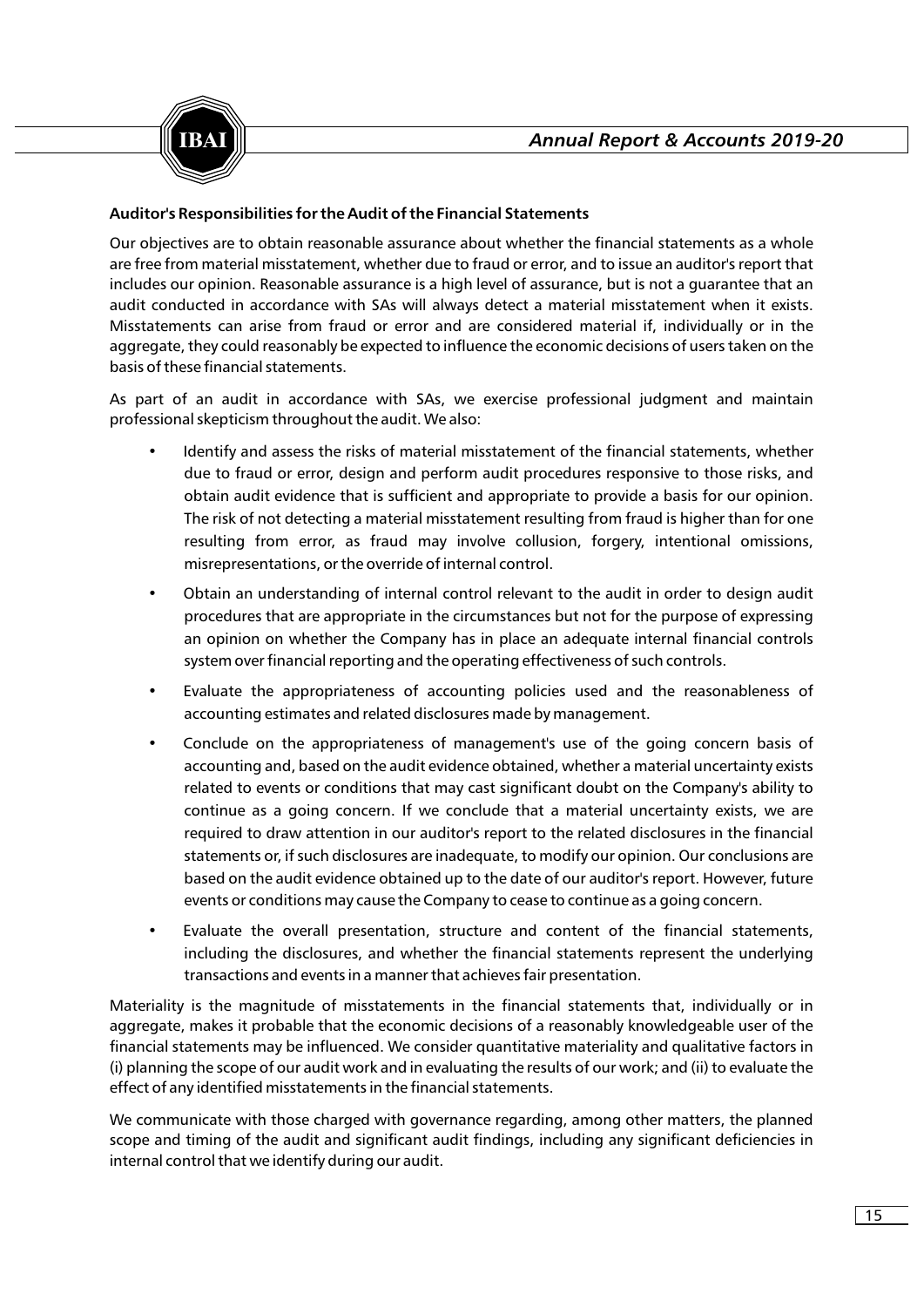



We also provide those charged with governance with a statement that we have complied with relevant ethical requirements regarding independence, and to communicate with them all relationships and other matters that may reasonably be thought to bear on our independence, and where applicable, related safeguards.

# **Report on Other Legal and Regulatory Requirements**

As required by Section 143(3) of the Act, we report that:

- (a) We have sought and obtained all the information and explanations which to the best of our knowledge and belief were necessary for the purposes of our audit.
- (b) In our opinion, proper books of account as required by law have been kept by the Company so far as it appears from our examination of those books
- (c) The Balance Sheet, the Statement of Income and Expenditure, and the Cash Flow Statement dealt with by this Report are in agreement with the books of account
- (d) In our opinion, the aforesaid financial statements comply with the Accounting Standards specified under Section 133 of the Act, read with Rule 7 of the Companies (Accounts) Rules, 2014.
- (e) On the basis of the written representations received from the directors as on 31st March, 2020 taken on record by the Board of Directors, none of the directors is disqualified as on 31st March, 2020 from being appointed as a director in terms of Section 164 (2) of the Act.
- (f) With respect to the other matters to be included in the Auditor's Report in accordance with Rule 11 of the Companies (Audit and Auditors) Rules, 2014, in our opinion and to the best of our information and according to the explanations given to us:
	- i. The Company does not have any pending litigations which would impact its financial position;
	- ii. The company did not have any long term contracts including derivative contracts for which there were any material foreseeable losses;
	- iii. The Company is not required to transfer any amount to the Investor Education and Protection Fund during the year ended March 31, 2020

#### **For C N K & Associates LLP**

Chartered Accountants Firm Registration no. 101961 W/W-100036

Sd/- **Suresh Agaskar** Partner Membership No. 110321

Place: Mumbai Date: 20/08/2020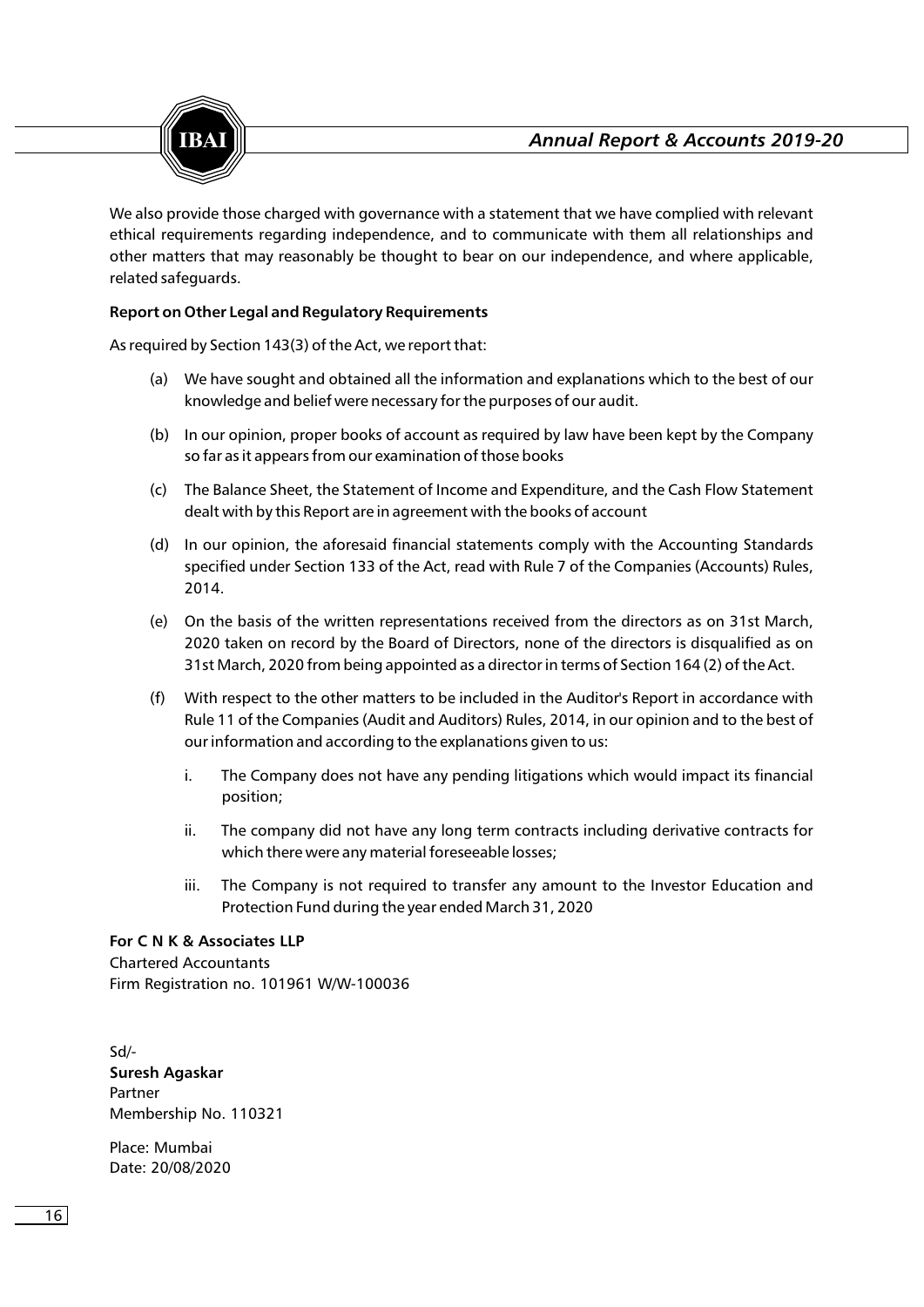

# DIRECTORS' REPORT

#### **DEAR MEMBERS**

I take great pleasure in presenting to you the Seventeenth Annual Report together with the audited financial statement for the financial year ended March 31, 2020.

Insurance Brokers Association of India (IBAI) is the only Industry Association recognized by Insurance Regulatory and Development Authority (IRDA) in India representing the interests of Broker members who are licensed by IRDA. A not-for-profit organization, it is funded by the broker members. Its objective is to build a growth led sustainable insurance intermediary services sector for the benefit of insured in the country.

#### **Membership**

Established in July 2001, the membership of IBAI, headquartered in Mumbai, has grown over the years and is currently at 444 as on June 30, 2020. All licensed insurance brokers are mandated by IRDA to become members of the IBAI.

During the 12 months period up to June 30, 2020, 18(22) new Broking firms were enrolled as members. After taking into account the number of licences either cancelled and / or surrendered or surrender under process with IRDA during the year, the strength of members as on June 30, 2020, was 380(378) Direct Brokers, 60(60) Composite Brokers and 4 (5) Reinsurance Brokers, totaling 444(443) licensed Brokers and all are members of IBAI. (Figures in brackets denote position as of 30 June, 2019).

The member organizations of IBAI contribute to about 27% and 1% of industry revenues in General Insurance and Life Insurance businesses respectively. The member organizations have enabled IBAI to spearhead various initiatives and programmes aimed at building the insurance sector in the country.

#### **Financial Highlights**

During the year under review, your Association has registered an overall impressive performance in all fields of activity. The total membership subscription fees for the year ended March 31, 2020 amounted to Rs. 89.71 lakhs as compared to Rs. 88.33 lakhs during the previous year.

#### **Dividend**

No dividend is recommended by the Board.

#### **Transfer to Reserves**

The Association does not propose to transfer any amount to the general reserve and the surplus for the year to be retained in surplus in statement of profit and loss.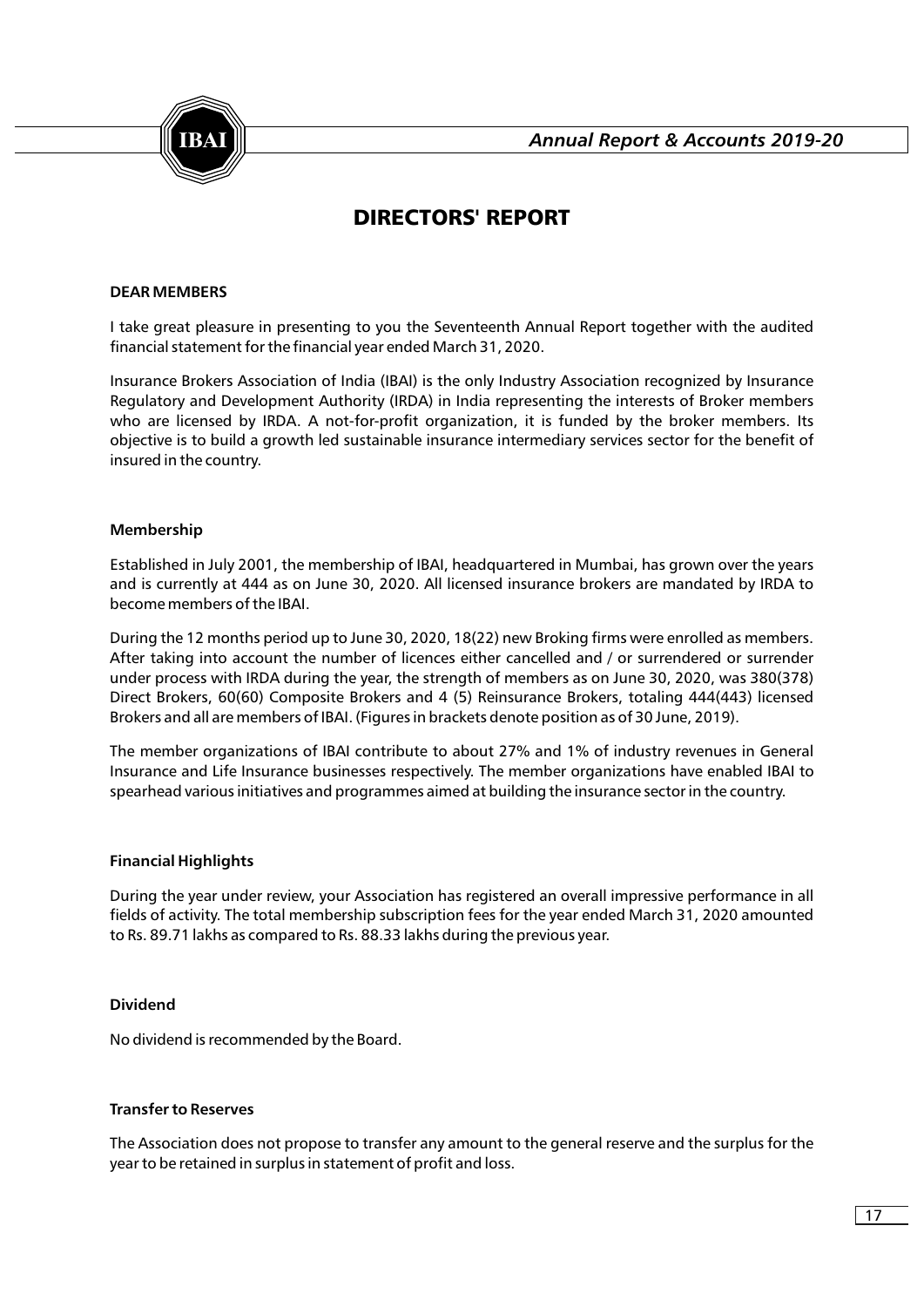

# **Deposits**

The Association has not accepted any deposits under section 73 of the Companies Act, 2013 and The Companies (Acceptance of Deposits) Rules, 2014 during the year ended March 31, 2020.

# **Conservation of Energy, Research & Development, Technology Absorption & Foreign Exchange Earning and Outgo**

As IBAI is in the services sector, the provision regarding information on conservation of energy, research and development, technology absorption is not applicable. There were no transactions involving foreign exchange during the year.

#### **Particulars of Employees**

The Association has no employees covered in Sub-rule 2 of Rule 5 of the Companies (Appointment and Remuneration of Managerial Personnel) Rules, 2014.

#### **Directors**

Mr. Ciby Varghese, representing BimaGenie Insurance Broking Pvt. Ltd. Chennai was elected as Director to fill up the vacancy caused by resignation Mr. Rakesh Malik of Anviti Insurance Brokers Pvt. Ltd. and Mr. Mukesh Jain, then representing Sridhar Insurance Broker Pvt. Ltd. New Delhi (since resigned), were elected as Directors un-opposed to fill up vacancies in South Zone and North Zone respectively. Mr. Kishan Agrawal, Worldwide Insurance Brokers Ltd. Noida, Mr. Akhilesh Jain, Trinity Re-insurance Brokers Ltd. Noida, Mr. Kapil Mehta, SecureNow Insurance Broker Pvt, Ltd. New Delhi and Mr. Mr. Girish Malik, Xperitus Insurance Brokers Pvt. Ltd. Mumbai, were re-elected un-opposed, at the last Annual General Meeting held on September 24, 2019

#### **Extract of Annual Return**

The details forming part of the extract of the annual return in Form MGT-9 is enclosed in Annexure "A".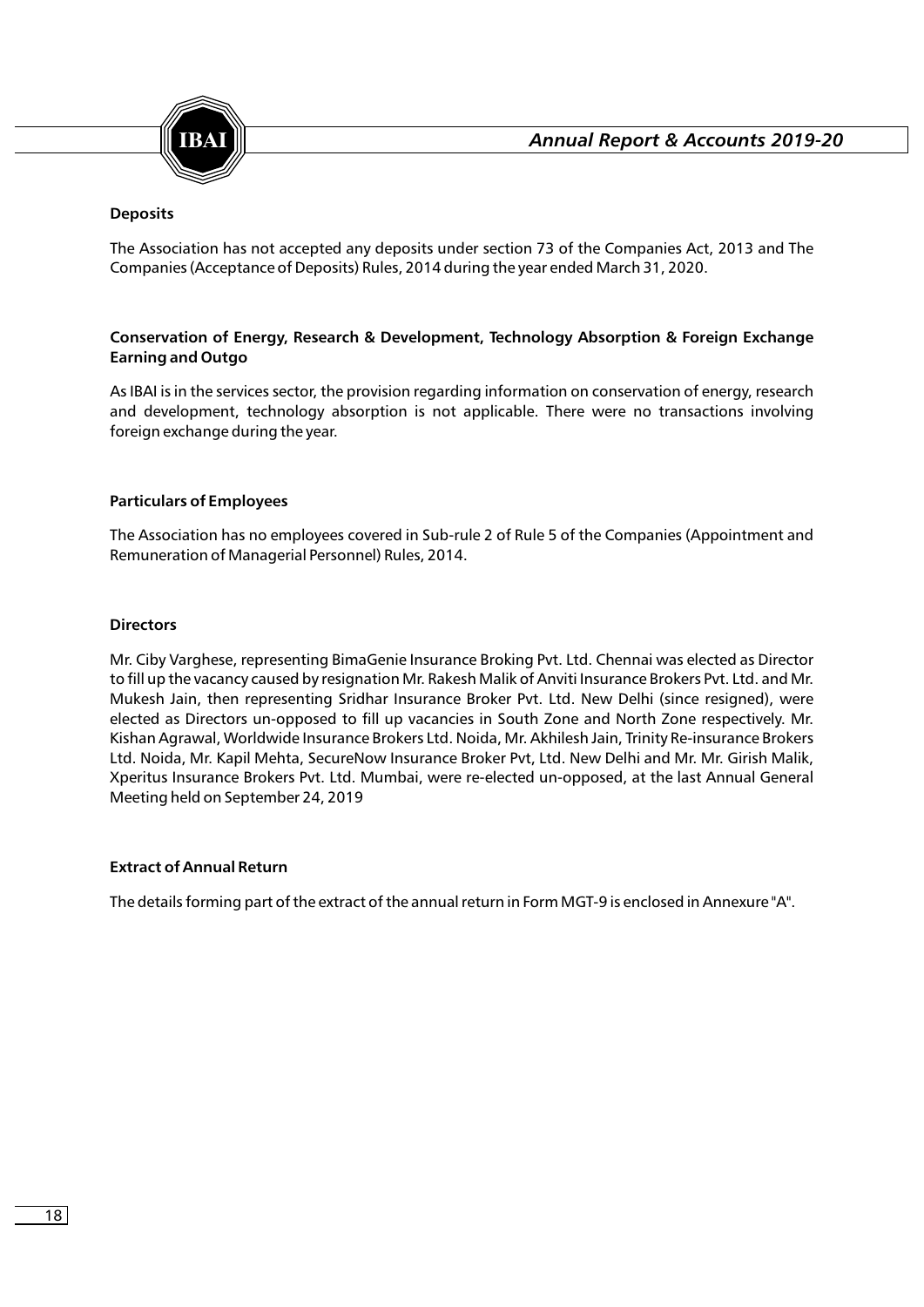

# **Number of Board meetings**

The Board usually meets 4 to 5 times during the year. All the meetings are conducted as per designed and structured agenda. All agenda items are backed by necessary supporting information and documents to enable the board to take informed decisions. Adequate notice was given to all Directors to schedule the Board Meetings. Agenda and detailed notes on agenda were sent in advance.

The Company holds minimum of one board meeting in every quarter, with a gap not exceeding 120 days between two board meetings. During the year ended March 31, 2020, four (4) Board Meetings were held, the details of which is as under:

#### **Board Meeting held during the Year**

| Sr.<br>No. | Dates on which the Board Meetings<br>were held | <b>Total Strength</b><br>of the Board | <b>No of Directors</b><br>Present |
|------------|------------------------------------------------|---------------------------------------|-----------------------------------|
|            | May 17, 2019                                   | 14                                    | 12                                |
|            | July 25, 2019                                  | 14                                    |                                   |
|            | September 24, 2019                             | 16                                    | 13                                |
| 4          | January 16, 2020                               | 16                                    |                                   |

#### **Attendance of Directors at Board Meetings and Annual General Meeting**

| <b>Name of the Director</b>   |   | Attendance at the Board Meetings held on |                                             |   |            |  |  |
|-------------------------------|---|------------------------------------------|---------------------------------------------|---|------------|--|--|
|                               |   |                                          | 17.05.2019 25.07.2019 24.09.2019 16.01.2020 |   | 24.09.2019 |  |  |
| Shri Sanjay Kedia             | Ö | Ö                                        | O                                           | O | Ő          |  |  |
| Shri S. K. Jain               | Ő |                                          |                                             | Ö |            |  |  |
| Shri Arvind Khaitan           | Ö | Ö                                        |                                             | Ö |            |  |  |
| Shri Vijay Rampal             | Ö | Ö                                        | Ö                                           | Ö | Ö          |  |  |
| Shri Kisan Agrawal            | Ö | Ö                                        | Ö                                           | Ö | Ö          |  |  |
| Shri Ajay Bansal              | Ö |                                          | Ö                                           | Ö | Ö          |  |  |
| Shri Akhilesh Jain            |   | Ö                                        | Ö                                           | Ö | Ö          |  |  |
| Shri Ashok Kumar Jain         | Ö |                                          | Ö                                           | Ö | Ö          |  |  |
| Shri Girish Malik             | Ö | Ö                                        | Ö                                           | Ö | Ö          |  |  |
| Shri Kapil Mehta              | Ö | Ö                                        | Ö                                           | Ö | Ö          |  |  |
| Shri Narendra Kumar Bhrindwal | Ö | Ö                                        | Ö                                           | Ö | Ö          |  |  |
| Shri Sumit Shantilal Bhora    | Ö | Ö                                        | Ö                                           | Ö | Ö          |  |  |
| Shri V Ramakrishna            |   | Ö                                        | Ö                                           | Ö | Ö          |  |  |
| Shri Vijaya Kumar Govada      | Ö | Ö                                        |                                             | Ö |            |  |  |
| Shri Mukesh Jain              |   |                                          | Ö                                           | Ö |            |  |  |
| Shri Ciby Varghese            |   |                                          | Ö                                           | Ö |            |  |  |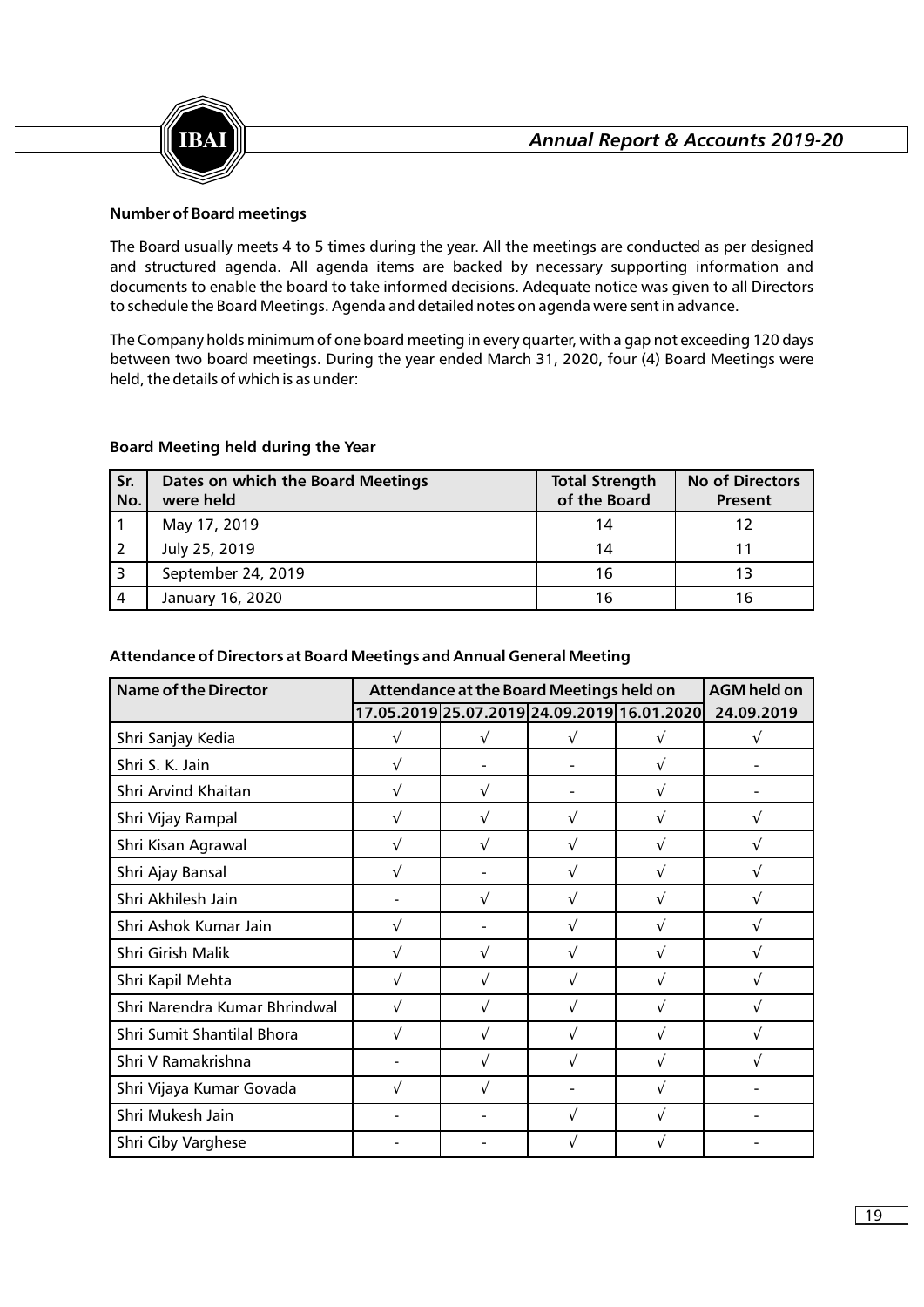

# **Related party Transaction**

During the year the Association has not entered into any transaction with related parties.

### **Particulars of investments, loans and guarantees under Section 186**

The Association has not made any investment or advanced any loans or a guarantee which is covered under Section 186 of the Companies Act, 2013.

# **Internal Control Systems and their adequacy**

Your Association has adequate internal control systems, which are strengthened with new standard operating procedures.

# **Transfer of amounts to Investor Education and Protection Fund**

There are no amounts due and outstanding to be credited to Investor Education and Protection Fund as at March 31, 2020.

# **Significant and Material orders passed by the Regulators or Courts**

There are no significant material orders passed by the Regulators / Courts which would impact the going concern status of the Association and its future operations.

# **Notices under Section 142 of the Income Tax Act, 1961**

Income Tax Authorities have served Income tax demand notices for three years namely AY 2011-12, 2012-13 and 2016-17, taking a stand that IBAI is a mutual association and not a charitable organization, whose activities are to provide benefits exclusively to members and not to others. Whereas our stand was, IBAI has been recognized as a Charitable organization by Commissioner of Income Tax vide grant of registration u/s 12A and the same is still subsisting and not cancelled, also activities conducted by IBAI provide benefit to public and not just members.

IBAI appointed consultant Shri Gautam Nayak of M/s CNK & Associates LLP, Chartered Accountants has filed appeals before the Commissioner (Appeals) depositing 20% of demand raised by Income Tax Department for all three years. Based on recommendations of our consultant, we have subsequently in April 2019, deposited the remaining 80% of the full demand of Rs. 59.73 lakhs made by the Authorities, as the entire amount with interest rate of 6% would be refunded to us if the Tribunal gives a favourable verdict or we would be liable to pay penalty at a rate of 12% in case of an unfavorable verdict. This matter is yet to come up for hearing.

#### **Material Changes and Commitments**

There are no material changes and commitments between the financial years ending March 31, 2020 till the date of this report which affects the financial position of the Association.

#### **Change in the Nature of Business**

During the year under review, there has been no change in the nature of Business of the Association.

#### **Auditors**

M/s CNK & Associates LLP, Chartered Accountants, having Firm Registration No. 101961W/W100036 were appointed as Statutory Auditors of the Association at the Annual General Meeting held on 18th September, 2018 for a period of 5 years, subject to the ratification by the members at every Annual General Meeting.

The Auditor's Report is self-explanatory and does not contain any qualification, reservation or adverse remarks.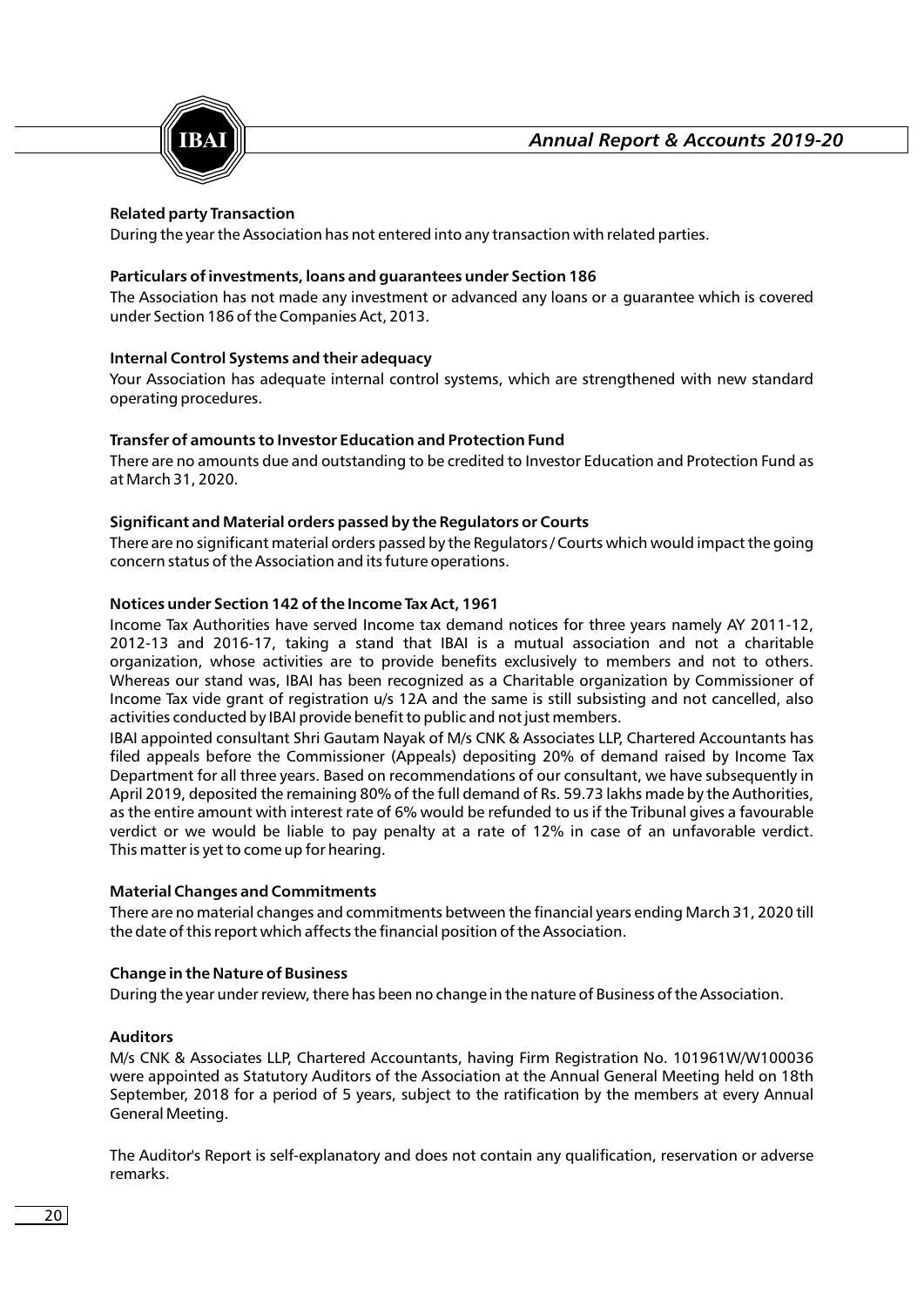

# **Novel Corona Virus (COVID -19) Pandemic:**

The Novel Corona Virus (COVID-19) pandemic with its first case detected in Wuhan, China, in December 2019 has gradually spread across to all countries, severely impacted their economies and bringing the World Economy to the brink of a deep recession.

In India, to contain the spread of COVID-19 pandemic, the government had imposed a lockdown starting March 25, 2020. The gradual opening up of the economy has started since June 2020.

The pandemic has had a significant impact on product priorities, distribution approaches and processes within the insurance industry. On products, the demand for health insurance has materially increased and the industry has quickly responded by introducing a large number of COVID-19 specific products. Other product segments such as motor have declined because new vehicle sales have slowed down. Distribution approaches are also changing because traditional, face-to-face meetings are difficult. Digital and online sales have increased as this approach is well suited to distribute insurance during the pandemic. Finally, many claim and survey processes are being revamped to factor in restrictions on movement. The pandemic has highlighted the importance of insurance, from health to business interruption. Insurance brokers have quickly responded and maintained strong service to their clients. In the months ahead, brokers are set to reaffirm their commitment to clients.

# **Highlights of activities:**

Keeping with the expectations of Members, we not only continued our endeavours towards enhancing value added services, but also carried out several activities in 2019-2020.

During the course of the year, we had meetings with the IRDAI Chairman Shri Subhash Chandra Khuntia, IAS; Smt. T. L. Alamelu, Member(Non-Life); Shri Randip Singh Jagpal, Chief General Manager (Non- Life) and also other Senior IRDAI Officials on several occasions to represent and take up issues adversely affecting the broking fraternity and for streamlining the functioning of Broking Intermediaries to build efficiency.

#### **Amongst several initiatives launched by IBAI during year, the prominent ones are the following:**

#### **Meetings on Digital Platforms:**

IBAI has adopted the medium of Virtual Meetings with a view overcome the disruptions caused by the nation-wide lockdown due to the COVID-19 Pandemic.

IBAI Board Members recently had a virtual meeting with Chairman and senior officials of IRDAI and discussed issues to ease the difficulties faced by Broker Members due to the lockdown situations. Also, interactive online meetings have been held with Broker Members and Board Members to discuss their issues.

IBAI **Board Meetings** are now being held using **ZOOM Platform.**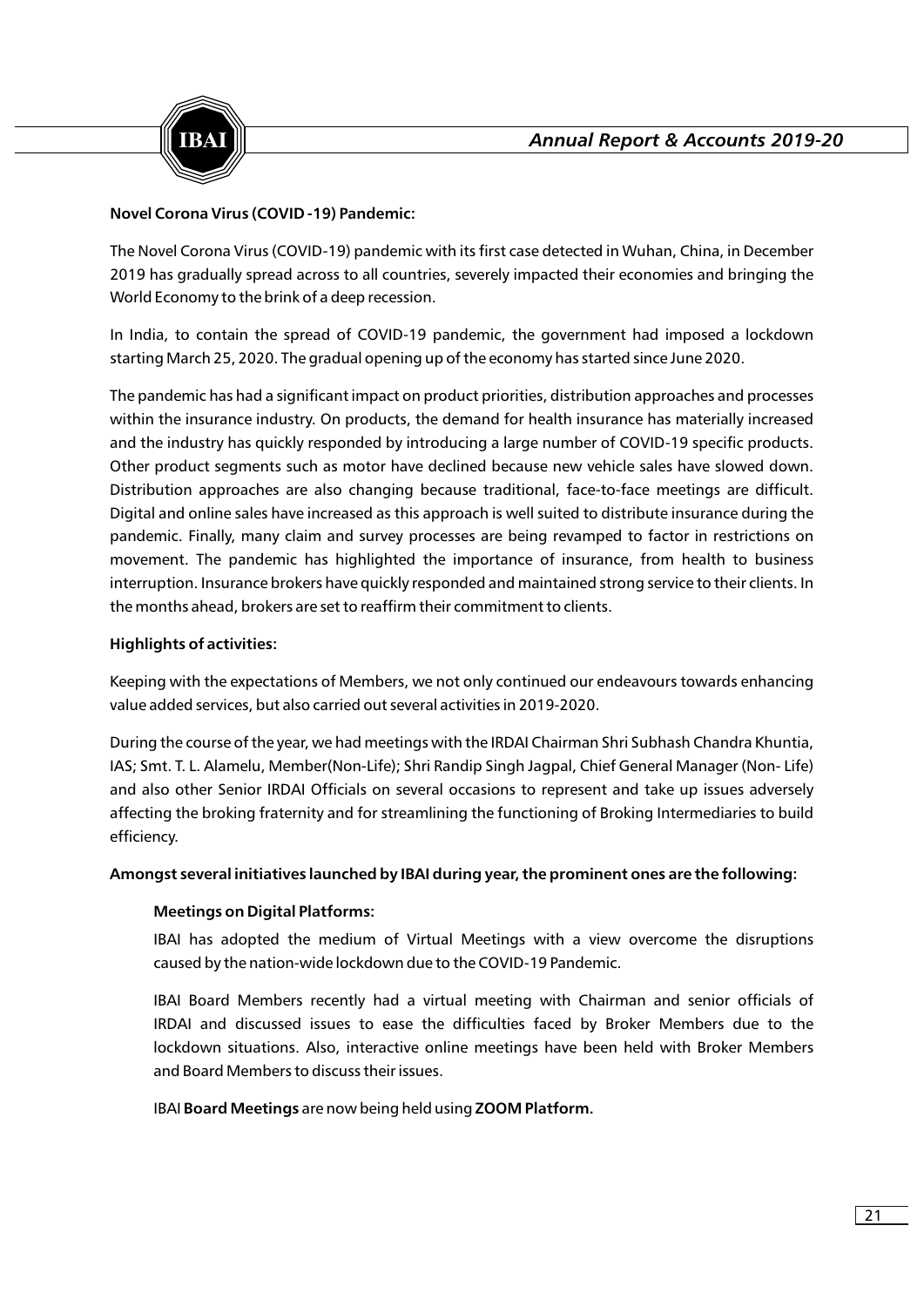

# **Webinars:**

Association has launched lecture series on various aspects of insurance through live webinars aimed at helping Broker Members' further upgrade their knowledge and skills through training initiatives relevant to the broking industry. In all about 17 webinars were held since its launch, of which 11 were held so far,in the current year 2020

# **Launch of IBAI General Insurance Claim Insights Handbook:**

The fourth edition of General Insurance Claim Insights was inaugurated by **IRDAI Chairman Shri Subhash Chandra Khuntia** during 16th Annual Insurance Broker Association of India Summit held in Delhi January 2020.

# **E-Survey on Broker Friendly Insurers initiative:**

IBAI has taken cognizance of the challenges faced by various Broker Members while working with various insurers. In light of the same, IBAI launched the findings of the 3rd IBAI Broker Friendly Insurer Survey 2020 to promote broker friendly practices based on the feedback taken from 148 senior leaders from insurance broking entities. The initiative was aimed at ranking various insurers through an E-survey to determine the most broker-friendly insurers on the basis of key parameters valued by the broking community. The Insurers were recognised by IRDAI Officials at the Brokers Annual Summit.

# **IBAI - EY Report on Distribution Reforms to Increase Insurance Penetration:**

IBAI, in collaboration with EY, also launched the report on Distribution Reforms to Increase Insurance Penetration. The report mainly focused on how the broking industry can further leverage global best practices on conduct of business and focus on key growth drivers and trends in these markets.

#### **Online Issue of Membership Invoices and Certificates:**

A new initiative for online renewal of Annual Membership by Broker Members has been introduced. All Broker Members now need to compulsorily renew their annual membership online through the link provided on IBAI website so that they will be able to download their membership certificates and invoices from the portal at their end.

Similarly, membership registration by **newly licensed Brokers** is also now made online through the portal to ease the process of membership of the Association.

#### **Online 25 hours Renewal Training for Broker Members:**

One of the activities during the year was launching of IBAI Renewal Training module for 25 Hours online Brokers Renewal Training for renewal of broker licence of members at a nominal fee of Rs.100/- plus GST 18% per candidate. We have also introduced Mock Test for candidates appearing for online Brokers Examination. Response from Broker Members has been overwhelming.

# **Online POS/ MISP Training:**

IBAI provides Online POS/MISP training for the benefit of people interested in sale of Insurance products and working for Broking community. With a large number of people registering for these, this course is gaining in popularity.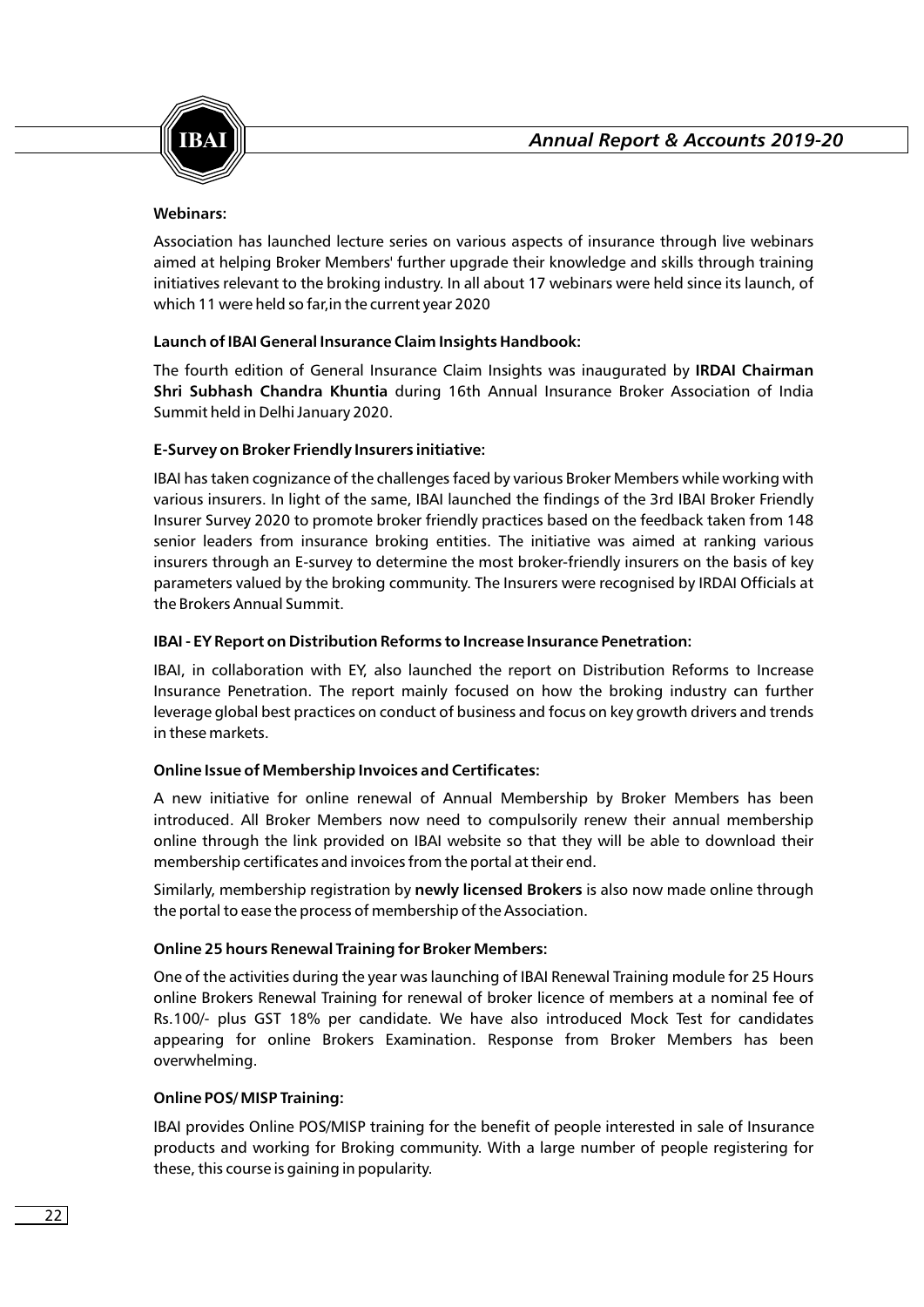

# **Licence renewal training workshops:**

In co-ordination with IRDAI, organized Licence Renewal training workshops in August 2019 for guiding Principal Officers of Broking Firms whose renewals are due over the next 12 months. The subsequent workshop which was to be held in March 2020, could not be organized due to the disruption caused by COVID-19 pandemic.

Applications for renewal of licences are now being filed 90 days in advance by Broker Members thus providing sufficient time for processing the applications and the pace of renewal of licences has now picked up with nearly all renewal licenses being issued well ahead of expiry date, except for a few cases where certain irregularities have been noticed. These cases are also being considered for imposing some penalties as deterrent.

# **IT Vendor for Support on BAP at IBAI Office:**

IBAI has retained the services of IT company named SOLUTION INFINITE NETWORKS LLP to provide Technical support to all our Broker Members for filing BAP Returns on time, at regular intervals viz (Quarterly, Half Yearly and Annually). They are generally available for providing services every quarter from 6th to 20th of the month. However, presently they are extending their support services to Brokers on continuing basis to assist Broker Members who could not upload their returns so far due to disruptions caused by pandemic.

**Annual Brokers Summit** was held on January 17, 2020 at Hotel The Lalit - New Delhi, with the Theme "Insurance Brokers: Driving Insurance Penetration while Protecting Policyholder Interests" where Shri Subhas Chandra Khuntia, Chairman IRDA was the chief guest. Through Panel discussions and interactive sessions there were constructive dialogues on the important issues of relevance to policyholders, brokers and Insurance Industry as a whole. The event saw large industry participation with over 400 delegates and was highly appreciated by IRDAI Chairman Shri Subhas Chandra Khuntia and other Senior Officials of IRDAI and CMDs / CEOs of various Insurance Companies who attended the event. The Summit received special coverage on CNBC TV18 and CNBC Awaaz which televised a special episode covering the event and also in other electronic and print media, both local and national news dailies.

#### **Membership of Associations**

IBAI has developed mutually beneficial relationships with IMC Chamber of Commerce and Industry, CII, FICCI, ASSOCHAM, Bombay Chamber of Commerce and Bengal Chamber of Commerce for spreading awareness through participation in Conferences and Seminars in Insurance related subjects organized by them at various Centers. IBAI has secured free publicity space in their Conference marketing material and also posting Logo of IBAI. We have obtained for our members substantial discounts of up to 50% in participation prominently at venue of conference and on their main backdrop, brochure & publicity materials fee in conferences/seminars organized by these trade associations.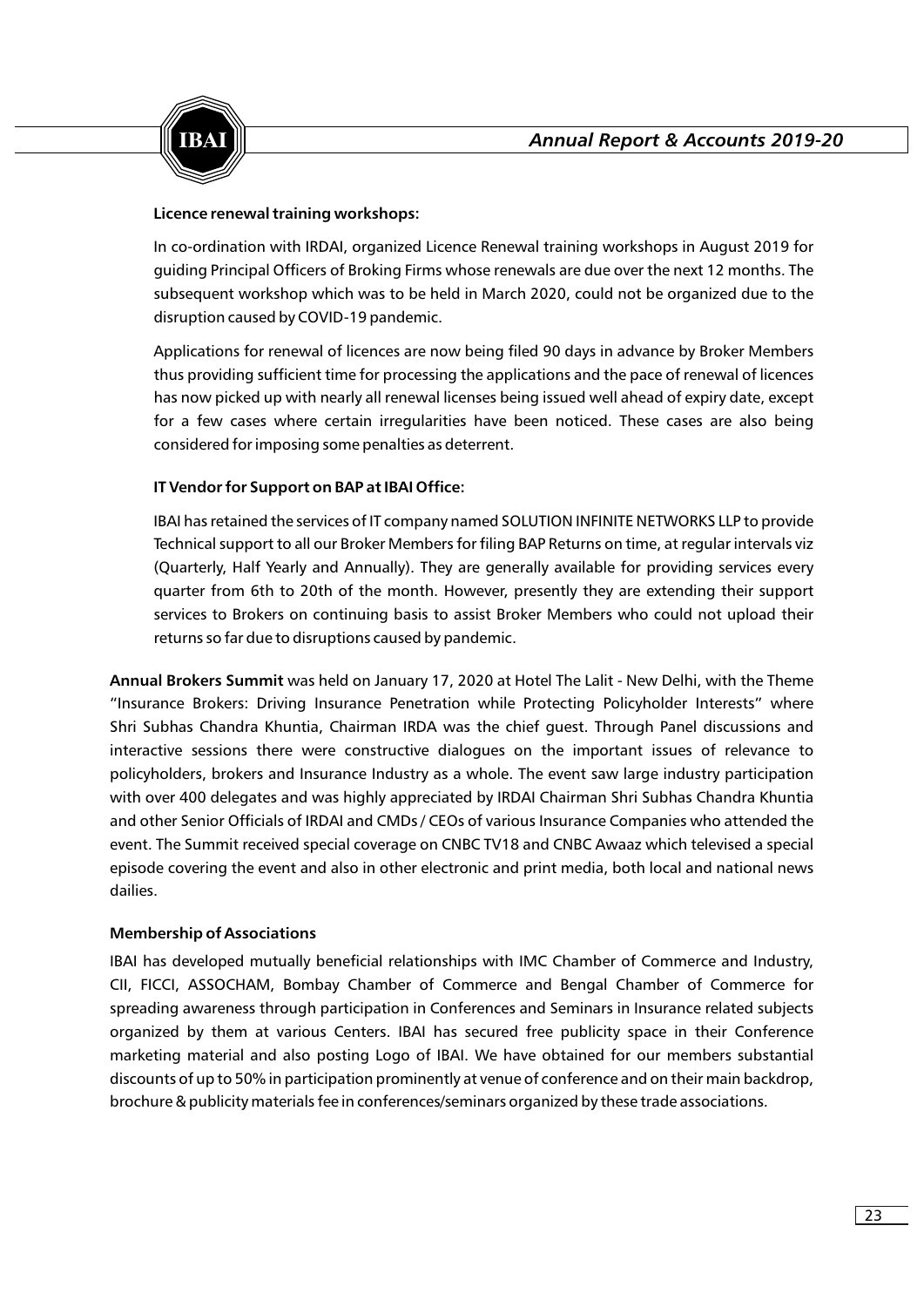

# **Our sponsors**

During the year under review, IBAI had the privilege of receiving sponsorship from several Insurance Companies, for our flagship event Brokers Summit in New Delhi. Our sincere thanks in this respect go to HDFC ERGO General Insurance Co. Ltd, ICICI Lombard General Insurance Co. Ltd., New India Assurance Co. Ltd., SBI General Insurance Co. Ltd., and Sriram Life Insurance Co. Ltd., as lead sponsors. Bajaj Allianz General Insurance Co. Ltd., IFFCO Tokio General Insurance Co. Ltd., General Insurance Corporation of India, Liberty General Insurance Co. Ltd., Raheja QBE General Insurance Co. Ltd., SBI Life Insurance Co. Ltd., Reliance General Insurance Co. Ltd., Tata AIG General Insurance Co. Ltd., ICICI Prudential Life Insurance Co. Ltd., Oriental Insurance Co Ltd., Raheja QBE General Insurance Co. Ltd., Reliance General Insurance Co. Ltd., Star Health Insurance Co. Ltd., Tata AIG General Insurance Co. Ltd., United India Insurance Co. Ltd., and MDIndia Health Insurance TPA Pvt. Ltd., as Premium Sponsors, and Lloyd's India as Co- Sponsors.

# **Also, our special thanks to our Member sponsors:**

Alliance Insurance Brokers Pvt. Ltd., India Insure Risk Management and Insurance Broking Services Pvt. Ltd., J. B Boda Reinsurance Brokers Pvt. Ltd., Salasar Services Insurance Brokers Pvt. Ltd., Marsh India Insurance Brokers Pvt. Ltd., Perilwise Insurance Broking Co. Ltd. and Toyota Tsusho Insurance Brokers India Pvt. Ltd. for their generous sponsorship support.

# **IBAI Secretariat**

IBAI Secretariat functioning from A to Z Industrial Premises Cooperative Society Ltd, Unit 165, at Lower Parel (West), Mumbai - 400 013, also has a service centre at Hyderabad, headed by Mr D V Sharma (retired from IRDAI) as liaison officer, which has been very helpful to Broker Members in coordinating matters and queries on registration of New Licences and renewal of licences of Broker Members with IRDAI. IBAI has recently strengthened Mumbai Secretariat inducting two new Officers in the rank of Asst. Manager, exclusively for Finance & Audit matters and co-ordination with Broker Members. Shri Prabodh Chander, Ex-IRDAI, continues to guide us as our Consultant for various assignments on retainership basis. IBAI is putting in its best efforts to promote the cause of its members. In this respect, the active involvement of all our members is earnestly solicited.

#### **IBAI Website**

IBAI has a new vibrant website with excellent look and feel. New website has the updated content, member's data with a facility to modifying their own data by respective member, WebPages with latest technologies and versions, facility for online registrations by new and existing members and provision for online payment of fees, facility for uploading latest content, chatting box for registered members, bulk emails and flash on home page for latest updates. As step further, website has added online Training Links for 25 hours Brokers Renewal Training, Point of Sales Persons Training and Motor Insurance Service providers training and also Mock Test for Insurance Broker Qualified Persons Examination.

IBAI also hosts webinars lecture series on various aspects of insurance through live webinars providing links through website and the contents are also made available on the website for use by members as per convenience. All IRDAI Circulars are also now being listed on website for ease of reference for the benefit of Broker Members.

Also, by way of new initiative, introduced online issue of Invoices and Membership Certificates, for the current year to IBAI Broker Members through the IBAI Portal. Our endeavour is to present best of quality service to all our esteemed Broker Members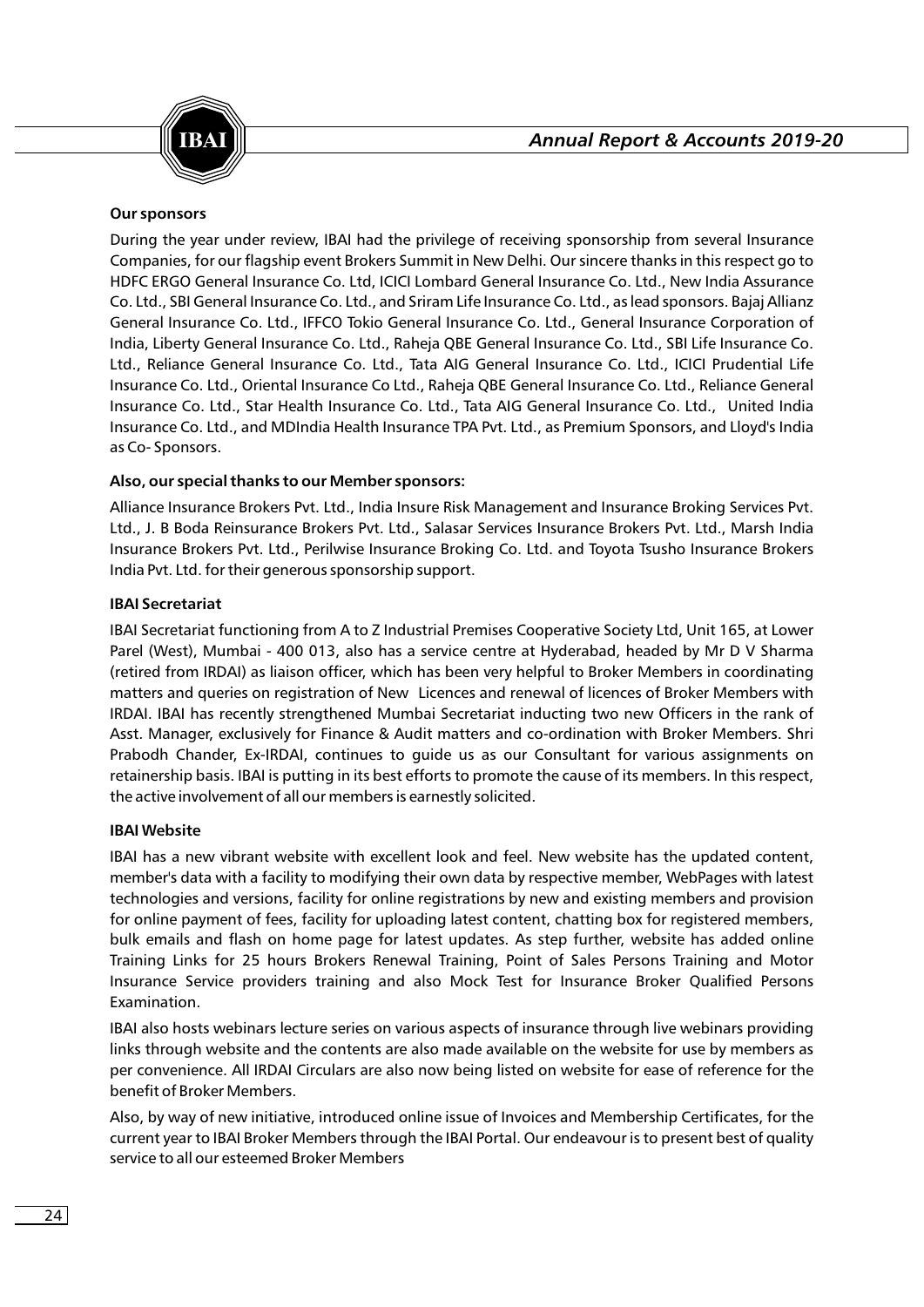



# **Directors**

The sitting directors Mr. Sanjay Kedia, Marsh India Insurance Brokers Pvt. Ltd., Shri Vijay Rampal, Prudent Insurance Brokers Pvt. Ltd. and Shri Ajay Bansal, Robinhood Insurance Broker Pvt. Ltd. (Western Zone) Shri Arvind Kumar Khaitan, Salasar Services (Insurance Brokers) Pvt. Ltd. (East Zone) Shri. V Ramakrishna, India Insure Risk Management and Insurance Broking Services Pvt. Ltd, Secunderabad (South Zone) retire by rotation. Besides, vacancy of Shri Mukesh Jain who represented Sridhar Insurance Broker Pvt. Ltd., for past one year (North Zone) who has since resigned and ceased to be Director is also required to be filled up.

By a separate notification, an announcement is being made to elect Directors for West, East South and North Zones at the ensuing Annual General meeting to be held on September 24, 2020, to fill up the vacancies of Directors.

Briefly, as per Agenda in the enclosed Notice for the Eighteenth Annual General Meeting on September 24, 2020, a total of Six positions of Directors, three for West Zone and one each for East, South and North Zones are to be filled in, during the ensuing Annual General Meeting.

# **Directors' Responsibility Statement**

To the best of their knowledge and belief and according to the information and explanations obtained by them, your Directors make the following statements in terms of Section 134(5) of the Companies Act, 2013:

That in the preparation of the annual financial statements for the year ended March 31, 2020, the applicable accounting standards have been followed;

That appropriate accounting policies have been selected and applied consistently, and have made judgments and estimates that are reasonable and prudent so as to give a true and fair view of the state of affairs of the Company as at the end of the financial year and of the profit of the Company for that year;

That proper and sufficient care has been taken for the maintenance of adequate accounting records in accordance with the provisions of the Companies Act, 2013 for safeguarding the assets of the Company and for preventing and detecting fraud and other irregularities.

That the annual accounts have been prepared on a 'going concern' basis.

That proper systems to ensure compliance with the provisions of all applicable laws were in place and were adequate and operating effectively.

# **Acknowledgements**

The Board of Directors are pleased to place on record its deep sense of gratitude for the co-operation extended to the Association by all our Broker Members, Officials of Ministry of Finance, IRDAI, Insurance Companies, General and Life Insurance Councils, Sponsors, Bankers, Chambers of Commerce, Trade Associations and the Press.

I take this opportunity to express and place on record my sincere appreciation to each of the Board Members for providing encouragement at every stage to introduce new initiatives and carry forward earlier initiatives and the Secretariat Officials for their commitment and contribution towards achieving the objectives of the Association.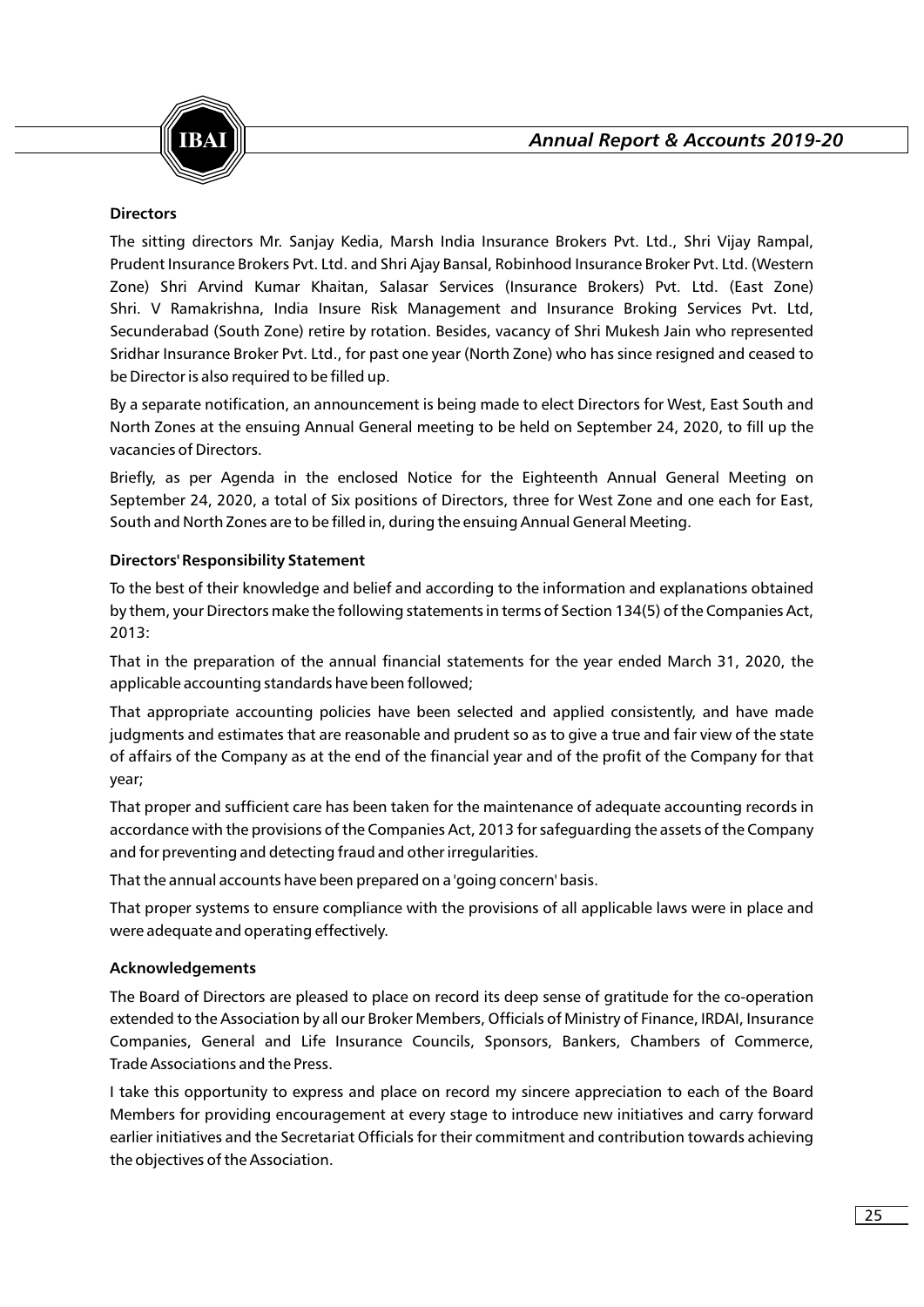

**Insurance Brokers Association of India**  For and on behalf of the Board of Directors

**Sd/- Sd/- Sd/- Sanjay Kedia Vijay Rampal Girish Malik** President **President Hon. Secretary & Director Director** DIN: 01556858 DIN: 00338277 DIN: 00150232

# **Regd. Office:**

1st Floor, Unit No. 165, A to Z Industrial Premises Co-op. Society Ltd., G.K. Marg, Lower Parel (West), Mumbai – 400 013

Dated: 18/08/2020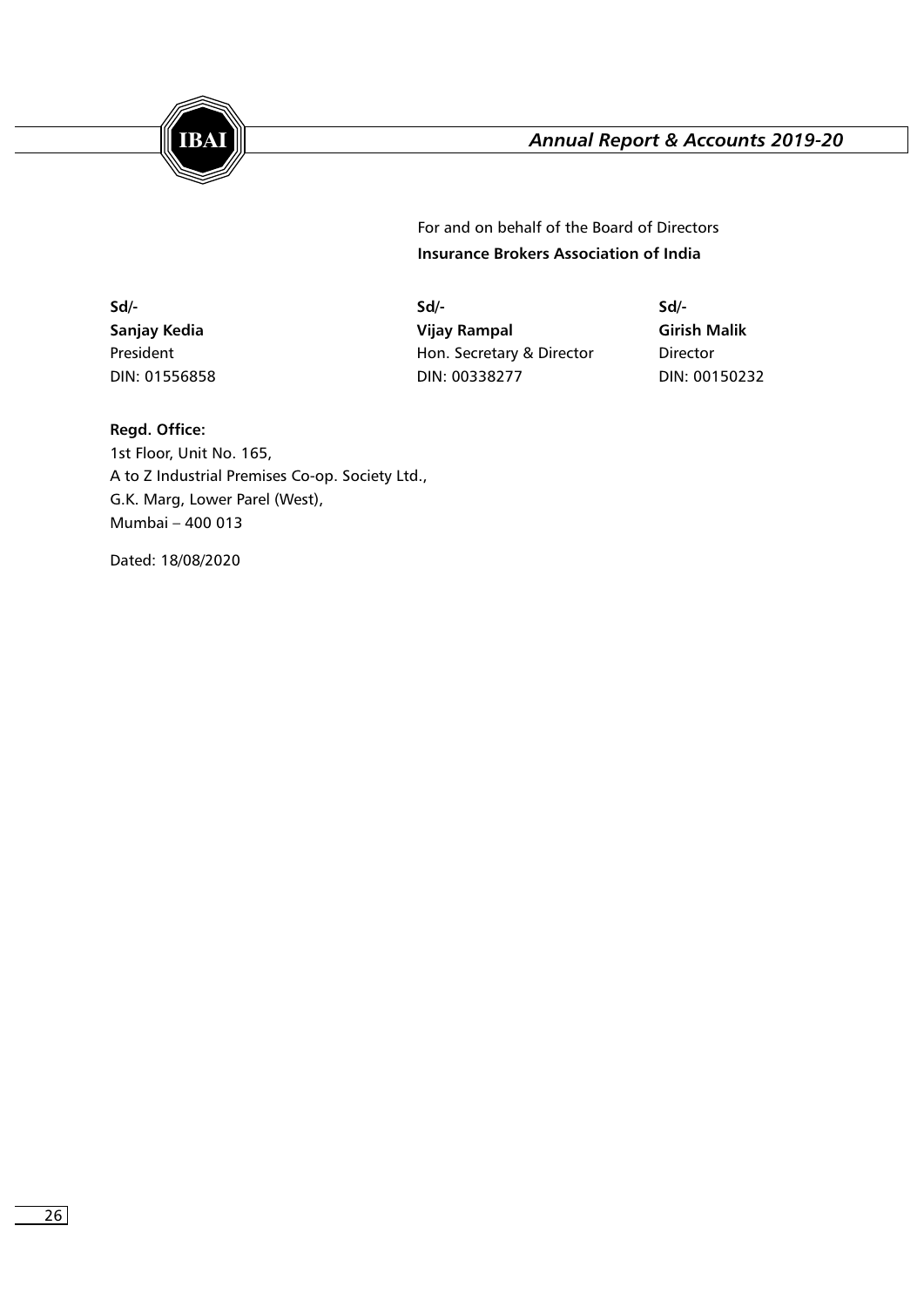

# **"ANNEXURE A" TO THE DIRECTORS' REPORT**

# **Form No. MGT-9**

# **EXTRACT OF ANNUAL RETURN**

# **as on the financial year ended on 31st March, 2020**

[Pursuant to section 92(3) of the Companies Act, 2013 and rule 12(1) of the Companies (Management and Administration) Rules, 2014]

# **I. REGISTRATION AND OTHER DETAILS:**

| <b>CIN</b>                                                                  | U67120MH2001NPL132860                                                                                                           |
|-----------------------------------------------------------------------------|---------------------------------------------------------------------------------------------------------------------------------|
| <b>Registration Date</b>                                                    | 25/07/2001                                                                                                                      |
| Name of the Company                                                         | <b>Insurance Brokers Association of India</b>                                                                                   |
| Category                                                                    | Company limited by guarantee                                                                                                    |
| Sub-Category of the Company                                                 | Company licensed under Section 25                                                                                               |
| Address of the Registered office and<br>contact details                     | 1st Floor, Unit No. 165, A to Z Industrial Premises<br>Co-op. Society Ltd., G.K. Marg, Lower Parel (West),<br>Mumbai - 400 013. |
| Whether listed company                                                      | No.                                                                                                                             |
| Name, Address and Contact details of<br><b>Registrar and Transfer Agent</b> | N.A.                                                                                                                            |

#### **II. PRINCIPAL BUSINESS ACTIVITIES OF THE COMPANY**

All the business activities contributing 10 % or more of the total turnover of the company shall be stated:-

| SI. | <b>Name and Description of</b><br>No. main products / services                                                                                                                                                                                                                                         | <b>NIC Code of</b><br>the Product/ service of the company | % to total turnover |
|-----|--------------------------------------------------------------------------------------------------------------------------------------------------------------------------------------------------------------------------------------------------------------------------------------------------------|-----------------------------------------------------------|---------------------|
| ‼.  | To promote interaction among the Insurance/<br>Re-insurance broker members and to encourage,<br>promote, facilitate and protect the interests of<br>the members and to provide an avenue to the<br>members for further education, training and<br>research in all fields of insurance and re-insurance | 9499                                                      | 100%                |

\* NIC Code 2008

# **III. PARTICULARS OF HOLDING, SUBSIDIARY AND ASSOCIATE COMPANIES –**

| SI.   | Name and address | <b>CIN/GLN</b> | <b>Holding</b> / subsidiary | % of shares | <b>Applicable</b> |
|-------|------------------|----------------|-----------------------------|-------------|-------------------|
| No.   | of the company   |                | ' associate                 | held        | section           |
| $- -$ | $- -$            | $- -$          | $- -$                       | $- -$       | $- -$             |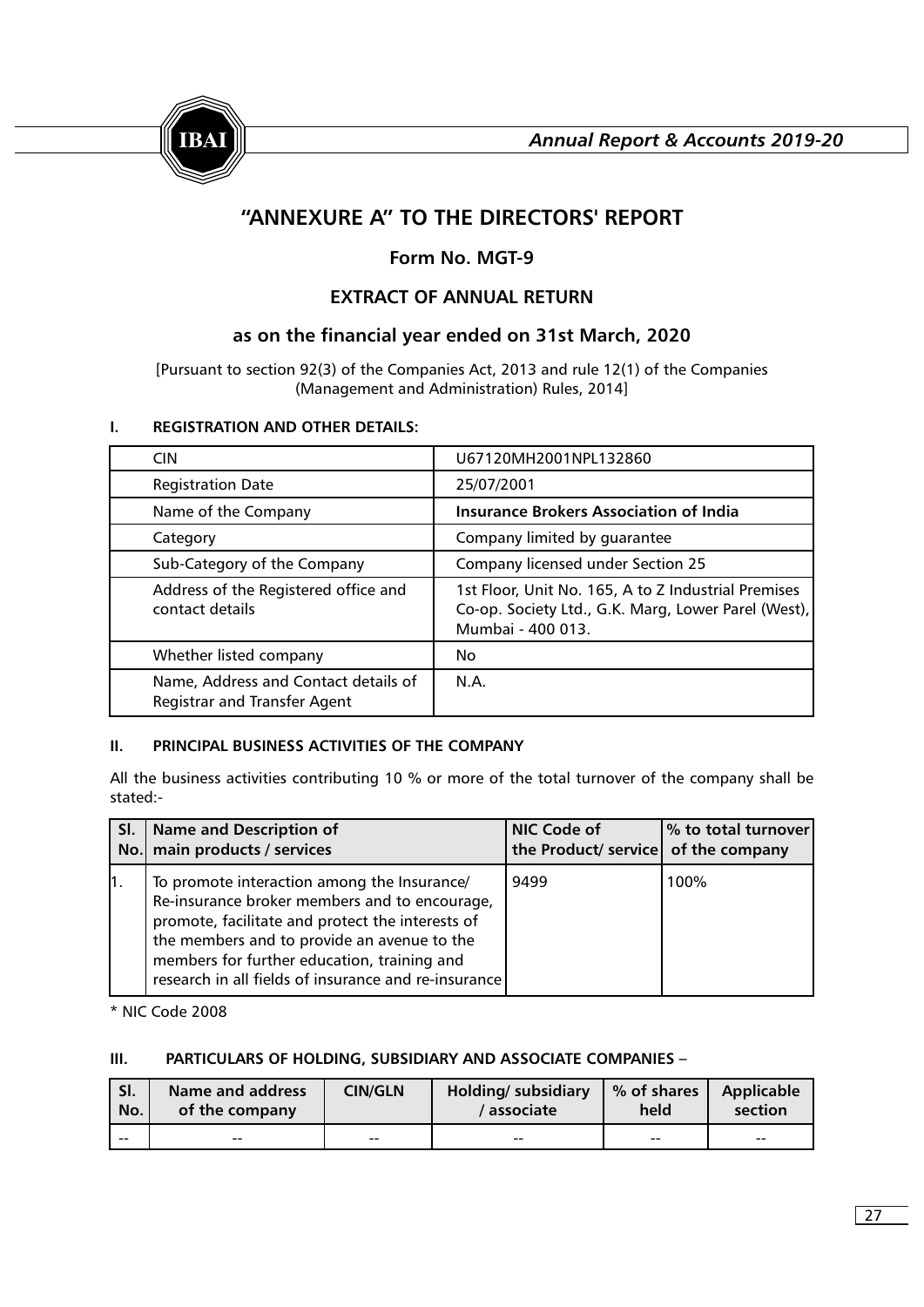



# **IV. SHARE HOLDING PATTERN (Equity Share Capital Breakup as percentage of Total Equity) i) Category-wise Share Holding**

| <b>Category of Shareholders</b>               |                                                      | No. of Shares held at<br>the beginning of the year   |                                                      |                                         | No. of Shares held<br>at the end of the year |                              |                                                      | %Change<br>during                       |                                                      |
|-----------------------------------------------|------------------------------------------------------|------------------------------------------------------|------------------------------------------------------|-----------------------------------------|----------------------------------------------|------------------------------|------------------------------------------------------|-----------------------------------------|------------------------------------------------------|
|                                               |                                                      | Demat Physical Total                                 |                                                      | $%$ of<br><b>Total</b><br><b>Shares</b> |                                              | Demat Physical Total         |                                                      | $%$ of<br><b>Total</b><br><b>Shares</b> | the year                                             |
| A. Promoters                                  |                                                      |                                                      |                                                      |                                         |                                              |                              |                                                      |                                         |                                                      |
| $(1)$ Indian                                  |                                                      |                                                      |                                                      |                                         |                                              |                              |                                                      |                                         |                                                      |
| a) Individual/HUF                             | $\overline{\phantom{a}}$                             | $\overline{\phantom{a}}$                             | $\overline{\phantom{a}}$                             | $\overline{\phantom{a}}$                | $\overline{\phantom{a}}$                     | $\overline{\phantom{a}}$     | $\frac{1}{2}$                                        | $\overline{\phantom{a}}$                | $\overline{\phantom{a}}$                             |
| b) Central Govt                               | $\overline{\phantom{a}}$                             | $\overline{\phantom{a}}$                             | $\overline{\phantom{a}}$                             | $\overline{\phantom{0}}$                |                                              | $\overline{\phantom{a}}$     | $\qquad \qquad \blacksquare$                         | $\overline{\phantom{a}}$                | $\blacksquare$                                       |
| c) State Govt(s)                              | $\overline{\phantom{m}}$                             | $\overline{\phantom{a}}$                             | $\overline{\phantom{a}}$                             |                                         | $\overline{\phantom{0}}$                     | $\overline{\phantom{m}}$     | $\overline{\phantom{0}}$                             |                                         | $\overline{\phantom{a}}$                             |
| d) Bodies Corp.                               | $\overline{\phantom{a}}$                             | $\overline{\phantom{a}}$                             | $\overline{\phantom{a}}$                             | $\overline{\phantom{a}}$                | $\overline{\phantom{a}}$                     | $\overline{a}$               | $\qquad \qquad \blacksquare$                         | $\overline{\phantom{a}}$                | $\overline{\phantom{0}}$                             |
| e) Banks / Fl                                 | $\overline{\phantom{a}}$                             | $\overline{\phantom{a}}$                             | $\overline{\phantom{a}}$                             | $\blacksquare$                          |                                              |                              | $\overline{\phantom{a}}$                             | $\blacksquare$                          | $\overline{\phantom{a}}$                             |
| f) Any Other                                  | $\overline{\phantom{m}}$                             | $\overline{\phantom{a}}$                             | $\overline{\phantom{a}}$                             | $\overline{\phantom{a}}$                |                                              | L,                           | $\overline{\phantom{a}}$                             | $\overline{\phantom{a}}$                | $\overline{\phantom{a}}$                             |
| Sub-total $(A)(1)$                            | $\blacksquare$                                       | $\blacksquare$                                       | $\blacksquare$                                       | $\blacksquare$                          | $\blacksquare$                               | $\blacksquare$               | $\blacksquare$                                       | $\blacksquare$                          | $\blacksquare$                                       |
| (2) Foreign                                   |                                                      |                                                      |                                                      |                                         |                                              |                              |                                                      |                                         |                                                      |
| a) NRIs - Individuals                         | $\overline{\phantom{a}}$                             | $\overline{\phantom{a}}$                             | $\overline{\phantom{a}}$                             | $\overline{\phantom{a}}$                | $\overline{\phantom{a}}$                     | $\overline{\phantom{a}}$     | -                                                    | $\overline{\phantom{a}}$                | $\overline{\phantom{a}}$                             |
| b) Other - Individuals                        |                                                      |                                                      |                                                      |                                         |                                              |                              |                                                      |                                         |                                                      |
| c) Bodies Corp.                               |                                                      |                                                      |                                                      |                                         |                                              |                              |                                                      |                                         |                                                      |
| d) Banks / Fl                                 | $\overline{\phantom{a}}$<br>$\overline{\phantom{a}}$ | $\overline{\phantom{a}}$<br>$\overline{\phantom{a}}$ | $\overline{\phantom{a}}$<br>$\overline{\phantom{a}}$ | $\overline{\phantom{a}}$                | $\overline{\phantom{a}}$                     | $\overline{\phantom{a}}$     | $\overline{\phantom{a}}$<br>$\overline{\phantom{0}}$ | $\blacksquare$                          | $\overline{\phantom{a}}$<br>$\overline{\phantom{0}}$ |
|                                               |                                                      |                                                      |                                                      |                                         |                                              |                              |                                                      |                                         |                                                      |
| e) Any Other                                  |                                                      |                                                      |                                                      |                                         |                                              |                              |                                                      |                                         |                                                      |
| $Sub-total(A)(2)$ :-<br>Total shareholding of |                                                      |                                                      |                                                      |                                         |                                              |                              |                                                      |                                         |                                                      |
| Promoter(A) = $(A)(1)+(A)(2)$                 |                                                      | $\blacksquare$                                       | $\blacksquare$                                       | $\blacksquare$                          | $\qquad \qquad \blacksquare$                 |                              | $\blacksquare$                                       | $\blacksquare$                          |                                                      |
| A. Public Shareholding                        |                                                      |                                                      |                                                      |                                         |                                              |                              |                                                      |                                         |                                                      |
| 1. Institutions                               | $\overline{a}$                                       | $\overline{\phantom{a}}$                             | $\blacksquare$                                       | $\overline{\phantom{a}}$                | $\overline{\phantom{a}}$                     | $\overline{a}$               | $\overline{\phantom{0}}$                             | $\overline{\phantom{a}}$                | $\overline{\phantom{a}}$                             |
| a) Mutual Funds                               |                                                      |                                                      |                                                      |                                         |                                              |                              |                                                      |                                         |                                                      |
| b) Banks / Fl                                 | $\overline{a}$                                       | $\blacksquare$                                       | $\blacksquare$                                       | $\overline{a}$                          | $\blacksquare$                               | $\overline{a}$               | $\overline{\phantom{0}}$                             | $\overline{a}$                          | $\blacksquare$                                       |
| c) Central Govt                               | $\overline{\phantom{a}}$                             | $\overline{\phantom{a}}$                             | $\overline{\phantom{a}}$                             | $\blacksquare$                          | $\overline{\phantom{a}}$                     | $\overline{\phantom{a}}$     | $\overline{\phantom{0}}$                             | $\overline{\phantom{a}}$                | $\overline{\phantom{a}}$                             |
| d) State Govt(s)                              | $\overline{\phantom{a}}$                             | $\overline{\phantom{a}}$                             | $\overline{\phantom{a}}$                             | $\overline{\phantom{a}}$                |                                              | $\qquad \qquad \blacksquare$ | $\overline{\phantom{a}}$                             | $\overline{\phantom{a}}$                | $\overline{\phantom{a}}$                             |
| e) Venture Capital Funds                      |                                                      |                                                      | $\overline{\phantom{a}}$                             |                                         |                                              | $\overline{a}$               | $\overline{\phantom{0}}$                             |                                         |                                                      |
| f) Insurance Companies                        | $\overline{\phantom{a}}$                             | $\overline{\phantom{a}}$                             | $\overline{\phantom{a}}$                             |                                         | $\overline{\phantom{a}}$                     | $\overline{\phantom{m}}$     | $\overline{\phantom{0}}$                             |                                         | $\overline{\phantom{a}}$                             |
| $q)$ FIIs                                     |                                                      | $\overline{\phantom{a}}$                             | $\overline{\phantom{a}}$                             | $\overline{a}$                          | $\overline{\phantom{a}}$                     | L,                           | $\overline{\phantom{0}}$                             | $\overline{\phantom{a}}$                | $\overline{\phantom{a}}$                             |
| h) Foreign Venture Capital                    |                                                      |                                                      |                                                      |                                         |                                              |                              |                                                      |                                         |                                                      |
| funds Others (specify)                        | $\overline{\phantom{a}}$                             | $\overline{\phantom{a}}$                             | $\overline{\phantom{a}}$                             | $\overline{\phantom{a}}$                | $\overline{\phantom{a}}$                     | $\overline{\phantom{a}}$     | $\frac{1}{2}$                                        | $\overline{\phantom{a}}$                | $\overline{\phantom{a}}$                             |
| Sub-total $(B)(1)$ :-                         | $\qquad \qquad \blacksquare$                         | $\blacksquare$                                       | $\blacksquare$                                       | $\blacksquare$                          | $\blacksquare$                               | -                            |                                                      | $\blacksquare$                          | $\blacksquare$                                       |
| 2. Non Institutions                           |                                                      |                                                      |                                                      |                                         |                                              |                              |                                                      |                                         |                                                      |
| a) Bodies Corp.                               | $\overline{\phantom{a}}$                             | $\overline{\phantom{a}}$                             | $\overline{\phantom{a}}$                             | $\overline{\phantom{a}}$                | $\overline{\phantom{a}}$                     | $\qquad \qquad \blacksquare$ | $\overline{\phantom{0}}$                             | $\blacksquare$                          | $\overline{\phantom{a}}$                             |
| b) Individuals                                | $\overline{a}$                                       | $\blacksquare$                                       | $\overline{\phantom{a}}$                             | $\overline{\phantom{a}}$                | $\overline{\phantom{a}}$                     | $\overline{\phantom{a}}$     | $\qquad \qquad \blacksquare$                         | $\overline{\phantom{a}}$                | $\overline{\phantom{a}}$                             |
| i) Individual shareholders                    |                                                      |                                                      |                                                      |                                         |                                              |                              |                                                      |                                         |                                                      |
| holding nominal share                         |                                                      |                                                      |                                                      |                                         |                                              |                              |                                                      |                                         |                                                      |
| capital upto ₹1 lakh                          |                                                      | $\overline{\phantom{a}}$                             | $\overline{\phantom{a}}$                             |                                         | $\overline{\phantom{a}}$                     |                              |                                                      | $\overline{\phantom{a}}$                | $\overline{\phantom{a}}$                             |
| ii) Individual shareholders                   |                                                      |                                                      |                                                      |                                         |                                              |                              |                                                      |                                         |                                                      |
| holding nominal share                         |                                                      |                                                      |                                                      |                                         |                                              |                              |                                                      |                                         |                                                      |
| capital in excess of ₹1 lakh                  |                                                      |                                                      | $\overline{\phantom{a}}$                             | $\overline{\phantom{a}}$                | $\overline{\phantom{a}}$                     | $\overline{\phantom{a}}$     | -                                                    | $\overline{\phantom{a}}$                |                                                      |
| c) Others (specify)                           |                                                      | $\overline{\phantom{a}}$                             | $\overline{\phantom{a}}$                             | $\overline{\phantom{a}}$                |                                              | L,                           | $\overline{\phantom{0}}$                             | $\overline{\phantom{a}}$                | $\overline{\phantom{a}}$                             |
| i) Non-Resident (Non-Rep)                     | $\overline{\phantom{a}}$                             | $\blacksquare$                                       | $\blacksquare$                                       | $\overline{\phantom{a}}$                |                                              | $\overline{\phantom{a}}$     |                                                      | $\overline{\phantom{a}}$                | $\overline{\phantom{a}}$                             |
| ii) Non-Resident (Rep)                        |                                                      |                                                      | $\overline{\phantom{a}}$                             |                                         |                                              |                              |                                                      | $\overline{\phantom{a}}$                |                                                      |
| iii) Trust                                    | $\blacksquare$                                       | $\mathbf{r}$                                         | $\blacksquare$                                       | $\blacksquare$                          | $\blacksquare$                               | $\overline{a}$               |                                                      | $\mathbf{r}$                            | $\overline{\phantom{a}}$                             |
| iv) OCB                                       | $\blacksquare$                                       | $\blacksquare$                                       | $\overline{\phantom{a}}$                             | $\overline{\phantom{a}}$                | $\blacksquare$                               | $\overline{\phantom{a}}$     | $\overline{\phantom{0}}$                             | $\overline{\phantom{a}}$                | $\overline{\phantom{a}}$                             |
| Sub-total (B)(2)                              | $\blacksquare$                                       | $\blacksquare$                                       | $\blacksquare$                                       | $\blacksquare$                          | $\blacksquare$                               | $\qquad \qquad \blacksquare$ | $\blacksquare$                                       | $\blacksquare$                          | $\blacksquare$                                       |
| <b>Total Public Shareholding</b>              |                                                      |                                                      |                                                      |                                         |                                              |                              |                                                      |                                         |                                                      |
| $(B) = (B)(1) + (B)(2)$                       | $\blacksquare$                                       | $\blacksquare$                                       | $\blacksquare$                                       | $\blacksquare$                          | $\blacksquare$                               | $\blacksquare$               | ۰.                                                   | $\blacksquare$                          |                                                      |
| C. Shares held by Custodian                   |                                                      |                                                      |                                                      |                                         |                                              |                              |                                                      |                                         |                                                      |
| for GDRs & ADRs                               | $\blacksquare$                                       | $\blacksquare$                                       | $\blacksquare$                                       | $\blacksquare$                          | $\blacksquare$                               | $\blacksquare$               | $\blacksquare$                                       | $\blacksquare$                          |                                                      |
| Grand Total $(A+B+C)$                         | $\blacksquare$                                       | $\blacksquare$                                       | $\blacksquare$                                       | $\blacksquare$                          | $\blacksquare$                               | $\blacksquare$               | $\blacksquare$                                       | $\blacksquare$                          |                                                      |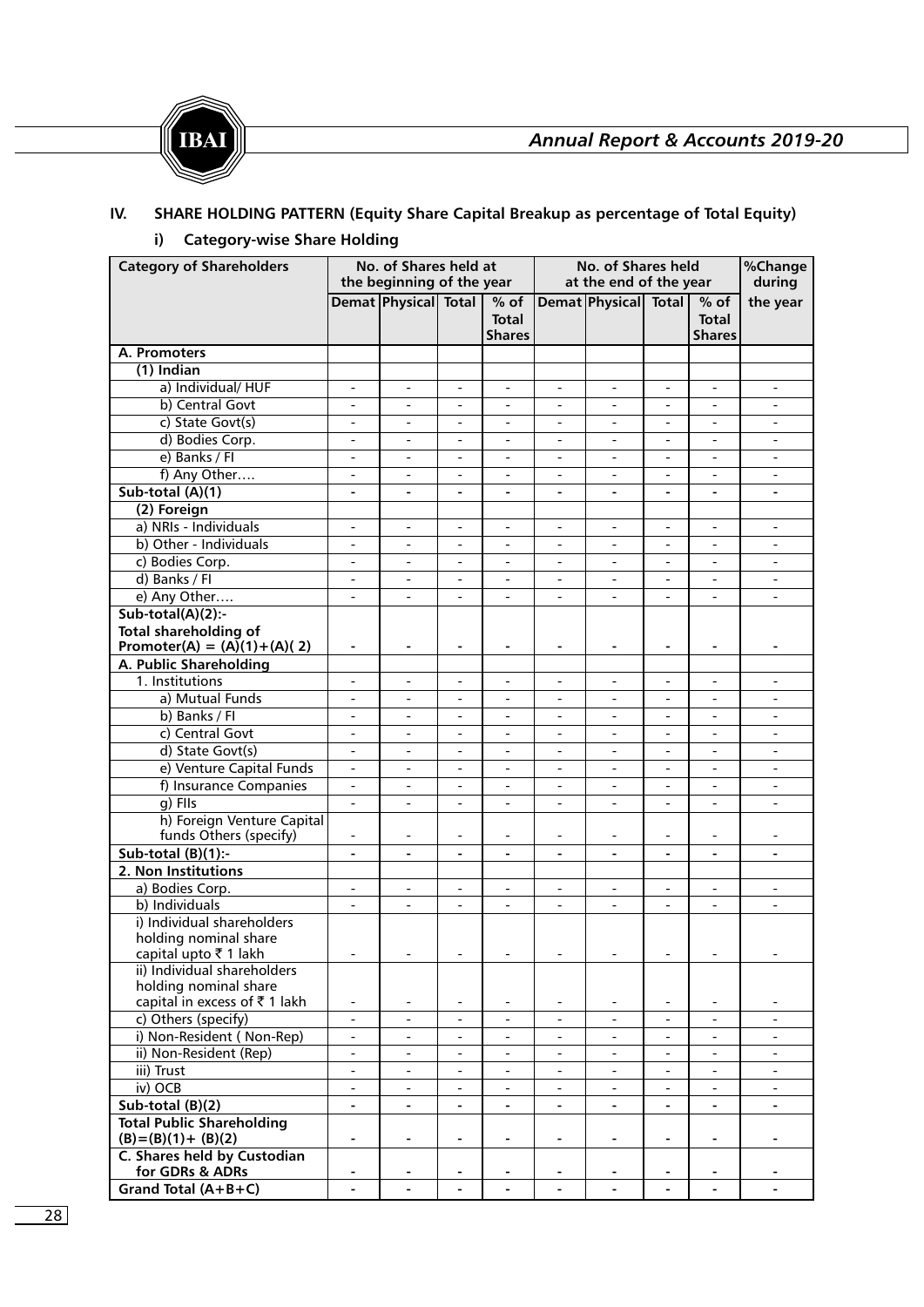



# **(ii) Shareholding of Promoters**

| SI               |          | Shareholder's Shareholding at the beginning |               |                         | Share holding at the end | % change      |                         |          |
|------------------|----------|---------------------------------------------|---------------|-------------------------|--------------------------|---------------|-------------------------|----------|
|                  | No. Name |                                             | of the year   |                         |                          | of the year   | in share                |          |
|                  |          | No.                                         |               | % of total % of Shares  | No.                      | $%$ of total  | % of Shares             | holding  |
|                  |          | οf                                          | <b>Shares</b> | Pledged /               | of                       | <b>Shares</b> | Pledged /               | during   |
|                  |          | Shares                                      | of the        | encumbered Shares       |                          | of the        | encumbered              | the year |
|                  |          |                                             |               | company to total shares |                          |               | company to total shares |          |
| $\mathbf{1}$ .   |          |                                             |               |                         |                          |               |                         |          |
| $\overline{2}$ . |          |                                             |               |                         |                          |               |                         |          |
| $\overline{3}$ . |          |                                             |               |                         |                          |               |                         |          |

# **(iii) Change in Promoters' Shareholding (please specify, if there is no change)**

| SI.<br>No.     | <b>Particulars</b>                               | Shareholding at the<br>beginning of the year |                                                                   | Shareholding at the<br>end of the year |            |
|----------------|--------------------------------------------------|----------------------------------------------|-------------------------------------------------------------------|----------------------------------------|------------|
|                |                                                  | No. of                                       | % of total                                                        | $No. of \sqrt{ }$                      | % of total |
|                |                                                  |                                              | shares $\vert$ shares of the $\vert$ shares $\vert$ shares of the |                                        |            |
|                |                                                  |                                              | company                                                           |                                        | company    |
|                | At the beginning of the year                     |                                              |                                                                   |                                        |            |
| $\overline{2}$ | Date wise Increase / Decrease in Promoters       |                                              |                                                                   |                                        |            |
|                | Share holding during the year specifying the     |                                              |                                                                   |                                        |            |
|                | reasons for increase / decrease (e.g. allotment/ |                                              |                                                                   |                                        |            |
|                | transfer / bonus/ sweat equity etc):             |                                              |                                                                   |                                        |            |
| 3              | At the End of the year                           |                                              |                                                                   |                                        |            |

# **(iv) Shareholding Pattern of top ten Shareholders (other than Directors, Promoters and Holders of GDRs and ADRs):**

| SI.<br>No. | Name of Shareholders |   | Shareholding at the<br>beginning of the year                                              | Shareholding at the<br>end of the year |                                                                          |  |
|------------|----------------------|---|-------------------------------------------------------------------------------------------|----------------------------------------|--------------------------------------------------------------------------|--|
|            |                      |   | No. of $\vert$ % of total<br>shares   shares of the   shares   shares of the  <br>company |                                        | $\begin{array}{ c c c }\n\hline\nNo. of \end{array} of total$<br>company |  |
|            | -                    | - | $\overline{\phantom{0}}$                                                                  | ۰                                      |                                                                          |  |

# **(v) Shareholding of Directors and Key Managerial Personnel:**

|                                                                                                                                                                                         | Shareholding at the<br>beginning of the year | Shareholding at the<br>end of the year |                          |  |
|-----------------------------------------------------------------------------------------------------------------------------------------------------------------------------------------|----------------------------------------------|----------------------------------------|--------------------------|--|
| For Each of the Directors                                                                                                                                                               | No. of $\vert$ % of total                    | No. of I                               | % of total               |  |
| and KMP                                                                                                                                                                                 | shares shares of the                         |                                        | shares $ $ shares of the |  |
|                                                                                                                                                                                         | company                                      |                                        | company                  |  |
|                                                                                                                                                                                         |                                              |                                        |                          |  |
| Date wise Increase / Decrease in Promoters Share<br>holding during the year specifying the reasons for<br>increase / decrease (e.g. allotment / transfer /<br>bonus/ sweat equity etc): |                                              |                                        |                          |  |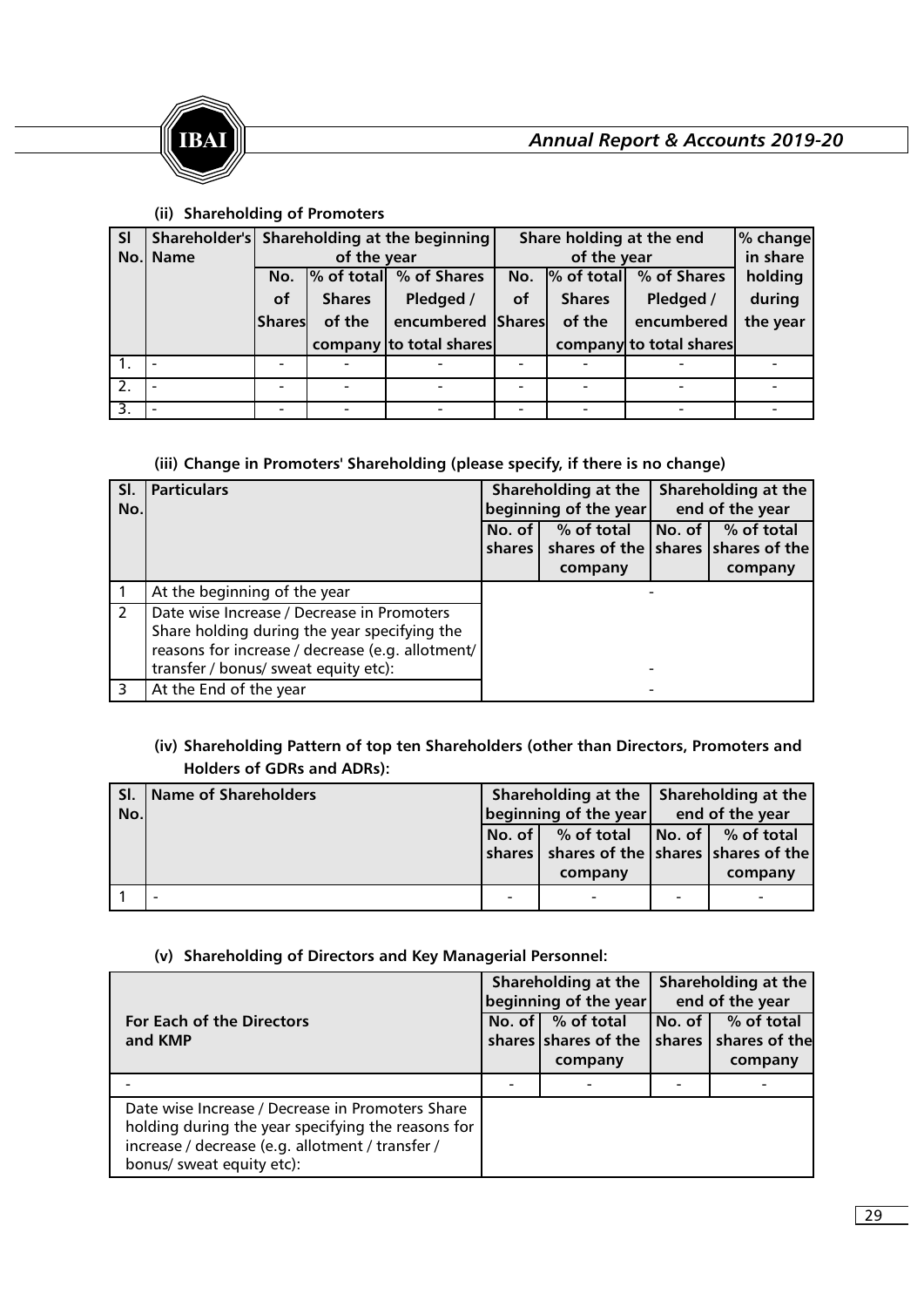

# **V. INDEBTEDNESS**

**Indebtedness of the Company including interest outstanding/accrued but not due for payment**

|                                      | <b>Secured Loans</b><br>excluding deposits | Unsecured<br>Loans | <b>Deposits</b> | <b>Total</b><br><b>Indebtedness</b> |
|--------------------------------------|--------------------------------------------|--------------------|-----------------|-------------------------------------|
| Indebtedness at the beginning of the |                                            |                    |                 |                                     |
| financial year                       |                                            |                    |                 |                                     |
| i) Principal Amount                  |                                            |                    |                 |                                     |
| ii) Interest due but not paid        |                                            |                    |                 |                                     |
| iii) Interest accrued but not due    |                                            |                    |                 |                                     |
| Total (i+ii+iii)                     |                                            |                    |                 |                                     |
| Change in Indebtedness during the    |                                            |                    |                 |                                     |
| financial year · Addition ·          |                                            |                    |                 |                                     |
| Reduction                            |                                            |                    |                 |                                     |
| Net Change                           |                                            |                    |                 |                                     |
| Indebtedness at the end of the       |                                            |                    |                 |                                     |
| financial year                       |                                            |                    |                 |                                     |
| i) Principal Amount                  |                                            |                    |                 |                                     |
| ii) Interest due but not paid        |                                            |                    |                 |                                     |
| iii) Interest accrued but not due    |                                            |                    |                 |                                     |
| Total (i+ii+iii)                     |                                            |                    |                 |                                     |

# **VI. REMUNERATION OF DIRECTORS AND KEY MANAGERIAL PERSONNEL**

# **A. Remuneration to Managing Director, Whole-time Directors and/or Manager:**

|    | SI.No. Particulars of Remuneration                                                                     | Name of MD/WTD/ Manager Total Amount |  |
|----|--------------------------------------------------------------------------------------------------------|--------------------------------------|--|
| 1. | Gross salary<br>(a) Salary as per provisions contained in<br>section 17(1) of the Income-tax Act, 1961 |                                      |  |
|    | (b) Value of perquisites u/s 17(2)<br>Income-tax Act, 1961                                             |                                      |  |
|    | (c) Profits in lieu of salary under section 17(3)<br>Income tax Act, 1961                              |                                      |  |
| 2. | <b>Stock Option</b>                                                                                    |                                      |  |
| 3. | <b>Sweat Equity</b>                                                                                    |                                      |  |
| 4. | Commission                                                                                             |                                      |  |
|    | - as % of profit -                                                                                     |                                      |  |
|    | - others, specify                                                                                      |                                      |  |
| 5. | Others, please specify                                                                                 |                                      |  |
| 6. | Total (A)                                                                                              |                                      |  |
| 7. | Ceiling as per the Act                                                                                 |                                      |  |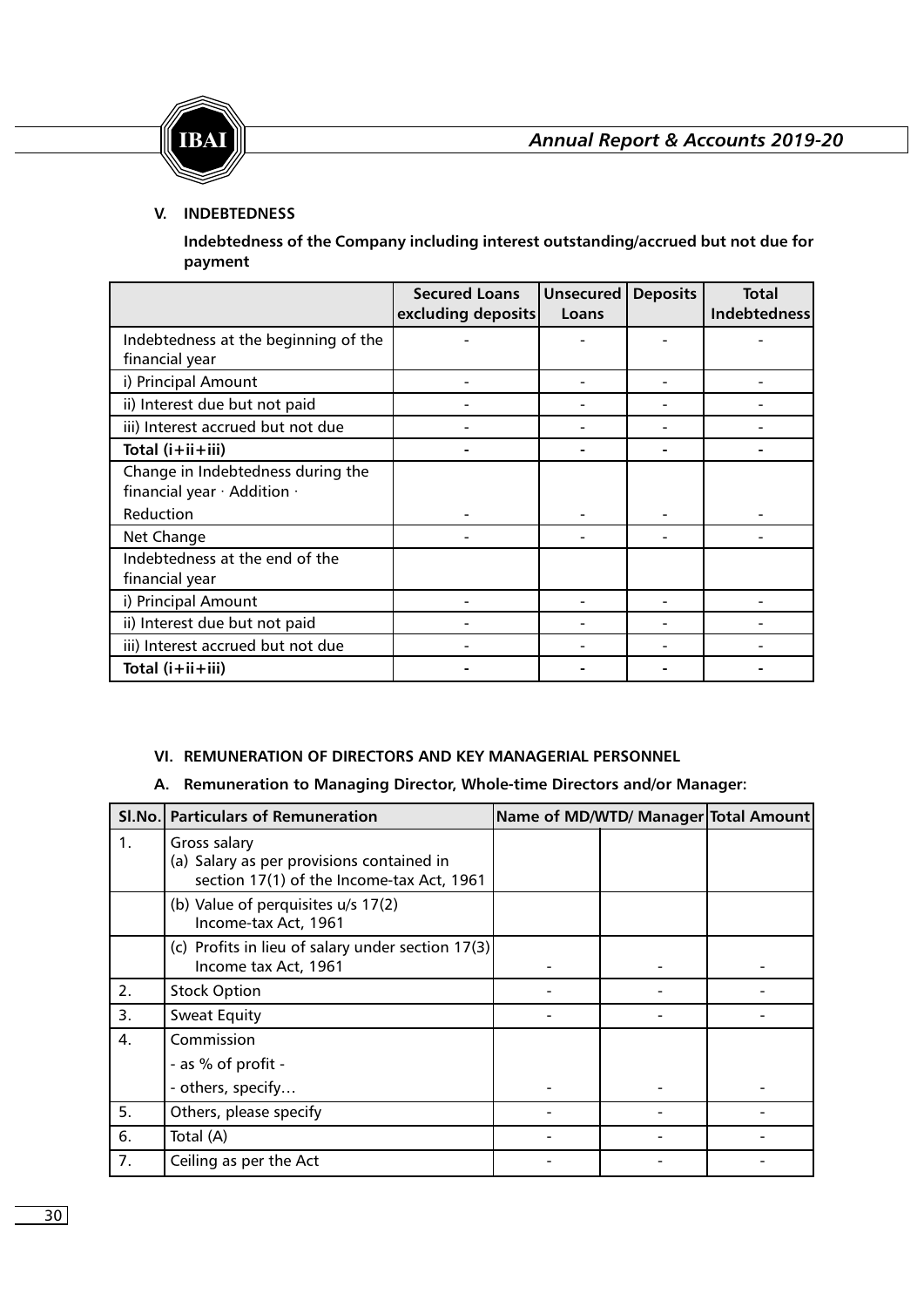

# **B. Remuneration to other directors**

| SI.No. | <b>Particulars of Remuneration</b>               | Name of Directors   Total Amount |  |
|--------|--------------------------------------------------|----------------------------------|--|
|        | Independent Directors                            |                                  |  |
|        | • Fee for attending Board and committee meetings |                                  |  |
|        | Commission $\cdot$                               |                                  |  |
|        | Others, please specify                           |                                  |  |
|        | Total (1)                                        |                                  |  |
|        | Other Non-Executive Directors ·                  |                                  |  |
|        | • Fee for attending board / committee meetings   |                                  |  |
|        | Commission $\cdot$                               |                                  |  |
|        | Others, please specify                           |                                  |  |
|        | Total (2)                                        |                                  |  |
|        | Total $(B)=(1+2)$                                |                                  |  |
|        | <b>Total Managerial Remuneration</b>             |                                  |  |
|        | Overall Ceiling as per the Act                   |                                  |  |

# **C. Remuneration to Key Managerial Personnel other than MD/MANAGER/WTD**

| SI.No.                  | <b>Particulars of Remuneration</b>                                                                                                                                                                                                       | <b>Key Managerial Personnel Total</b> |                             |            |              |
|-------------------------|------------------------------------------------------------------------------------------------------------------------------------------------------------------------------------------------------------------------------------------|---------------------------------------|-----------------------------|------------|--------------|
|                         |                                                                                                                                                                                                                                          | <b>CEO</b>                            | Company<br><b>Secretary</b> | <b>CFO</b> | <b>Total</b> |
|                         | Gross salary (a) Salary as per provisions contained in<br>section 17(1) of the Income-tax Act, 1961 (b) Value of<br>perquisites u/s 17(2) Income-tax Act, 1961 (c) Profits in<br>lieu of salary under section 17(3) Income tax Act, 1961 |                                       |                             |            |              |
| $\overline{\mathbf{2}}$ | <b>Stock Option</b>                                                                                                                                                                                                                      |                                       |                             |            |              |
| 3                       | <b>Sweat Equity</b>                                                                                                                                                                                                                      |                                       |                             |            |              |
| 4                       | Commission<br>- as % of profit<br>- others, specify                                                                                                                                                                                      |                                       |                             |            |              |
| 5                       | Others, please specify                                                                                                                                                                                                                   |                                       |                             |            |              |
|                         | Total                                                                                                                                                                                                                                    |                                       |                             |            |              |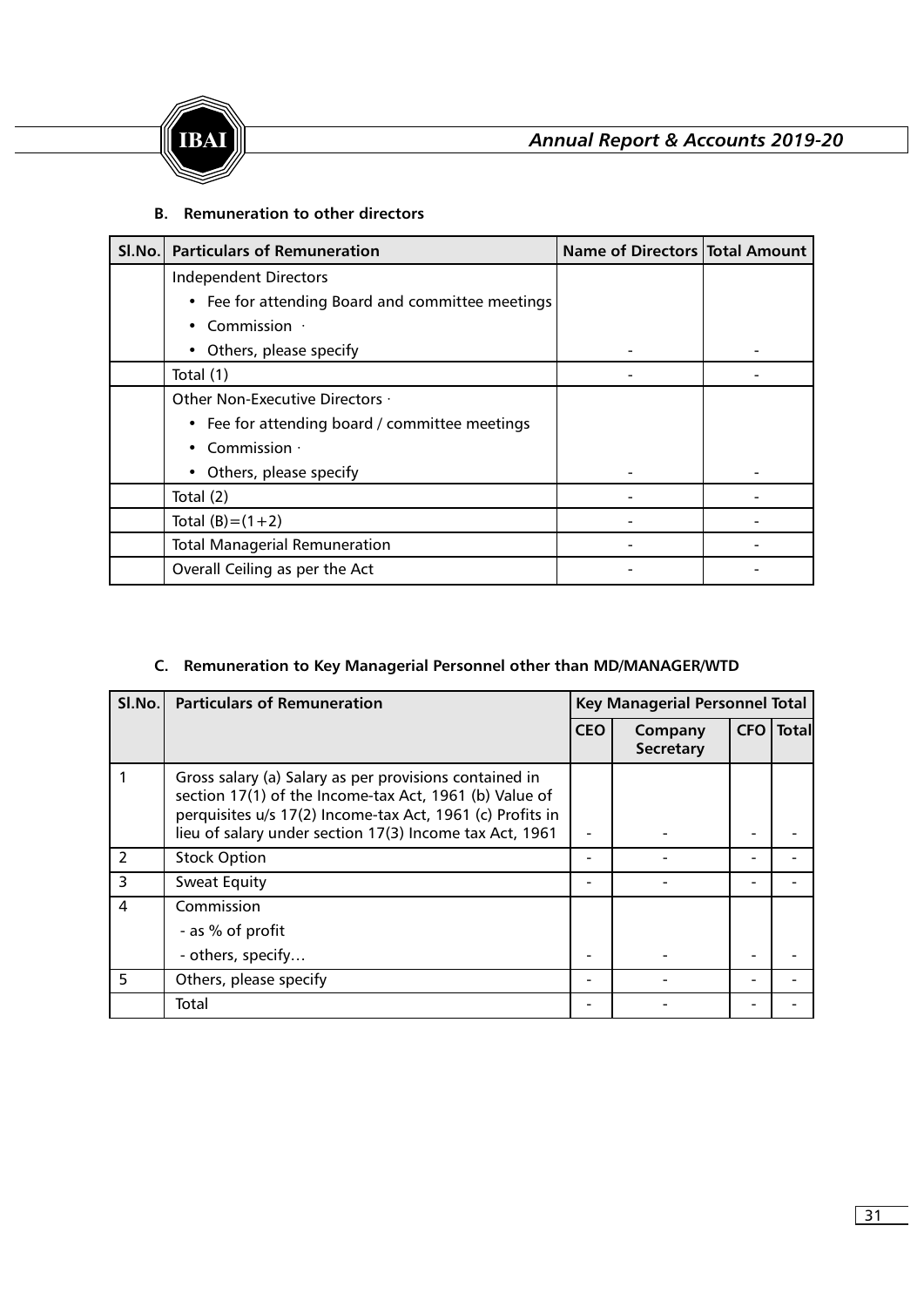

# **VII. PENALTIES / PUNISHMENT/ COMPOUNDING OF OFFENCES:**

| <b>Type</b> |                   | <b>Section of</b><br>the<br><b>Companies</b><br>Act | <b>Brief</b><br><b>Description</b> | Details of Penalty /<br>Punishment/<br>Compounding<br>fees imposed | Authority<br>[RD / NCLT /<br><b>COURT]</b> | Appeal<br>made, if<br>any<br>(give Details) |
|-------------|-------------------|-----------------------------------------------------|------------------------------------|--------------------------------------------------------------------|--------------------------------------------|---------------------------------------------|
|             | A. Company        |                                                     |                                    |                                                                    |                                            |                                             |
|             |                   |                                                     |                                    |                                                                    |                                            |                                             |
|             | Penalty           |                                                     |                                    |                                                                    |                                            |                                             |
|             | Punishment        |                                                     |                                    |                                                                    |                                            |                                             |
|             | Compounding       |                                                     |                                    |                                                                    |                                            |                                             |
| В.          | <b>Directors</b>  |                                                     |                                    |                                                                    |                                            |                                             |
|             | Penalty           |                                                     |                                    |                                                                    |                                            |                                             |
|             | Punishment        |                                                     |                                    |                                                                    |                                            |                                             |
|             | Compounding       |                                                     |                                    |                                                                    |                                            |                                             |
|             | C. Other Officers |                                                     |                                    |                                                                    |                                            |                                             |
|             | in defalut        |                                                     |                                    |                                                                    |                                            |                                             |
|             | Penalty           |                                                     |                                    |                                                                    |                                            |                                             |
|             | Punishment        |                                                     |                                    |                                                                    |                                            |                                             |
|             | Compounding       |                                                     |                                    |                                                                    |                                            |                                             |

# **Insurance Brokers Association of India**  For and on behalf of the Board of Directors

| Sd/-          | $Sd$ /-                   | Sd                  |
|---------------|---------------------------|---------------------|
| Sanjay Kedia  | Vijay Rampal              | <b>Girish Malik</b> |
| President     | Hon. Secretary & Director | Director            |
| DIN: 01556858 | DIN: 00338277             | DIN: 00150232       |

# **Regd. Office:**

1st Floor, Unit No. 165, A to Z Industrial Premises Co-op. Society Ltd., G.K. Marg, Lower Parel (West), Mumbai – 400 013

Dated: 18/08/2020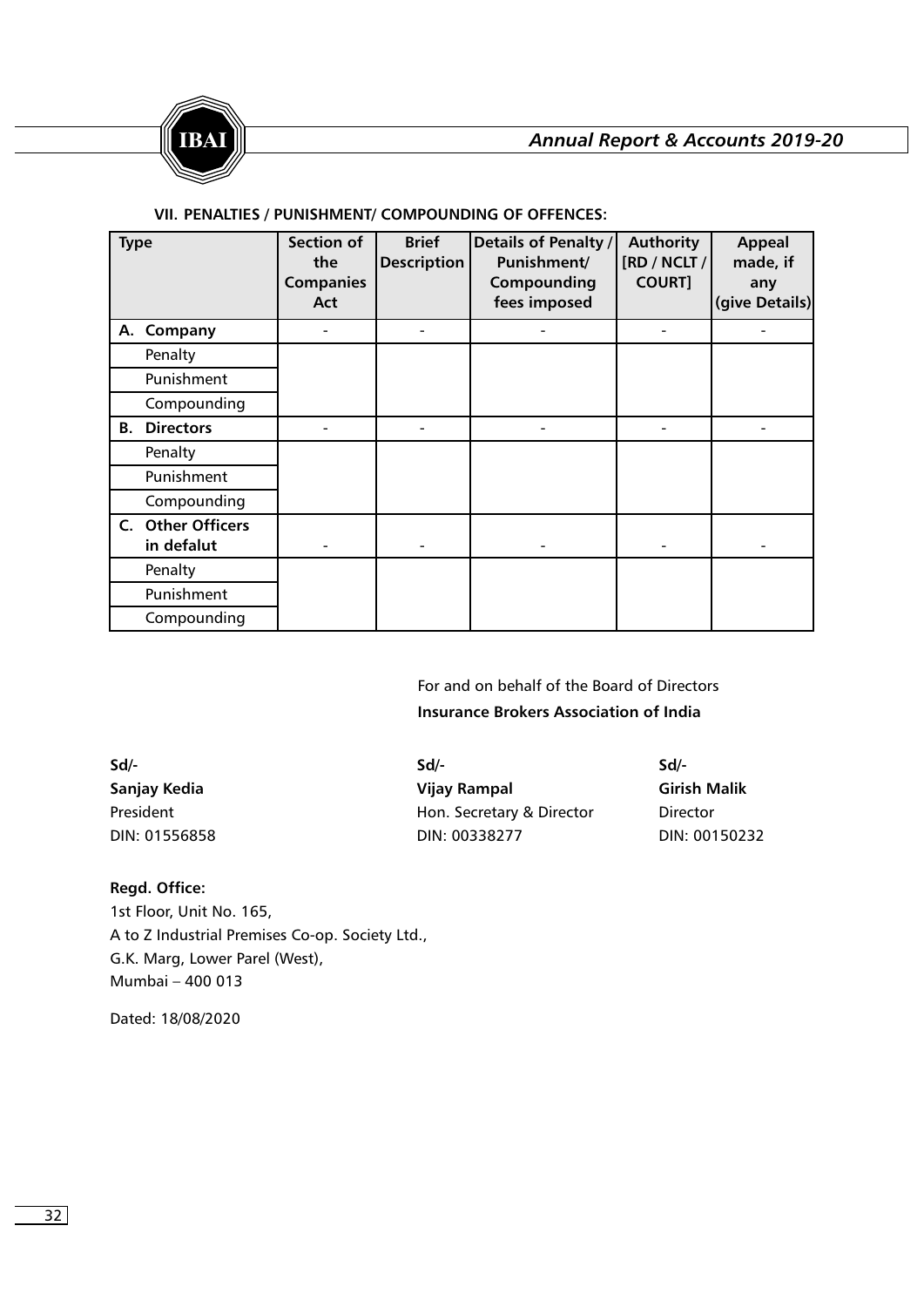

|            |                                                         |                    | (in Rupees)        |
|------------|---------------------------------------------------------|--------------------|--------------------|
| Sr.<br>No. | <b>PARTICULARS</b>                                      | As at<br>31.3.2020 | As at<br>31.3.2019 |
| (A)        | <b>Cash Flow from Operating Activities</b>              |                    |                    |
|            | Surplus / (Deficit) for the year                        | 73,19,898          | 1,16,04,324        |
|            | Adjustment for:                                         |                    |                    |
|            | Depreciation                                            | 1,66,640           | 1,97,425           |
|            |                                                         |                    |                    |
|            | Interest received on FD                                 | (38, 47, 150)      | (40, 34, 370)      |
|            | <b>Operating Surplus before Working Capital changes</b> | 36,39,388          | 77,67,379          |
|            | Adjustment for:                                         |                    |                    |
|            | (Increase)/ Decrease in Long Term Loans & Advances      | 3,000              |                    |
|            | (Increase)/ Decrease in Trade Receivables               | (9,09,086)         | (6,776)            |
|            | (Increase)/ Decrease in Other Current Assets            | 6,24,403           | 7,86,932           |
|            | Increase/ (Decrease) in Trade Payable                   | 76,035             | (2, 50, 185)       |
|            | Increase/ (Decrease) in Other Current Liabilities       | 1,14,272           | 1,15,287           |
|            | <b>Cash generated from Operations Before Taxes</b>      | 35,48,013          | 84,12,639          |
|            | Less:- Payment of Taxes                                 | (52, 24, 877)      | (42, 44, 177)      |
|            | <b>Net Cash from Operating Activities</b>               | (16, 76, 864)      | 41,68,462          |
| (B)        | <b>Cash Flow from Investing Acivities</b>               |                    |                    |
|            | <b>Purchase of Assets</b>                               | (29, 250)          | (1,03,188)         |
|            | Sale of Assets                                          |                    |                    |
|            | Investment in Bank Fixed Deposit-Non Current            | (24, 36, 305)      | (50, 57, 761)      |
|            | Investment in Bank Fixed Deposit-Other Current Asset    | 82,65,309          | (50, 11, 188)      |
|            | Interest received on FD                                 | 38,47,150          | 40,34,370          |
|            | <b>Net Cash from Investing Activities</b>               | 96,46,904          | (61, 37, 767)      |
|            |                                                         |                    |                    |

# Cash Flow Statement for year ended March 31, 2020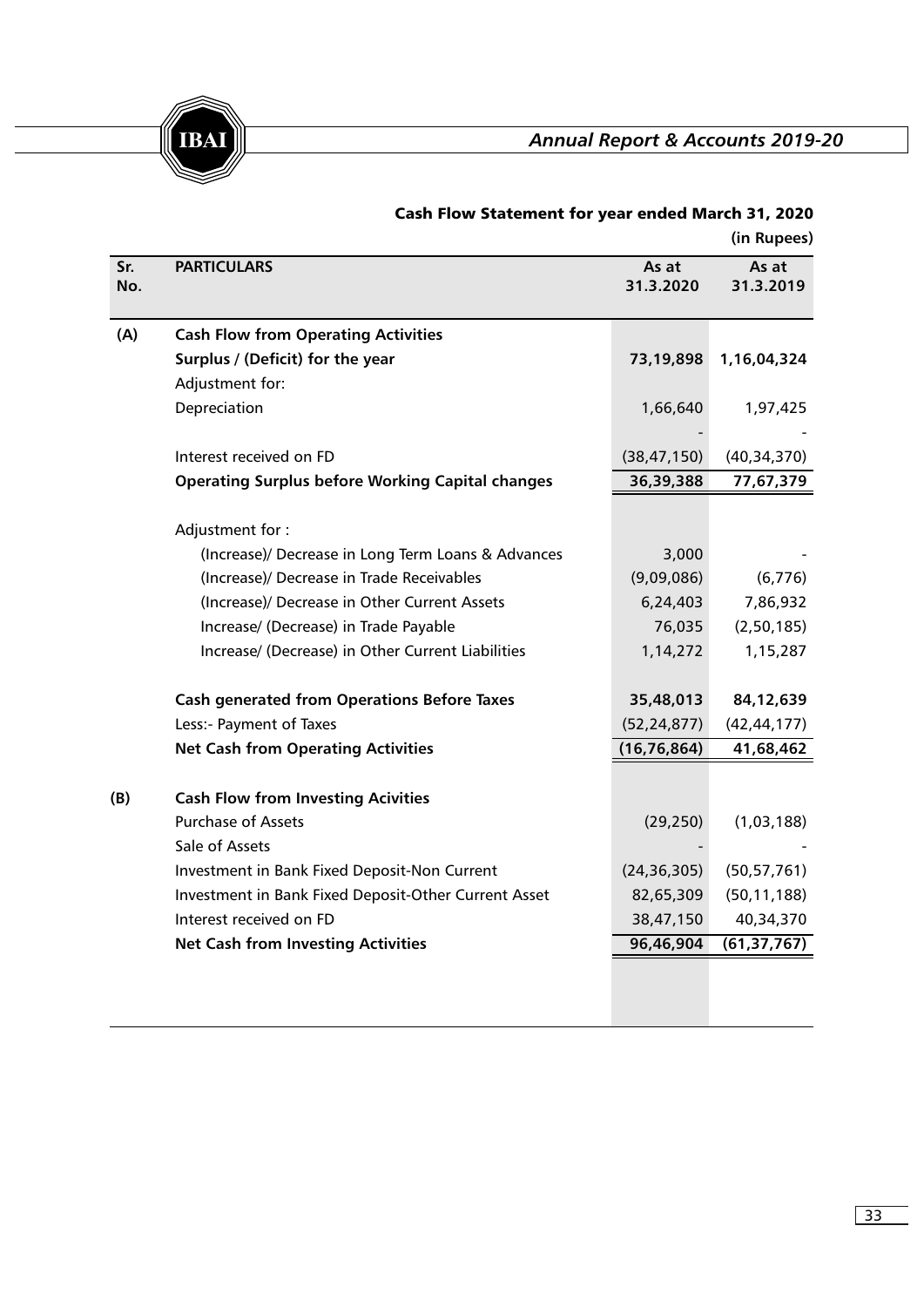

**(in Rupees)**

|     |                                                        |             | (11.14)     |
|-----|--------------------------------------------------------|-------------|-------------|
| Sr. | <b>PARTICULARS</b>                                     | As at       | As at       |
| No. |                                                        | 31.3.2020   | 31.3.2019   |
|     |                                                        |             |             |
| (C) | <b>Cash Flow from Financing Activities</b>             |             |             |
|     | Net increase/(decrease) in Cash &                      |             |             |
|     | Cash equivalents $(A+B+C)$                             | 79,70,040   | (19,69,305) |
|     | Cash and cash equivalents at the beginning of the year | 30,20,421   | 49,89,726   |
|     | Cash and cash equivalents at the end of the year       | 1,09,90,461 | 30,20,421   |
|     |                                                        |             |             |
|     | Components of Cash and Cash Equivalents                |             |             |
|     | (a) Balances with banks;                               |             |             |
|     | - In Current Accounts                                  | 1,02,84,868 | 30,17,701   |
|     | - In Saving Account                                    | 7,01,825    |             |
|     | (b) Cash on hand                                       | 3,768       | 2,720       |
|     |                                                        | 1,09,90,461 | 30,20,421   |
|     |                                                        |             |             |

# Cash Flow Statement for year ended March 31, 2020

#### **Notes:**

- 1 Cash flow statement has been prepared under the "Indirect Method" as set out in Accounting Standard (AS) 3: " Cash flow statements" issued by the Institute of Chartered Accountants of India.
- 2 Figures in the brackets indicate outflow.
- 3 Previous years figures have been regrouped/reclassified wherever applicable.

The accompanying notes are integral part of the financial statements

As per our Report of even date For and on behalf of the Board of Directors **For C N K & Associates LLP Insurance Brokers Association of India**  Chartered Accountants

Firm Registration No. 101961W/W100036

**Sd/- Sd/- Sd/- Suresh S. Agaskar Sanjay Kedia Vijay Rampal** Partner **President** President **Hon. Secretary** Membership No. 110321

Place : Mumbai Place : Mumbai Date : 20/08/2020 Date : 18/08/2020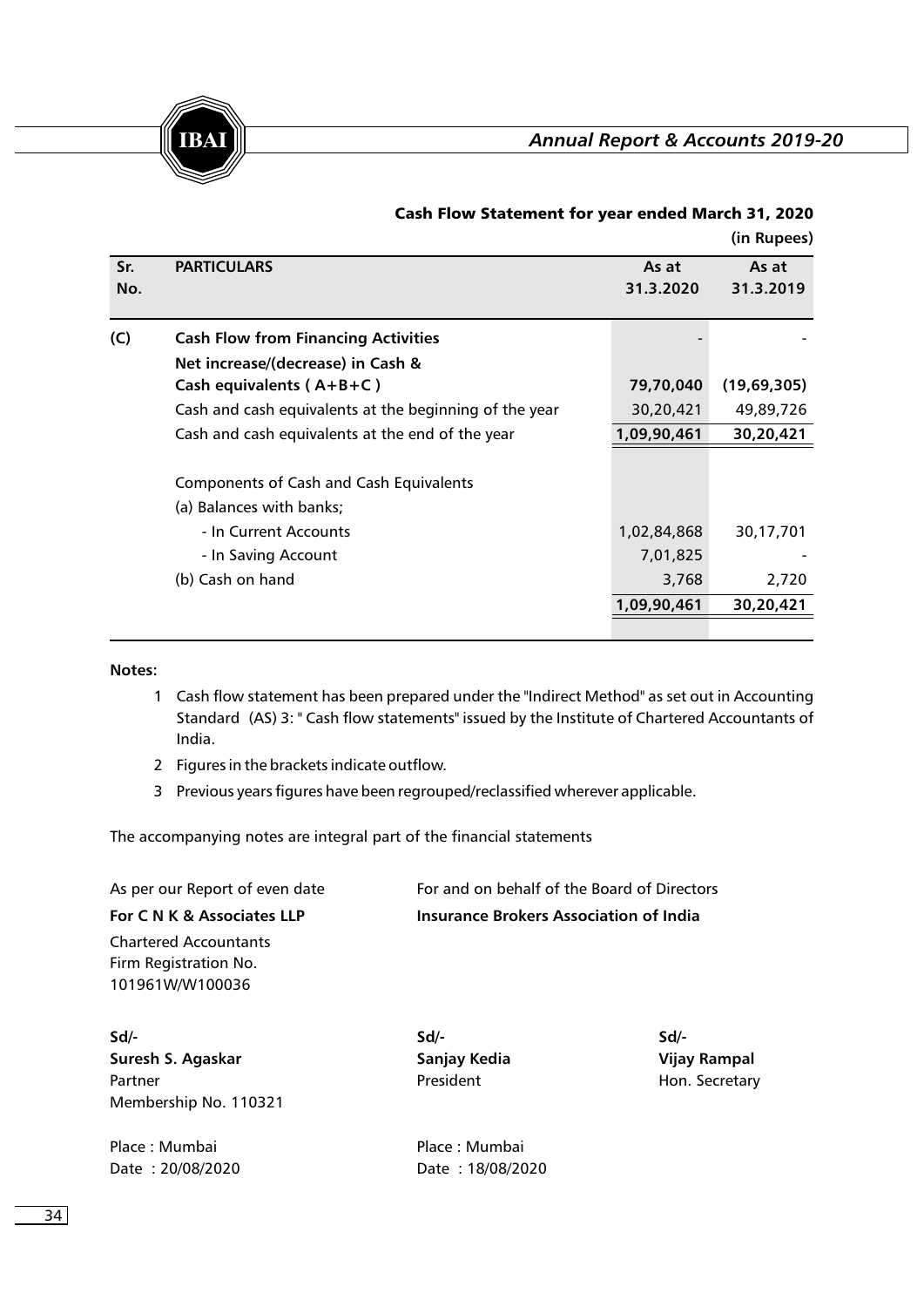

# BALANCE SHEET AS AT MARCH 31, 2020

|    |               |                                                   |                    |                                     | (Curreny: Indian Rupees)            |
|----|---------------|---------------------------------------------------|--------------------|-------------------------------------|-------------------------------------|
|    |               | <b>PARTICULARS</b>                                | <b>Note</b><br>No. | As at<br>31.3.2020<br><b>Rupees</b> | As at<br>31.3.2019<br><b>Rupees</b> |
|    |               | <b>FUNDS AND LIABILITIES</b>                      |                    |                                     |                                     |
|    |               | (1) Association's Funds                           |                    |                                     |                                     |
|    | (a)           | <b>Building Fund</b>                              | $\overline{2}$     | 9,00,000                            | 9,00,000                            |
|    | (b)           | Reserves and Surplus                              | 3                  | 7,87,23,404                         | 7,14,03,507                         |
|    |               | (2) Current Liabilities                           |                    |                                     |                                     |
|    | (a)           | <b>Trade Payables</b>                             |                    |                                     |                                     |
|    |               | Due to MSME's                                     |                    |                                     |                                     |
|    |               | Due to Others                                     | 4                  | 1,49,434                            | 73,399                              |
|    | (b)           | <b>Other Current Liabilities</b>                  | 5                  | 4,52,119                            | 3,37,847                            |
|    | <b>Total</b>  |                                                   |                    | 8,02,24,957                         | 7,27,14,754                         |
| Ш. | <b>ASSETS</b> |                                                   |                    |                                     |                                     |
|    |               | (1) Non-Current Assets                            |                    |                                     |                                     |
|    | (a)           | Property, Plant and Equipment                     | 6                  | 4,99,740                            | 5,64,538                            |
|    | (b)           | <b>Intangible Assets</b>                          | 6                  | 27,491                              | 1,00,083                            |
|    | (c)           | Long Term Loans and Advances                      | 7                  | 1,06,36,904                         | 60,49,517                           |
|    | (d)           | <b>Other Non-Current Assets</b>                   | 8                  | 5,44,66,098                         | 5,20,29,793                         |
|    |               | (2) Current Assets:                               |                    |                                     |                                     |
|    | (a)           | <b>Trade Receivables</b>                          | 9                  | 25,07,762                           | 15,98,676                           |
|    | (b)           | <b>Cash and Bank Balances</b>                     | 10                 | 1,09,90,461                         | 1,12,85,730                         |
|    | (c)           | <b>Other Current Assets</b>                       | 11                 | 10,96,502                           | 10,86,417                           |
|    | <b>Total</b>  |                                                   |                    | 8,02,24,957                         | 7,27,14,754                         |
|    |               | <b>Summary of Significant Accounting Policies</b> | 1                  |                                     |                                     |

The accompanying notes are integral part of the financial statements

As per our Report of even date For and on behalf of the Board of Directors **For C N K & Associates LLP** Chartered Accountants **Insurance Brokers Association of India** 

Firm's Registration No. 101961W / W-100036

**Sd/- Sd/- Sd/- Suresh S. Agaskar Sanjay Kedia Vijay Rampal** Partner **Partner Access President** President **Hon. Secretary** Membership No. 110321

Place : Mumbai **Place : Mumbai** Date : 20/08/2020 Date : 18/08/2020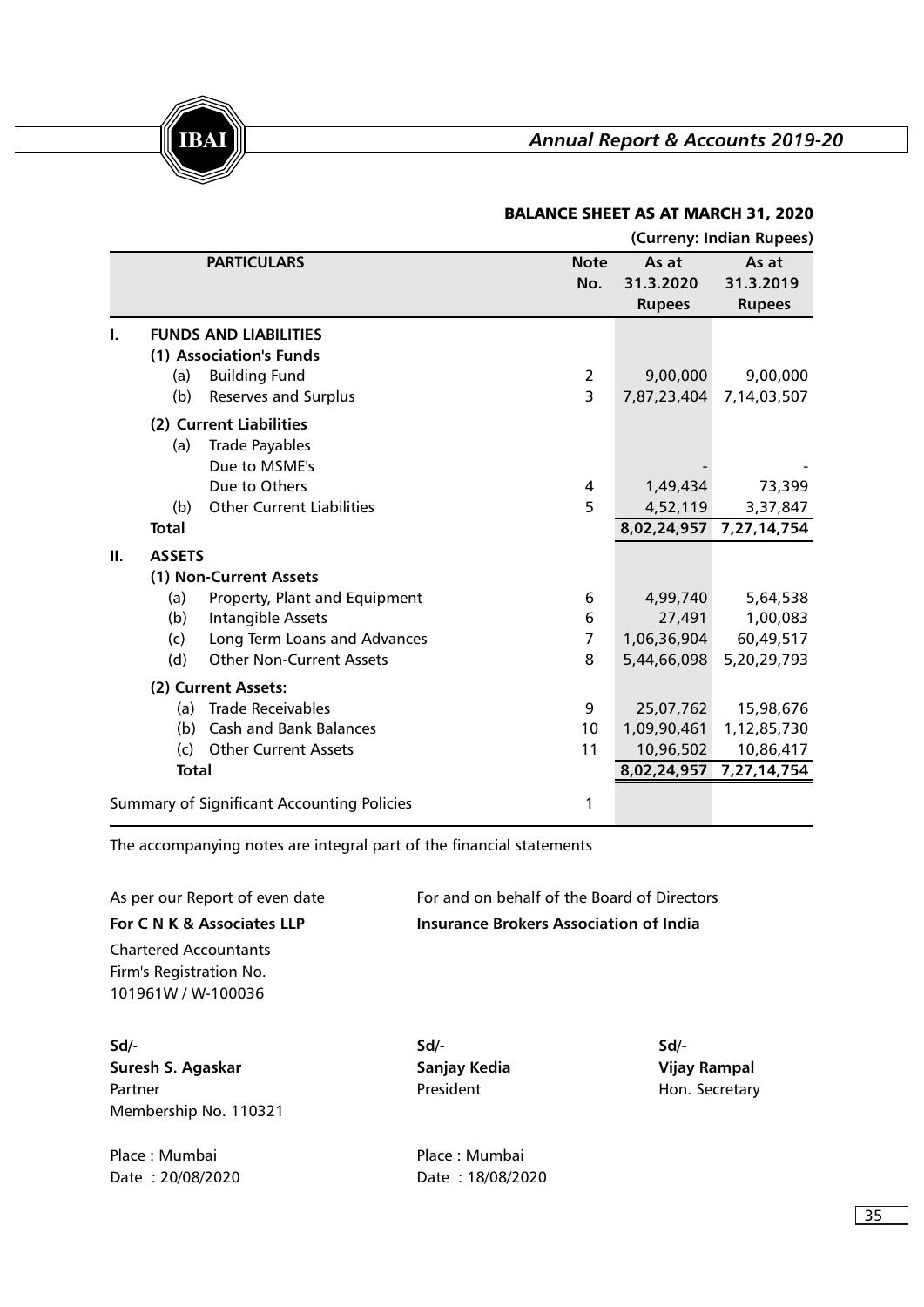

|                                                   |                    |                                                     | (Curreny: Indian Rupees)                            |
|---------------------------------------------------|--------------------|-----------------------------------------------------|-----------------------------------------------------|
| <b>PARTICULARS</b>                                | <b>Note</b><br>No. | for the<br>year ended<br>31.3.2020<br><b>Rupees</b> | for the<br>year ended<br>31.3.2019<br><b>Rupees</b> |
| Income:                                           |                    |                                                     |                                                     |
| Income from Operations                            | 12                 | 94,22,130                                           | 99,66,498                                           |
| <b>Other Operating Income</b>                     | 13                 | 1,01,00,000                                         | 1,15,90,000                                         |
| Other Income                                      | 14                 | 38,49,825                                           | 40,52,763                                           |
| <b>Total Income from Operations</b>               |                    | 2,33,71,955                                         | 2,56,09,261                                         |
| <b>Expenses:</b>                                  |                    |                                                     |                                                     |
| <b>Employee Benefits Expense</b>                  | 15                 | 35,59,419                                           | 25,21,770                                           |
| Depreciation and Amotization Expense              | 6                  | 1,66,640                                            | 1,97,425                                            |
| <b>Other Expenses</b>                             | 16                 | 1,23,25,998                                         | 1,12,85,742                                         |
| <b>Total Expenses</b>                             |                    | 1,60,52,058                                         | 1,40,04,937                                         |
|                                                   |                    |                                                     |                                                     |
| Surplus / (Deficit) for the year                  |                    | 73,19,898                                           | 1,16,04,324                                         |
| <b>Summary of Significant Accounting Policies</b> |                    |                                                     |                                                     |

# STATEMENT OF INCOME AND EXPENDITURE FOR THE YEAR ENDED MARCH 31, 2020

The accompanying notes are integral part of the financial statements

**For C N K & Associates LLP** Chartered Accountants

As per our Report of even date For and on behalf of the Board of Directors **Insurance Brokers Association of India** 

Firm's Registration No. 101961W / W-100036

**Sd/- Sd/- Sd/- Suresh S. Agaskar Sanjay Kedia Vijay Rampal** Partner **Partner Access President** President **Hon. Secretary** Membership No. 110321

Place : Mumbai Place : Mumbai Date : 20/08/2020 Date : 18/08/2020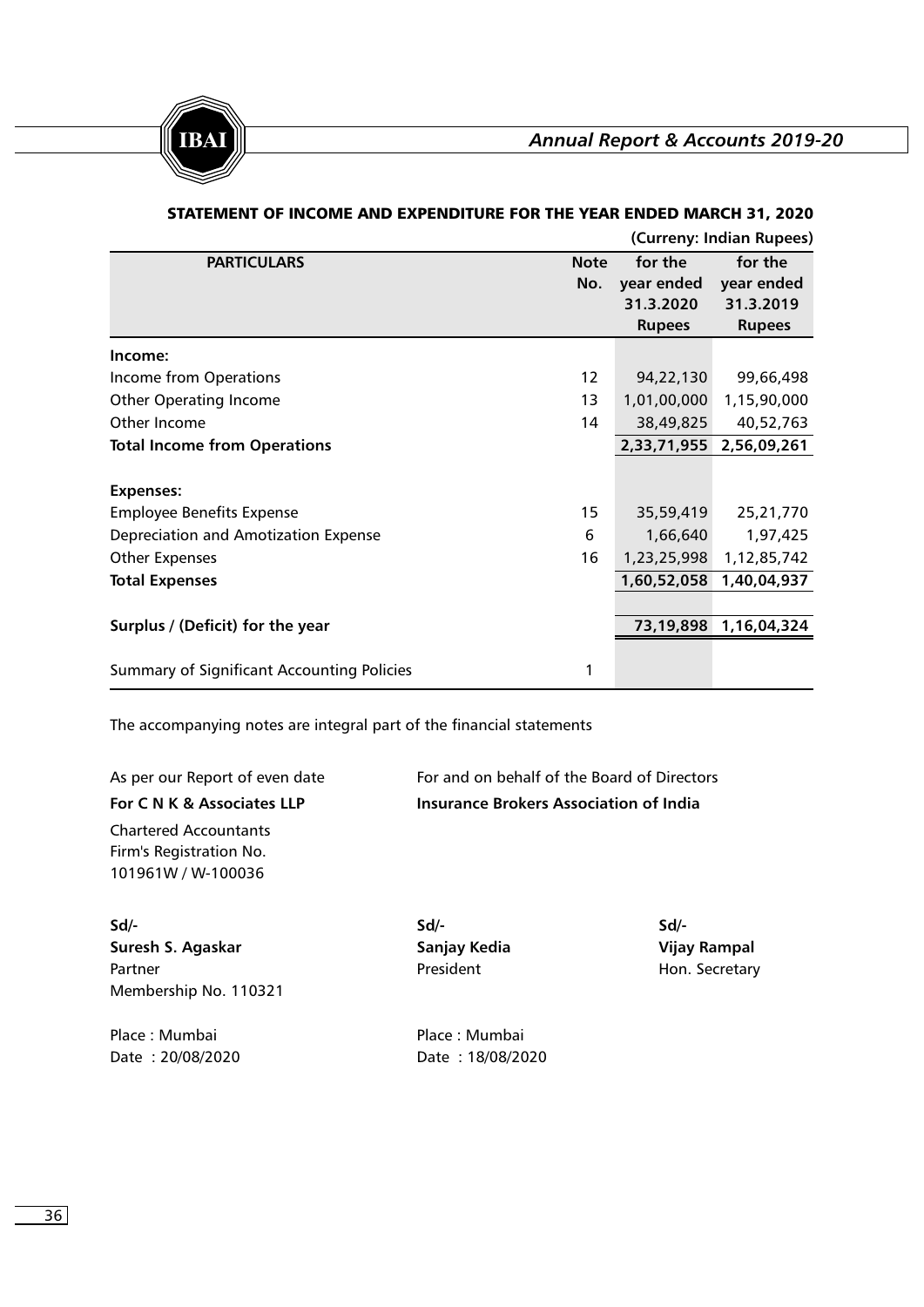

# INSURANCE BROKERS ASSOCIATION OF INDIA

#### **Note No. 1: Significant Accounting Policies:**

### **a) Basis of Accounting**

The financial statements are prepared and presented in conformity with Generally Accepted Accounting Principles in India (GAAP), and comply in all material respects with the applicable Accounting Standards prescribed under section 133 of the Companies Act, 2013 ("the Act") read with Rule 7 of the Companies (Accounts) Rules, 2014 and other relevant provisions of the Act. The financial statements have been prepared under the historical cost convention on the accrual basis except for Subscription fee, which is accounted on cash basis, and the same is treated as income of the year in which it is received.

# **b) Use of Estimates**

The preparation of the financial statements in conformity with GAAP requires management to make estimates and assumptions that affect the reported amounts of assets and liabilities and disclosure of contingent liabilities on the date of the financial statements and reported amounts of revenues and expenses for the year. Actual results could differ from these estimates. Estimates and underlying assumptions are reviewed on an ongoing basis. Any revision to accounting estimates is recognized prospectively in the current and future periods.

#### **c) Fixed Assets**

Tangible Fixed Assets are stated at cost, less accumulated depreciation and impairment loss, if any. Cost comprises the purchase price and any attributable cost of bringing the asset to its working condition for its intended use. Any trade discounts and rebates are deducted in arriving at the purchase price.

#### **d) Depreciation**

Depreciation on Fixed Assets is provided on the reducing balance method over the estimated useful life of the assets as prescribed under Schedule II to the Companies Act, 2013.

Depreciation on the Fixed Assets added/disposed off/ discarded during the year in provided on Pro rata basis with reference to the date of addition/disposal/discarding.

#### **e) Investments**

Investments, which are readily realizable and intended to be held for not more than one year from the date on which such investments are made, are classified as current investments. All other investments are classified as long term investments.

Investments are recorded at cost on the date of purchase, which includes acquisition charges such as brokerage, stamp duty, taxes, etc. Current investments are stated at lower of cost and net realizable value. Long-term investments are stated at cost after deducting provisions made, if any, for other than temporary diminution in the value.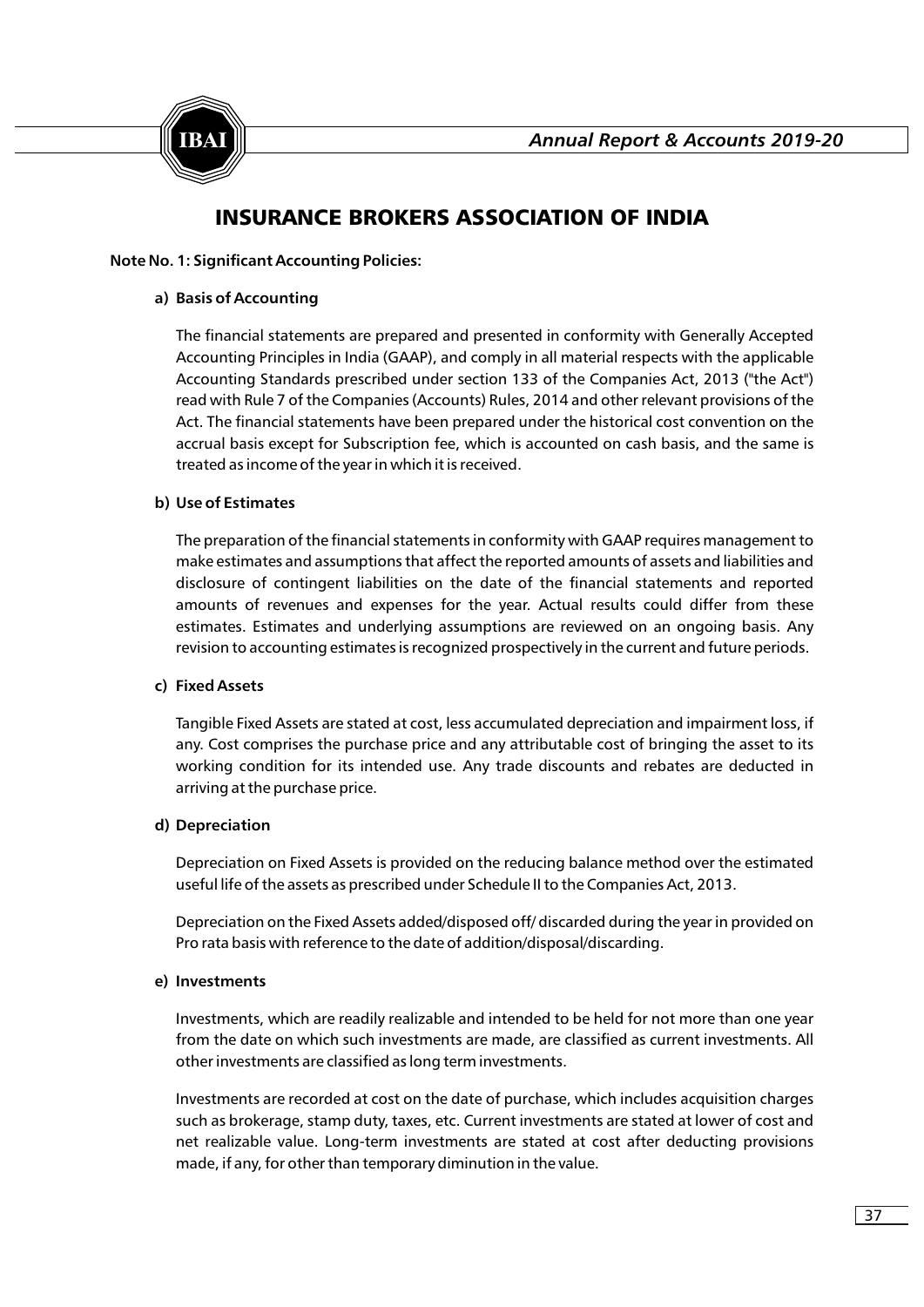

# **f) Cash and Cash Equivalents**

Cash and Cash Equivalents for the purpose of cash flow statement comprise cash on hand and cash at bank including fixed deposit with original maturity period of three months or less and short term highly liquid investments with an original maturity of three months or less.

# **g) Taxes on Income**

Tax expense comprises of current and deferred tax.

Provision for current tax is made on the basis of estimated taxable income for the current accounting year in accordance with the Income Tax Act, 1961.

Current tax assets and current tax liabilities are offset when there is a legally enforceable right to set off the recognized amounts and there is an intention to settle the asset and the liability on a net basis.

The deferred tax for timing differences between the book and tax profits for the year is accounted for, using the tax rates and laws that have been substantively enacted as of the Balance Sheet date. Deferred tax assets arising from timing differences are recognized to the extent there is reasonable certainty that these would be realized in future.

The carrying amount of deferred tax assets are reviewed at each Balance Sheet date. The Company writes down the carrying amount of a deferred tax asset to the extent that it is no longer reasonably certain, that sufficient future taxable income will be available against which deferred tax asset can be realized. Any such write-down is reversed to the extent that it becomes reasonably certain, that sufficient future taxable income will be available.

In case of unabsorbed losses and unabsorbed depreciation, all deferred tax assets are recognized only if there is virtual certainty supported by convincing evidence that they can be realized against future taxable profit. At each Balance Sheet date the Company reassesses the unrecognized deferred tax assets.

#### **h) Contingencies / Provisions**

Contingent Liabilities are possible but not probable obligations as on Balance Sheet date, based on the available evidence.

Provisions are recognized when there is a present obligation as a result of past events, and it is probable that an outflow of resources will be required to settle the obligation, in respect of which a reliable estimate can be made.

Provisions are not discounted to its present value and are determined based on best estimate required to settle the obligation at the Balance Sheet date.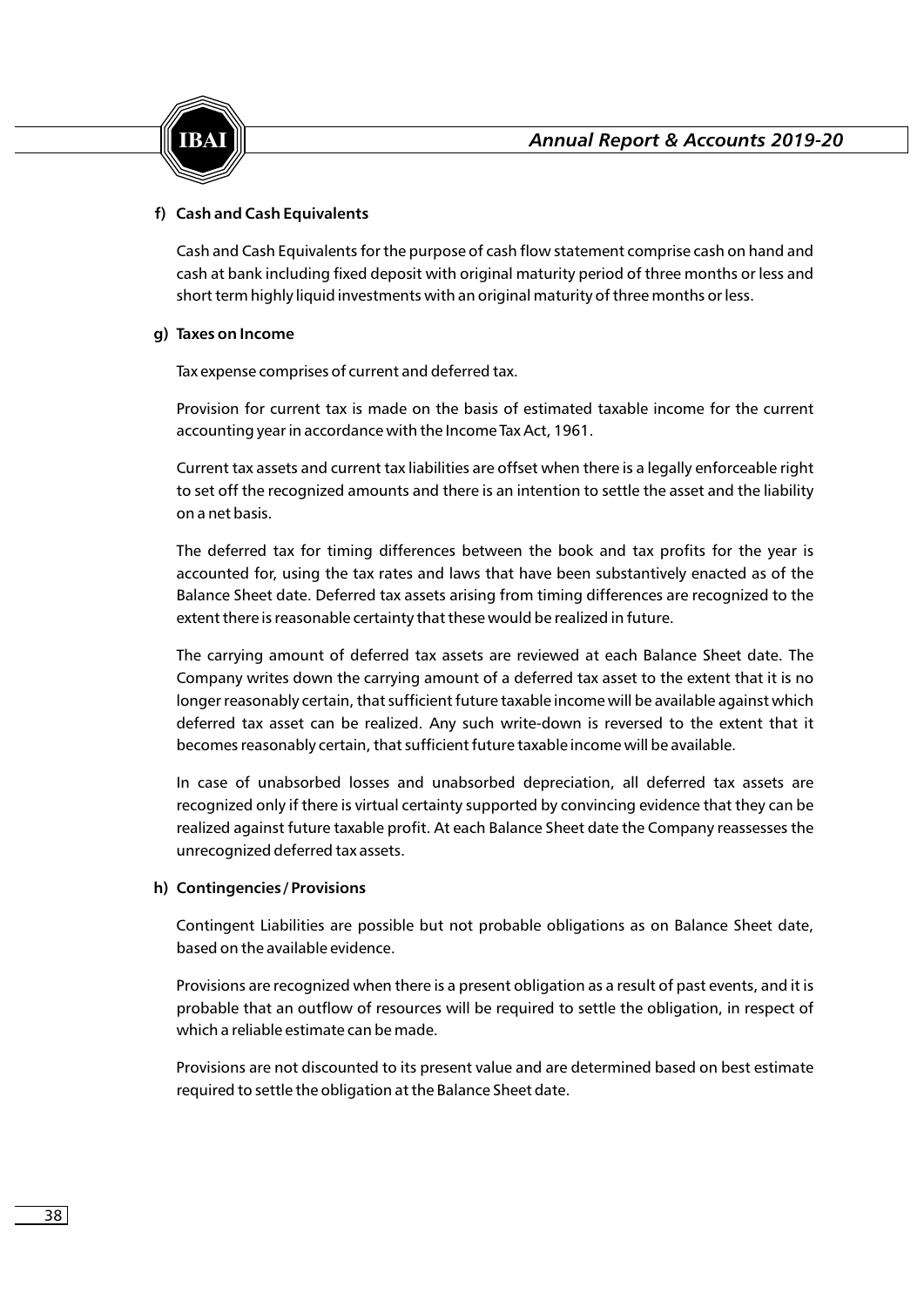

# NOTES TO BALANCE SHEET AS AT MARCH 31, 2020

**(Amount in Rupees)**

|  |  | <b>Note 2: Building Fund</b> |  |
|--|--|------------------------------|--|
|--|--|------------------------------|--|

| <b>Particulars</b>                     | As at<br>31.3.2020       | As at<br>31.3.2019 |
|----------------------------------------|--------------------------|--------------------|
| Balance at the beginning of the Year   | 9,00,000                 | 9,00,000           |
| Add: Contributions during the Year     | $\overline{\phantom{0}}$ |                    |
| Less: Transferred during the Year      | $\overline{\phantom{0}}$ |                    |
| Closing Balance at the end of the Year | 9,00,000                 | 9,00,000           |

#### **Note 3: Reserves & Surplus**

| <b>Particulars</b>                      | As at<br>31.3.2020      | As at<br>31.3.2019 |
|-----------------------------------------|-------------------------|--------------------|
| Surplus in Income & Expenditure Account |                         |                    |
| Opening Balance                         | 7,14,03,507             | 5,97,99,184        |
| Add: Surplus / (Deficit) for the year   | 73,19,897               | 1,16,04,324        |
| Closing Balance at the end of the Year  | 7,87,23,404 7,14,03,507 |                    |

# **CURRENT LIABILITIES**

#### **Note 4 : Trade Payables**

| <b>Particulars</b>                         | As at<br>31.3.2020 | As at<br>31.3.2019 |
|--------------------------------------------|--------------------|--------------------|
| Due to Micro, Small and Medium Enterprises |                    |                    |
| Due to Others                              | 1,49,435           | 73,399             |
|                                            | 1,49,435           | 73,399             |

#### Note:

There are no Micro, Small and Medium Enterprises, as defined in the Micro, Small, Medium Enterprises Development Act, 2006, to whom the Company owes dues. This information has been determined to the extent such parties have been identified on the basis of information available with the Company.

| <b>Particulars</b>                             | As at     | As at     |
|------------------------------------------------|-----------|-----------|
|                                                | 31.3.2020 | 31.3.2019 |
| Due to Micro and small enterprises             |           |           |
| Due to other than Micro and small Enterprises: |           |           |
| For trade and expenses                         | 2,07,540  | 1,30,770  |
| Outstanding expenses                           | 22,500    |           |
| <b>Statutory Dues Payable</b>                  | 1,29,274  | 59,577    |
| <b>Advances from Members / Parties</b>         | 92,805    | 1,47,500  |
|                                                | 4,52,119  | 3,37,847  |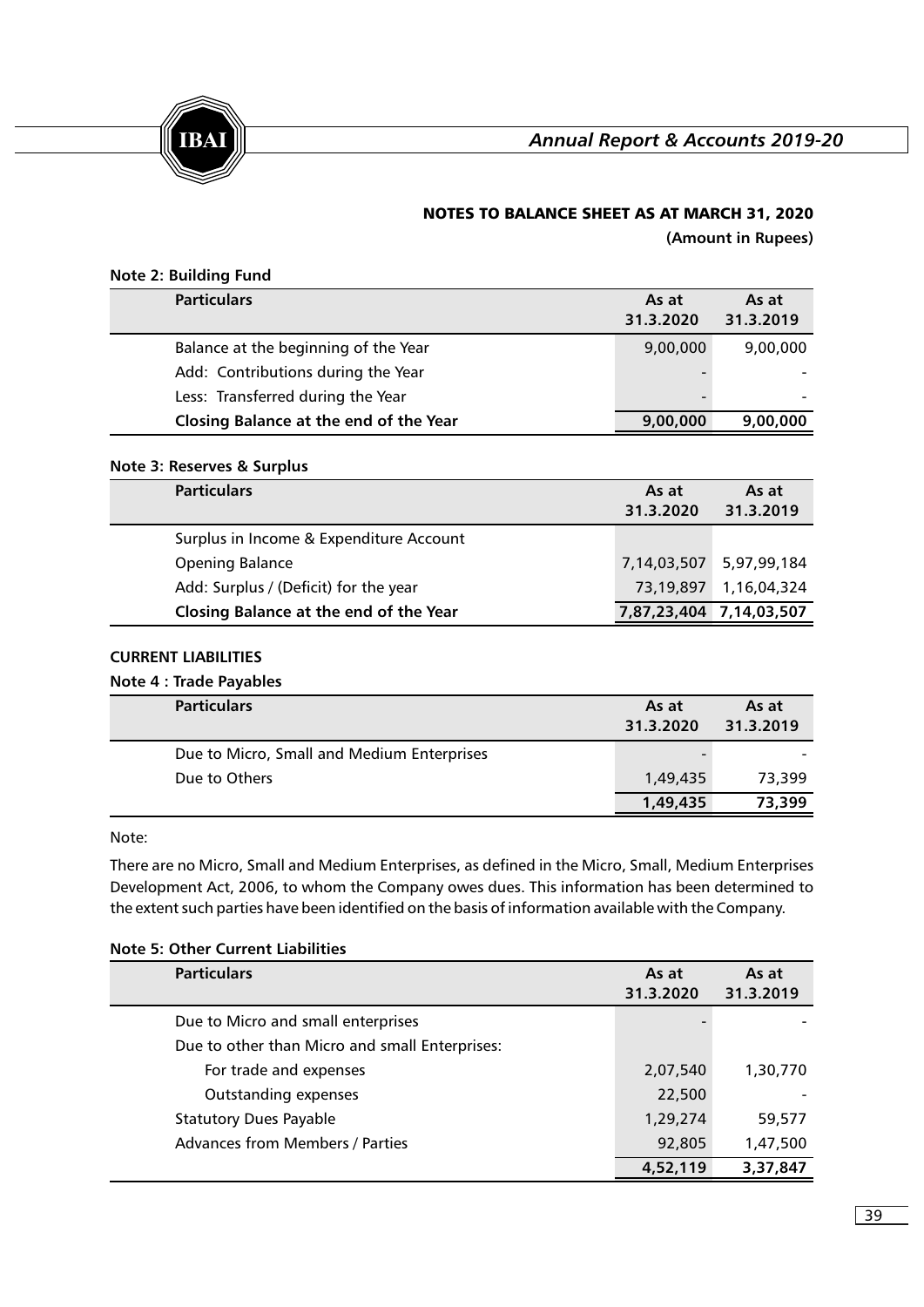

**NOTE 6 : PROPERTY, PLANT & EQUIPMENT (Amount In Rupees)** PROPERTY, PLANT & EQUIPMENT : D 31ON

(Amount In Rupees)

⊮

Ш

| Previous Year Figures are in (Bracket) |                                |                    |                                       |                         |                           |                            |                                                          |                                 |                         |                         |
|----------------------------------------|--------------------------------|--------------------|---------------------------------------|-------------------------|---------------------------|----------------------------|----------------------------------------------------------|---------------------------------|-------------------------|-------------------------|
|                                        |                                | <b>GROSS BLOCK</b> |                                       |                         |                           |                            | DEPRECIATION                                             |                                 |                         | NET BLOCK               |
| <b>PARTICULARS</b>                     | Balance as at durin<br>Opening | ፵                  | <b>Additions Deductions</b><br>during | <b>Balance</b><br>as at | <b>Balance</b><br>as at   | <b>Additions</b><br>during | Adjustment<br>Deduction                                  | <b>Balance as at</b><br>Closing | <b>Balance</b><br>as at | <b>Balance</b><br>as at |
|                                        | $01-04-2019$ the year          | ₩                  | the year<br>۱M                        | 31-03-2010<br>、         | 01-04-2019<br>₩           |                            | the year   during the year  31-03-2020   31-03-2020<br>₩ | ₩                               | ₩                       | 31-03-2019<br>、         |
| (i) Tangible Assets                    |                                |                    |                                       |                         |                           |                            |                                                          |                                 |                         |                         |
| Furniture and Fixures                  | 6,56,338                       | <b>I</b>           |                                       | 6,56,338                | 1,94,694                  | 56,346                     |                                                          | 2,51,040                        | 4,05,298                | 4,61,644                |
| Office Equipment                       | 1,82,573                       |                    |                                       | 1,82,573                | 1,04,205                  | 19,292                     |                                                          | 1,23,497                        | 59,076                  | 78,368                  |
| Computers                              | 2,76,067                       | ,250<br>29,        | í.                                    | 3,05,317                | 2,51,540                  | 18,411                     |                                                          | 2,69,951                        | 35,366                  | 24,527                  |
| Total (i)                              | 11, 14, 978                    | 29,250             |                                       | 11,44,228               | 5,50,440                  | 94,048                     |                                                          | 6,44,488                        | 4,99,740                | 5,64,538                |
|                                        |                                |                    |                                       |                         |                           |                            |                                                          |                                 |                         |                         |
| (ii) Intangible Assets                 |                                |                    |                                       |                         |                           |                            |                                                          |                                 |                         |                         |
| Computer software                      | 53,444                         |                    |                                       | 53,444                  | 32,040                    | 11,999                     |                                                          | 44,039                          | 9,405                   | 21,404                  |
| Web site Developmen                    | 2,63,288                       |                    |                                       | 2,63,288                | 1,84,609                  | 60,593                     |                                                          | 2,45,203                        | 18,085                  | 78,679                  |
| Total (ii)                             | 3,16,732                       |                    |                                       | 3,16,732                | 2,16,649                  | 72,592                     |                                                          | 2,89,241                        | 27,491                  | 1,00,083                |
| <b>Grand Total</b>                     | 14,31,710                      | 250<br>29,         | f,                                    | 14,60,960               | 7,67,088                  | 1,66,640                   |                                                          | 9,33,729                        | 5,27,231                | 6,64,622                |
| Previous Year                          | $(13, 28, 522)$ $(1, 03, 1)$   | <b>88</b>          | í,                                    | (14,31,710)             | $(5,69,663)$ $(1,97,425)$ |                            |                                                          | (7, 67, 088)                    | (6, 64, 622)            | (7,58,859)              |

# **IBAI** *Annual Report & Accounts 2019-20*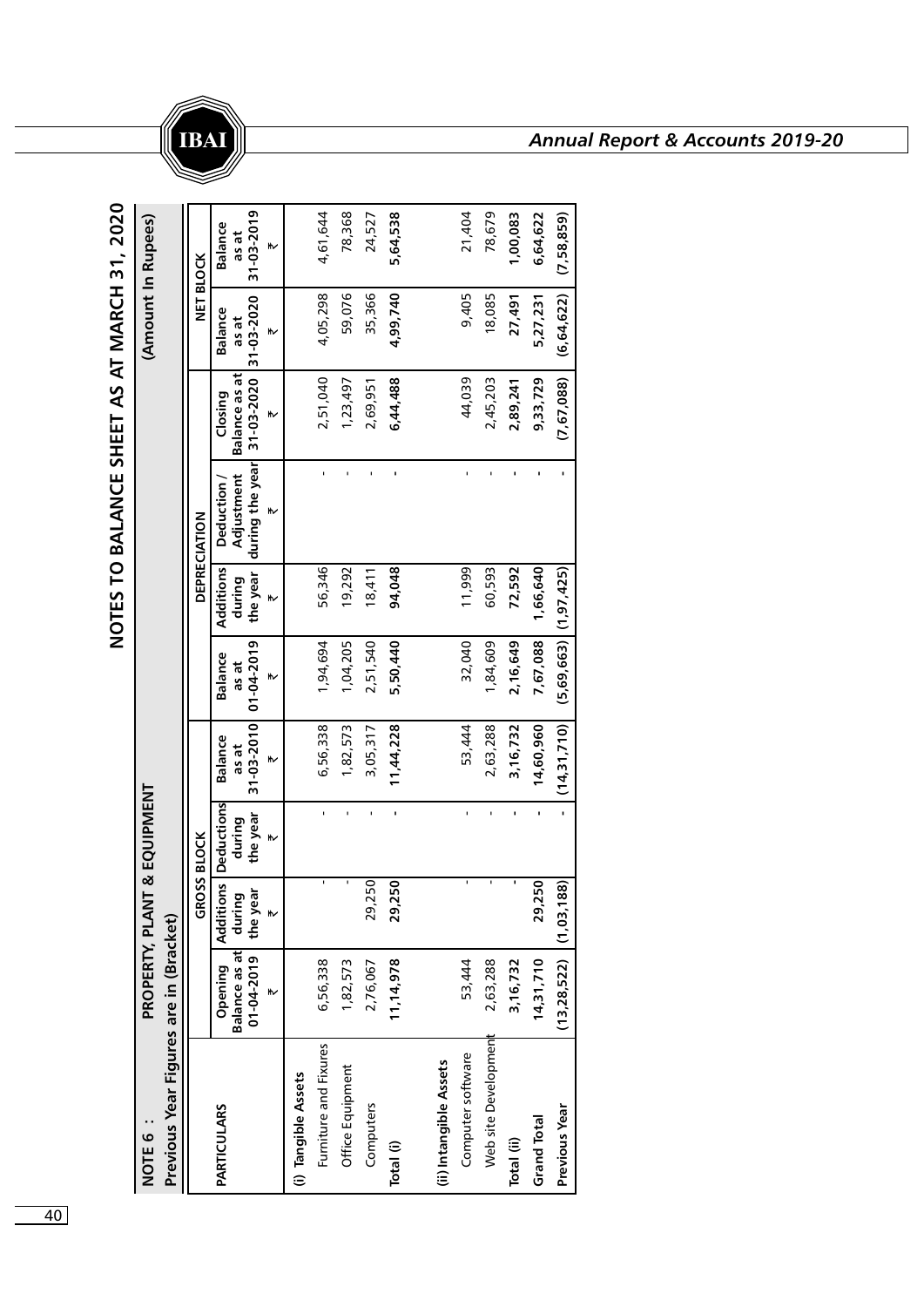



# NOTES FORMING PART OF THE BALANCE SHEET AS AT MARCH 31, 2020

**(Amount in Rupees)**

# **Note 7: Long - Term Loans and Advancess**

| <b>Particulars</b>                                | As at<br>31.3.2020 | As at<br>31.3.2019 |
|---------------------------------------------------|--------------------|--------------------|
| Unsecured considered good unless stated otherwise |                    |                    |
| <b>Security Deposits</b>                          | 4,68,000           | 4,71,000           |
| Advance Tax & TDS                                 | 1,01,68,904        | 55,78,517          |
| Total                                             | 1,06,36,904        | 60,49,517          |

# **Note 8: Other Non-Current Assets**

| <b>Particulars</b>                                          | As at<br>31.3.2020      | As at<br>31.3.2019      |
|-------------------------------------------------------------|-------------------------|-------------------------|
| Fixed Deposit with residual maturity of more than 12 months |                         | 5,44,66,098 5,20,29,793 |
| Total                                                       | 5,44,66,098 5,20,29,793 |                         |

# **CURRENT ASSETS**

# **Note 9: Trade Receivable**

| <b>Particulars</b>                                                        | As at<br>31.3.2020 | As at<br>31.3.2019 |
|---------------------------------------------------------------------------|--------------------|--------------------|
| Due for more than six months                                              |                    |                    |
| Unsecured Considered Doubtful:                                            |                    |                    |
| Due from members - Service Tax for FY 2016-17<br>$\overline{\phantom{0}}$ |                    | 73,035             |
| Less: Received during the year                                            |                    | 17,475             |
| Less: Provision for Bad and Doubtful Debts                                |                    | 55,560             |
|                                                                           |                    |                    |
| <b>Unsecured and Considered Good:</b>                                     |                    |                    |
| - Due from Members - Service Tax for FY 2017-18                           | 71,150             | 91,900             |
| Less: Received during the year                                            | 2,250              | 20,750             |
|                                                                           | 68,900             | 71,150             |
| Due for less than six months                                              |                    |                    |
| <b>Unsecured and Considered Good:</b>                                     |                    |                    |
| - Due from members                                                        |                    |                    |
| Membership Fees                                                           | 3,37,800           | 76,700             |
| <b>Training &amp; Certification Fees</b>                                  | 1,062              | 826                |
| Due from Others<br>$\overline{\phantom{a}}$                               |                    |                    |
| Sponsorship Fees                                                          | 21,00,000          | 14,50,000          |
| Total                                                                     | 25,07,762          | 15,98,676          |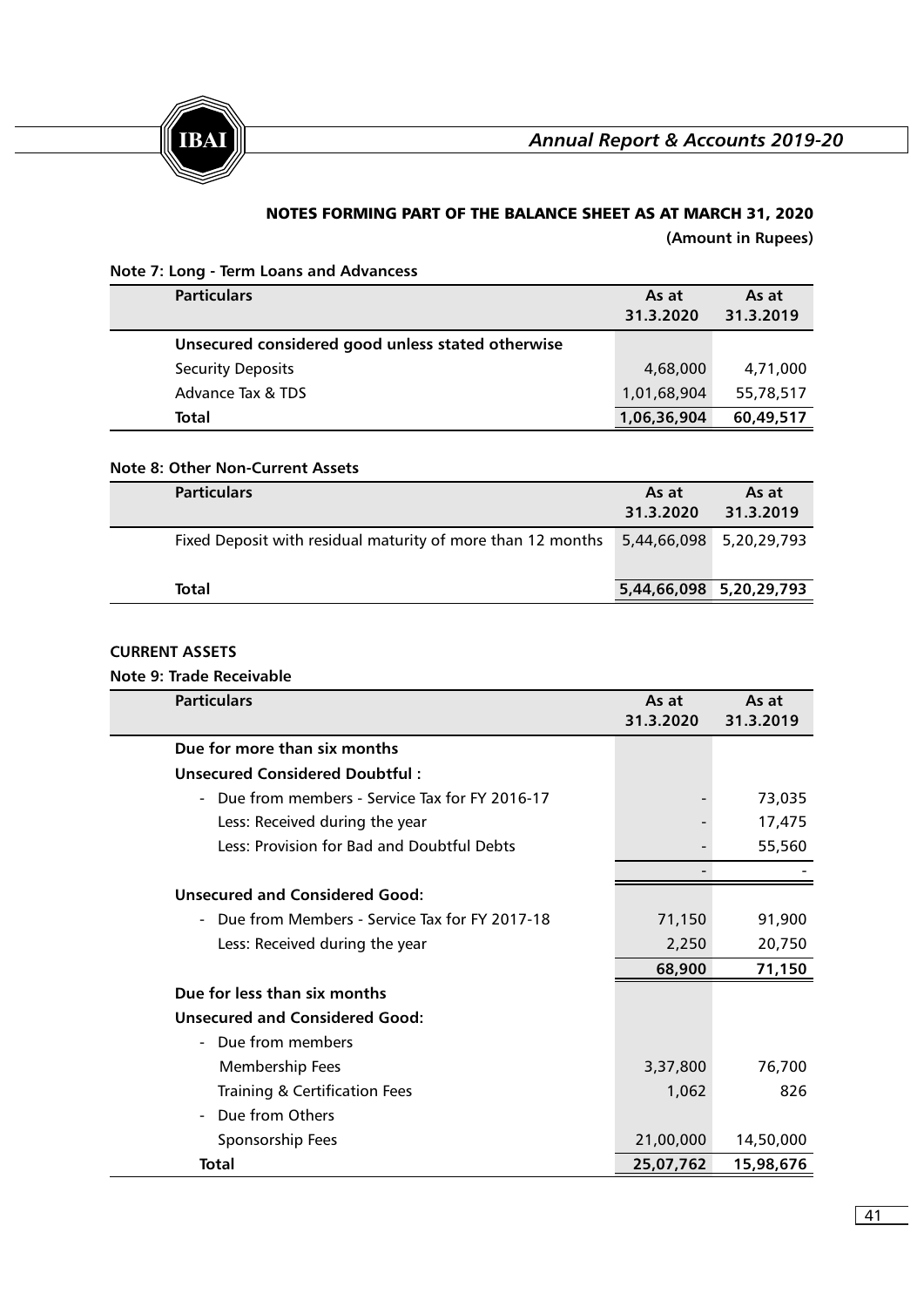

# NOTES FORMING PART OF THE BALANCE SHEET AS AT MARCH 31, 2020

**(Amount in Rupees)**

|  |  |  |  | <b>Note 10: Cash and Bank Balances</b> |
|--|--|--|--|----------------------------------------|
|--|--|--|--|----------------------------------------|

| <b>Particulars</b>                                  | As at<br>31.3.2020       | As at<br>31.3.2019 |
|-----------------------------------------------------|--------------------------|--------------------|
| (a) Cash and Cash Equivalent:                       |                          |                    |
| Cash on hand                                        | 3,768                    | 2,720              |
| <b>Balances with Banks</b>                          |                          |                    |
| <b>On Current Accounts</b>                          | 1,02,84,868              | 30,17,701          |
| On Savings Account                                  | 7,01,825                 |                    |
| (b) Other Bank Balances                             |                          |                    |
| Long Term Deposits with original maturity more than |                          |                    |
| 3 months but residual maturity less than 12 months  | $\overline{\phantom{0}}$ | 82,65,309          |
| Total                                               | 1,09,90,461              | 1,12,85,730        |

# **Note 11: Other Current Assets**

| <b>Particulars</b>                        | As at<br>31.3.2020 | As at<br>31.3.2019 |
|-------------------------------------------|--------------------|--------------------|
| Advance Tax & TDS                         | 6,34,488           | 7,79,608           |
| Statutory dues receivable (ITC)           | 2,90,326           | 1,29,660           |
| Advance - IMC Chamber                     |                    | 33,040             |
| <b>Interest Accrued on Fixed Deposits</b> | 1,19,188           | 91,609             |
| <b>Prepaid Expenses</b>                   | 52,500             | 52,500             |
| <b>Total</b>                              | 10,96,502          | 10,86,417          |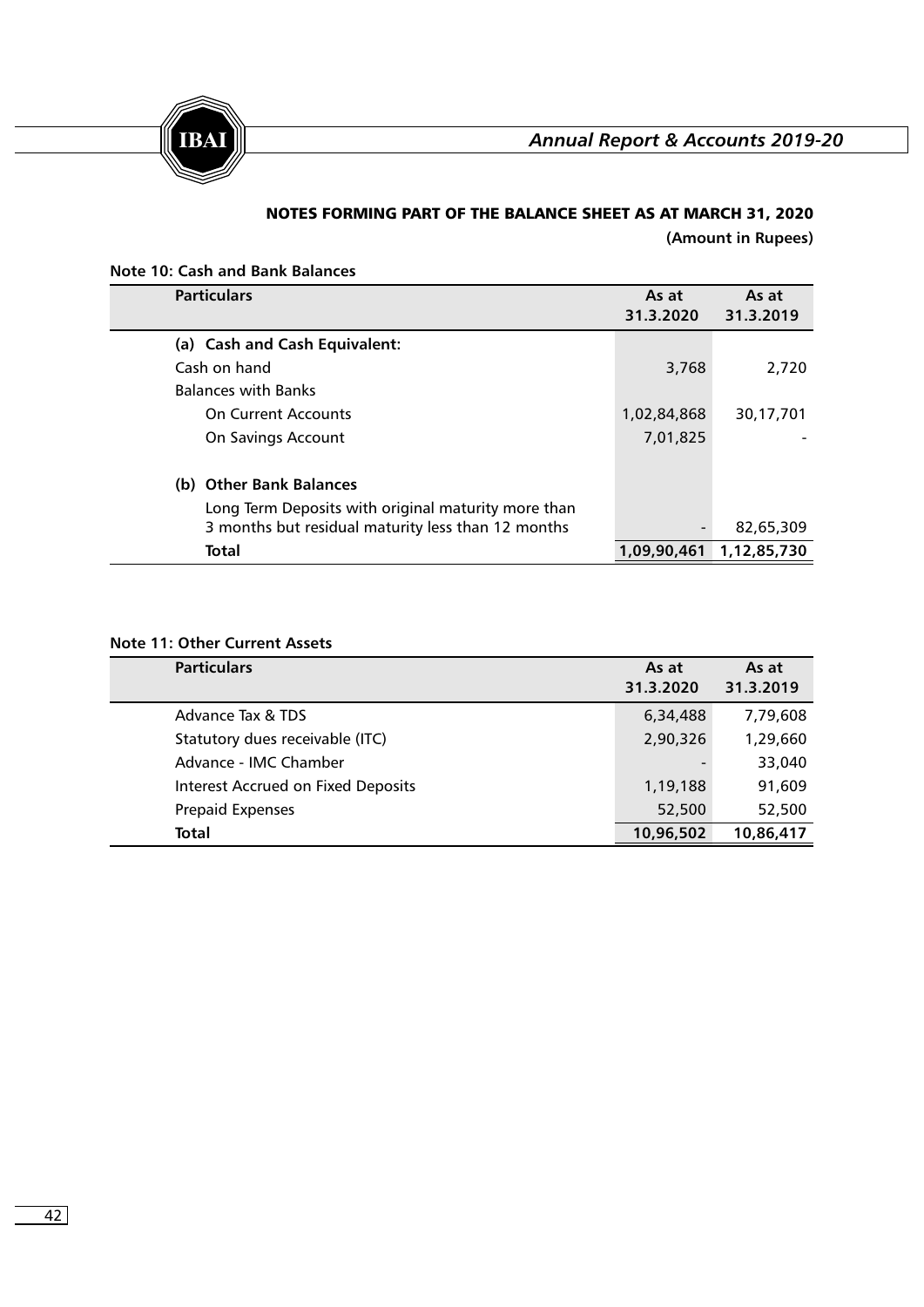



**Notes forming part of Statement of Income & Expenditure for the year ended March 31, 2020 (Amount in Rupees)**

| <b>Note 12: Revenue from Operations</b>                    |                                           |                                           |
|------------------------------------------------------------|-------------------------------------------|-------------------------------------------|
| <b>Particulars</b>                                         | For the<br>year ended<br>31.3.2020<br>Rs. | For the<br>year ended<br>31.3.2019<br>Rs. |
| Membership subscription fees [see note (a) below]          | 89,71,680                                 | 88,33,206                                 |
| <b>Online Training Course fees</b>                         | 4,50,450                                  | 11,33,292                                 |
| <b>Total</b>                                               | 94,22,130                                 | 99,66,498                                 |
| <b>Break up of Membership subscription Fees</b><br>(a)     |                                           |                                           |
| <b>Particulars</b>                                         | For the<br>year ended<br>31.3.2020<br>Rs. | For the<br>year ended<br>31.3.2019<br>Rs. |
| <b>Direct Income:</b>                                      |                                           |                                           |
| <b>Direct Income:</b>                                      |                                           |                                           |
| <b>Composite Brokers</b>                                   | 80,875                                    | 50,000                                    |
| <b>Direct Brokers</b>                                      |                                           | 3,71,250                                  |
| <b>Annual Membership Fees</b>                              |                                           |                                           |
| <b>Composite Brokers</b>                                   | 30,50,000                                 | 29,50,000                                 |
| <b>Direct Brokers</b>                                      | 56,65,805                                 | 52,86,956                                 |
| Reinsurance Brokers                                        | 1,75,000<br>89,71,680                     | 1,75,000<br>88,33,206                     |
| Note 13: Other operating income                            |                                           |                                           |
| <b>Particulars</b>                                         | For the                                   | For the                                   |
|                                                            | year ended<br>31.3.2020<br>Rs.            | year ended<br>31.3.2019<br>Rs.            |
| Sponsorship fees                                           | 1,01,00,000                               | 1,15,90,000                               |
| <b>Total</b>                                               | 1,01,00,000 1,15,90,000                   |                                           |
| Note 14: Other Income                                      |                                           |                                           |
| <b>Particulars</b>                                         | For the<br>year ended<br>31.3.2020<br>Rs. | For the<br>year ended<br>31.3.2019<br>Rs. |
| Interest Income (Also includes income tax refund interest) | 38,47,150                                 | 40,34,370                                 |
| Miscellaneous Income                                       | 2,675                                     | 18,394                                    |
| <b>Total</b>                                               | 38,49,825                                 | 40,52,763                                 |

# $\sqrt{43}$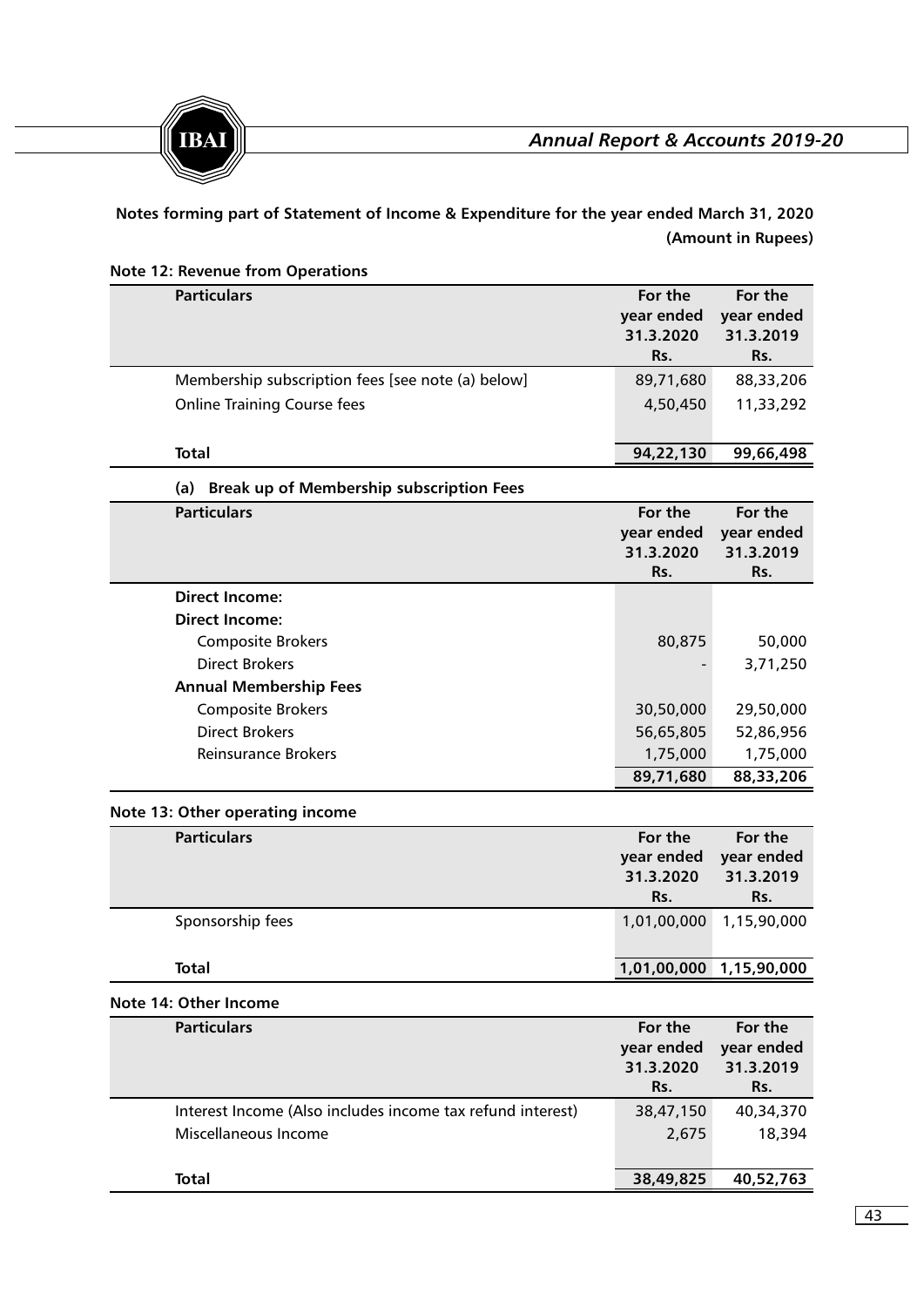



**Notes forming part of Statement of Income & Expenditure for the year ended March 31, 2020 (Amount in Rupees)**

|  |  |  |  |  | Note 15: Employee Benefits Expense |
|--|--|--|--|--|------------------------------------|
|--|--|--|--|--|------------------------------------|

| <b>Particulars</b>                 | For the<br>year ended<br>31.3.2020<br>Rs. | For the<br>year ended<br>31.3.2019<br>Rs. |
|------------------------------------|-------------------------------------------|-------------------------------------------|
| Salaries, Bonus and Other Benefits | 35,40,219                                 | 25,02,570                                 |
| <b>Staff Welfare Expenses</b>      | 19,200                                    | 19,200                                    |
|                                    |                                           |                                           |
| <b>Total</b>                       | 35,59,419                                 | 25,21,770                                 |

# **Note 16: Other expenses**

| <b>Particulars</b>                       | For the<br>year ended | For the<br>year ended |
|------------------------------------------|-----------------------|-----------------------|
|                                          | 31.3.2020             | 31.3.2019             |
| Power & Fuel                             | Rs.<br>57,768         | Rs.<br>56,105         |
|                                          |                       |                       |
| <b>Repairs and Maintenance</b>           | 48,150                | 61,138                |
| Leave and License rent                   | 9,87,390              | 9,31,500              |
| <b>Insurance Expenses</b>                | 90,000                | 93,845                |
| Annual Brokers Summit Expense            | 55,58,667             | 42,79,752             |
| <b>Annual General Meeting Expense</b>    | 4,50,122              | 5,69,973              |
| Meetings & Seminars Expense              | 3,96,897              | 5,17,937              |
| Postage & Courier                        | 79,805                | 1,12,268              |
| Telephones, Internet and Conference call | 1,56,916              | 1,39,985              |
| Professional Fees [see note (a)]         | 9,15,973              | 12,96,000             |
| Travel [see note (b)]                    | 1,489                 |                       |
| Conveyance                               | 74,137                | 75,535                |
| <b>Printing and Stationery</b>           | 2,03,090              | 2,33,172              |
| Membership & Subscription                | 33,900                | 33,500                |
| Auditor's Remuneration : [see note (c)]  | 1,25,000              | 1,25,000              |
| <b>Online Training Services</b>          | 15,96,500             | 5,29,923              |
| <b>Commission charges</b>                | 14,035                | 29,964                |
| <b>Web-site Maintenance</b>              | 53,400                | 87,100                |
| Sponsorship Awards                       | 80,000                | 80,000                |
| <b>GST Expense</b>                       | 12,52,176             | 18,44,870             |
| Miscellaneous expenses                   | 1,50,582              | 1,88,175              |
| <b>Total</b>                             | 1,23,25,998           | 1,12,85,742           |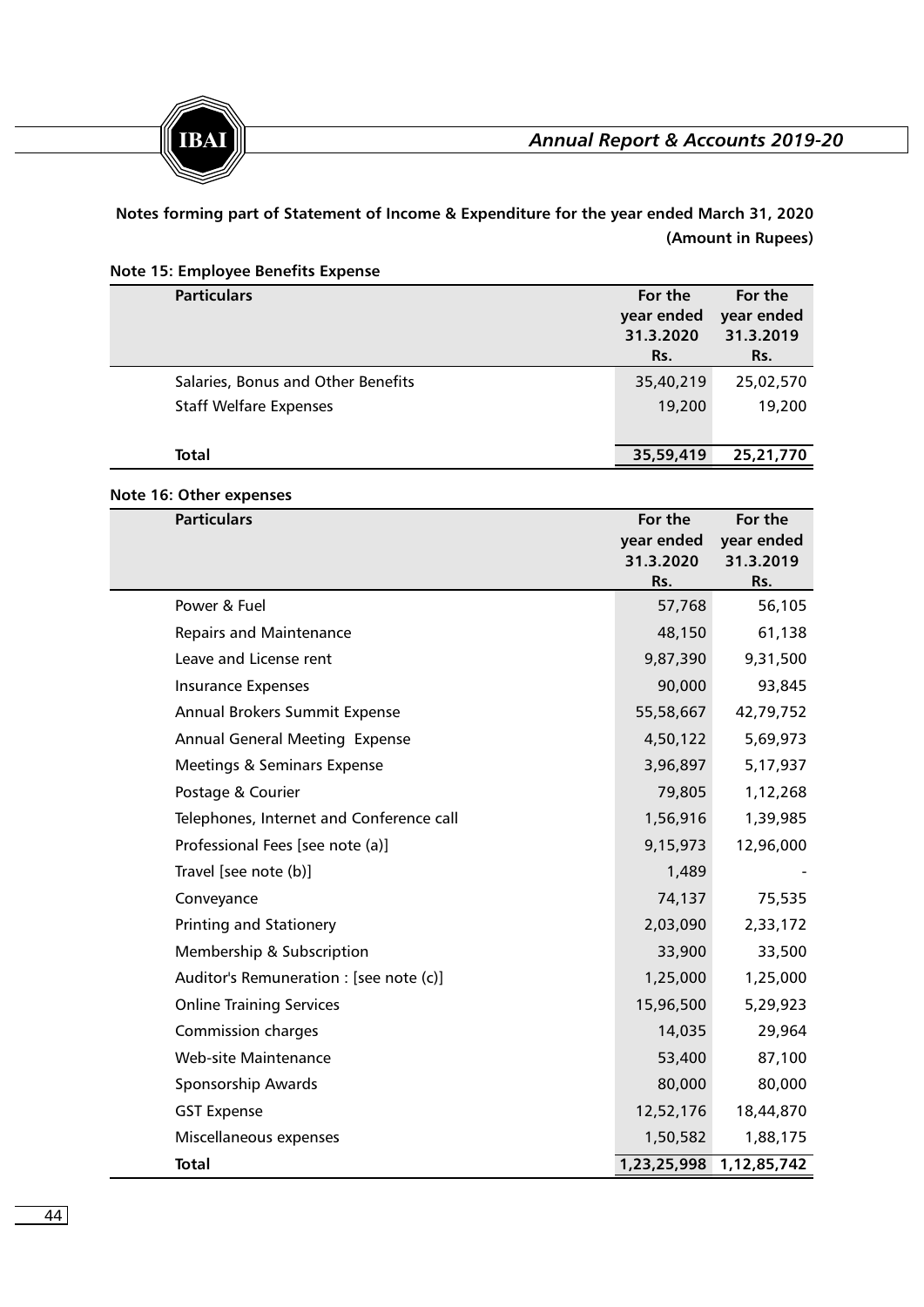



**Notes forming part of Statement of Income & Expenditure for the year ended March 31, 2020 (Amount in Rupees)**

| <b>Break up of Professional fees</b><br>(a) |                                    |                                    |
|---------------------------------------------|------------------------------------|------------------------------------|
| <b>Particulars</b>                          | For the<br>year ended<br>31.3.2020 | For the<br>year ended<br>31.3.2019 |
|                                             | Rs.                                | Rs.                                |
| Fees to Consultant (Regulatory matters)     | 6,00,000                           | 6,00,000                           |
| Fees to Solicitors & Advocates              |                                    | 2,00,000                           |
| Fees for Company law matters                | 2,28,500                           | 2,16,000                           |
| Fees for taxation                           | 20,000                             | 2,80,000                           |
| Fees for others                             | 67,473                             |                                    |
| <b>Total</b>                                | 9,15,973                           | 12,96,000                          |

# **(b) Break up of Travel**

| <b>Particulars</b>   | For the<br>year ended<br>31.3.2020<br>Rs. | For the<br>year ended<br>31.3.2019<br>Rs. |
|----------------------|-------------------------------------------|-------------------------------------------|
| Director' Travelling | 3,13,016                                  | 4,56,200                                  |
| Travelling others    | 26,126                                    | 33,489                                    |
| <b>Total</b>         | 3,39,142                                  | 4,89,689                                  |

# **(c) Break up of Auditor's Remuneration**

| <b>Particulars</b>         | For the                  | For the    |
|----------------------------|--------------------------|------------|
|                            | year ended               | year ended |
|                            | 31.3.2020                | 31.3.2019  |
|                            | Rs.                      | Rs.        |
| Audit fee                  | 1,25,000                 | 1,25,000   |
| Taxation and other matters | $\overline{\phantom{0}}$ |            |
| Total                      | 1,25,000                 | 1,25,000   |

# **(d) Break up of bad debts written off**

| <b>Particulars</b>                             | For the<br>year ended<br>31.3.2020<br>Rs. | For the<br>year ended<br>31.3.2019<br>Rs. |
|------------------------------------------------|-------------------------------------------|-------------------------------------------|
| Service tax of F.Y. 13-14 on fees not received |                                           |                                           |
| Service tax of F.Y. 14-15 on fees not received |                                           |                                           |
| Membership fees of F.Y. 15-16 short received   |                                           |                                           |
| Service tax of F.Y. 15-16 on fees not received |                                           |                                           |
| Total                                          |                                           |                                           |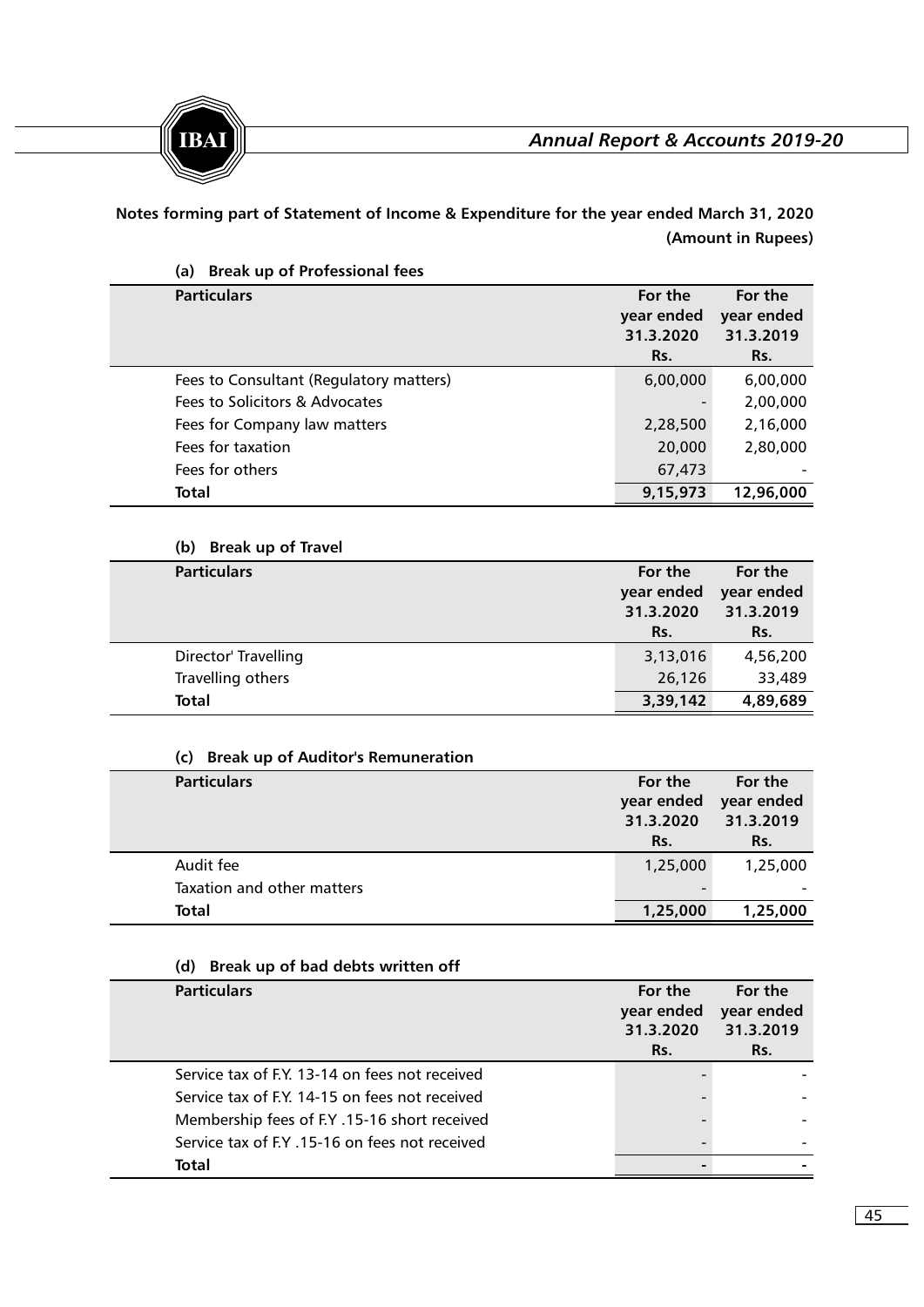

# INSURANCE BROKERS ASSOCIATION OF INDIA

#### **Note No. 17:**

Notes on Financial Statement for the year ended on 31st March, 2020:

- 1. The Company is a non-profit association registered under Section 8 of the Companies Act, 2013.
- 2. **Contingent Liabilities –** NIL (Previous Year NIL)
- 3. In the opinion of the Board, the Current Assets, Loans and Advances are approximately of the value stated, if realized, in the ordinary course of business. The provision for all known liabilities is adequate and not in excess of the amount reasonably necessary.
- 4. The carrying amount of Deferred Tax Assets has been written off in the current year since the Management is of the opinion that there is no further requirement for creation of Deferred Tax Asset during the year under consideration.
- 5. Information pursuant to Schedule III of the Companies Act, 2013 has been given to the extent applicable to the Company.
- 6. The Audited Branch Accounts as received from the regions have been re-grouped and rearranged wherever necessary.
- 7. Previous year figures regrouped/reclassified wherever necessary to make it comparable with the current year's classification.

As per our Report of even date For and on behalf of the board of

#### **Insurance Brokers Association of India**

# **For C N K & Associates LLP** Chartered Accountants Firm Registration No.

101961W/W100036

**Sd/- Sd/- Sd/-**

**Suresh S. Agaskar Name: Sanjay Kedia Name: Vijay Rampal Partner President Hon. Secretary** M. No.110321 DIN No.: 0002267829 DIN No.:0000338277

| Place : Mumbai   | Place : Mumbai   |
|------------------|------------------|
| Date: 20/08/2020 | Date: 18/08/2020 |